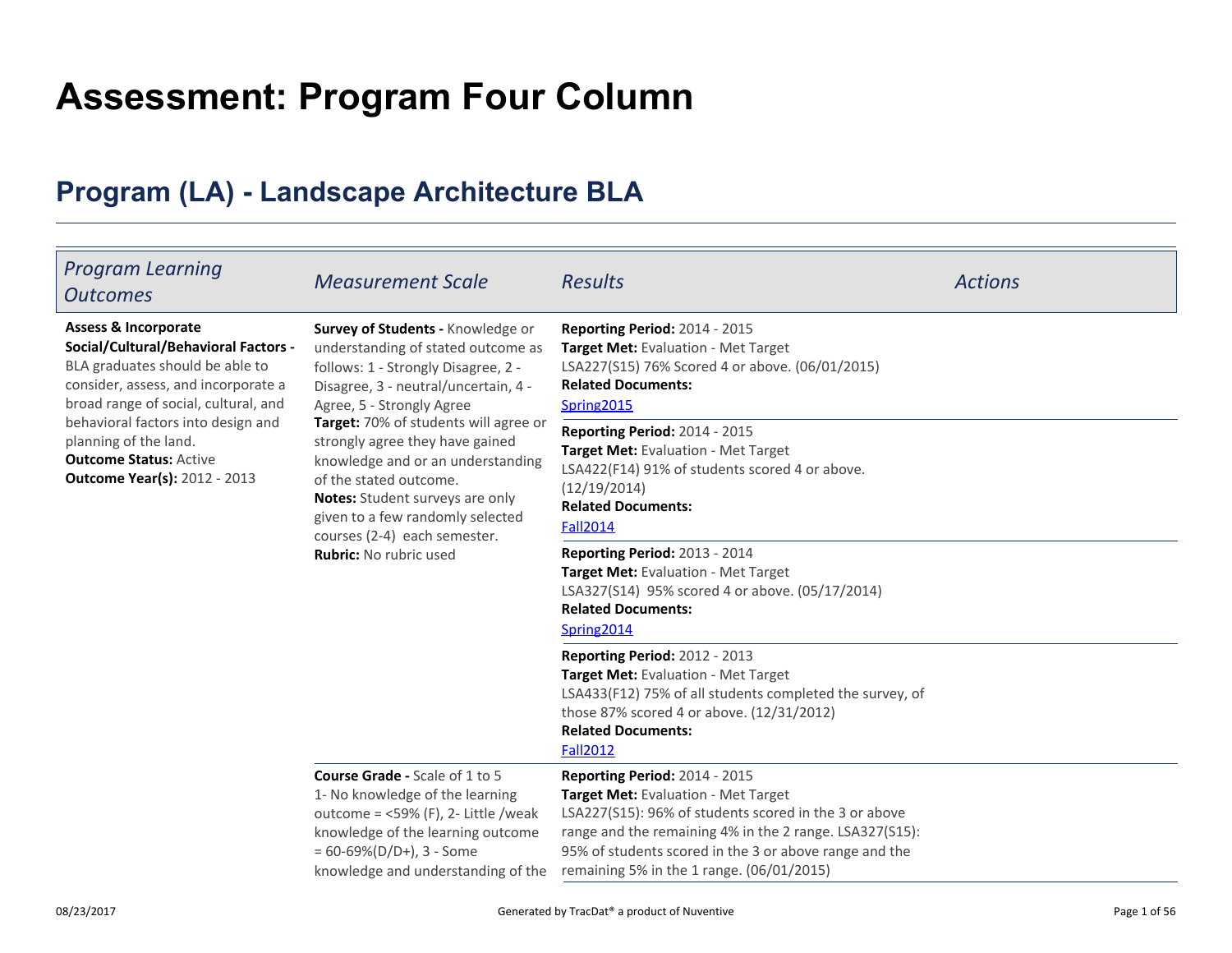| <b>Program Learning</b><br><b>Outcomes</b> | <b>Measurement Scale</b>                                                                                                                                                                                                                                                                                                                  | <b>Results</b>                                                                                                                                                                                                                                                                               | <b>Actions</b> |
|--------------------------------------------|-------------------------------------------------------------------------------------------------------------------------------------------------------------------------------------------------------------------------------------------------------------------------------------------------------------------------------------------|----------------------------------------------------------------------------------------------------------------------------------------------------------------------------------------------------------------------------------------------------------------------------------------------|----------------|
|                                            | learning outcome = $70-79%$ (C-,C,C+)<br>4-Good working knowledge and<br>understanding of the learning<br>outcome = 80-89%(B-, B, B+), 5 -<br>Excellent\complete understanding<br>and knowledge of the learning<br>outcome = $>90\%$ (A-,A)<br>Target: 70% of students will achieve<br>level 3 or higher<br><b>Rubric: No rubric used</b> | Reporting Period: 2014 - 2015<br>Target Met: Evaluation - Met Target<br>LSA458(F14):100% of students scored in the 3 or above<br>range.<br>LSA459(F14):96% of students scored in the 3 or above<br>range.<br>LSA460(F14):100% of students scored in the 3 or above<br>range.<br>(12/19/2014) |                |
|                                            |                                                                                                                                                                                                                                                                                                                                           | <b>Reporting Period: 2014 - 2015</b><br>Target Met: Evaluation - Met Target<br>LSA422(F14):100% of students scored in the 3 or above<br>range. (12/19/2014)                                                                                                                                  |                |
|                                            |                                                                                                                                                                                                                                                                                                                                           | Reporting Period: 2014 - 2015<br>Target Met: Evaluation - Met Target<br>LSA326(F14):100% of students scored in the 3 or above<br>range. (12/19/2014)                                                                                                                                         |                |
|                                            |                                                                                                                                                                                                                                                                                                                                           | Reporting Period: 2014 - 2015<br>Target Met: Evaluation - Met Target<br>LSA312(F14):100% of students scored in the 3 or above<br>range. (12/19/2014)                                                                                                                                         |                |
|                                            |                                                                                                                                                                                                                                                                                                                                           | Reporting Period: 2014 - 2015<br>Target Met: Evaluation - Met Target<br>LSA226(F14):100% of students scored in the 3 or above<br>range. (12/19/2014)                                                                                                                                         |                |
|                                            |                                                                                                                                                                                                                                                                                                                                           | Reporting Period: 2014 - 2015<br>Target Met: Evaluation - Met Target<br>LSA220(F14):92% of students scored in the 3 or above<br>range. (12/19/2014)                                                                                                                                          |                |
|                                            |                                                                                                                                                                                                                                                                                                                                           | Reporting Period: 2013 - 2014<br>Target Met: Evaluation - Met Target<br>LSA327(S14):100% of students scored in the 3 or above<br>range. (05/17/2014)                                                                                                                                         |                |
|                                            |                                                                                                                                                                                                                                                                                                                                           | Reporting Period: 2013 - 2014<br>Target Met: Evaluation - Met Target<br>LSA227(S14): 100% of students scored in the 3 or above<br>range. (05/17/2014)                                                                                                                                        |                |
|                                            |                                                                                                                                                                                                                                                                                                                                           | Reporting Period: 2013 - 2014                                                                                                                                                                                                                                                                |                |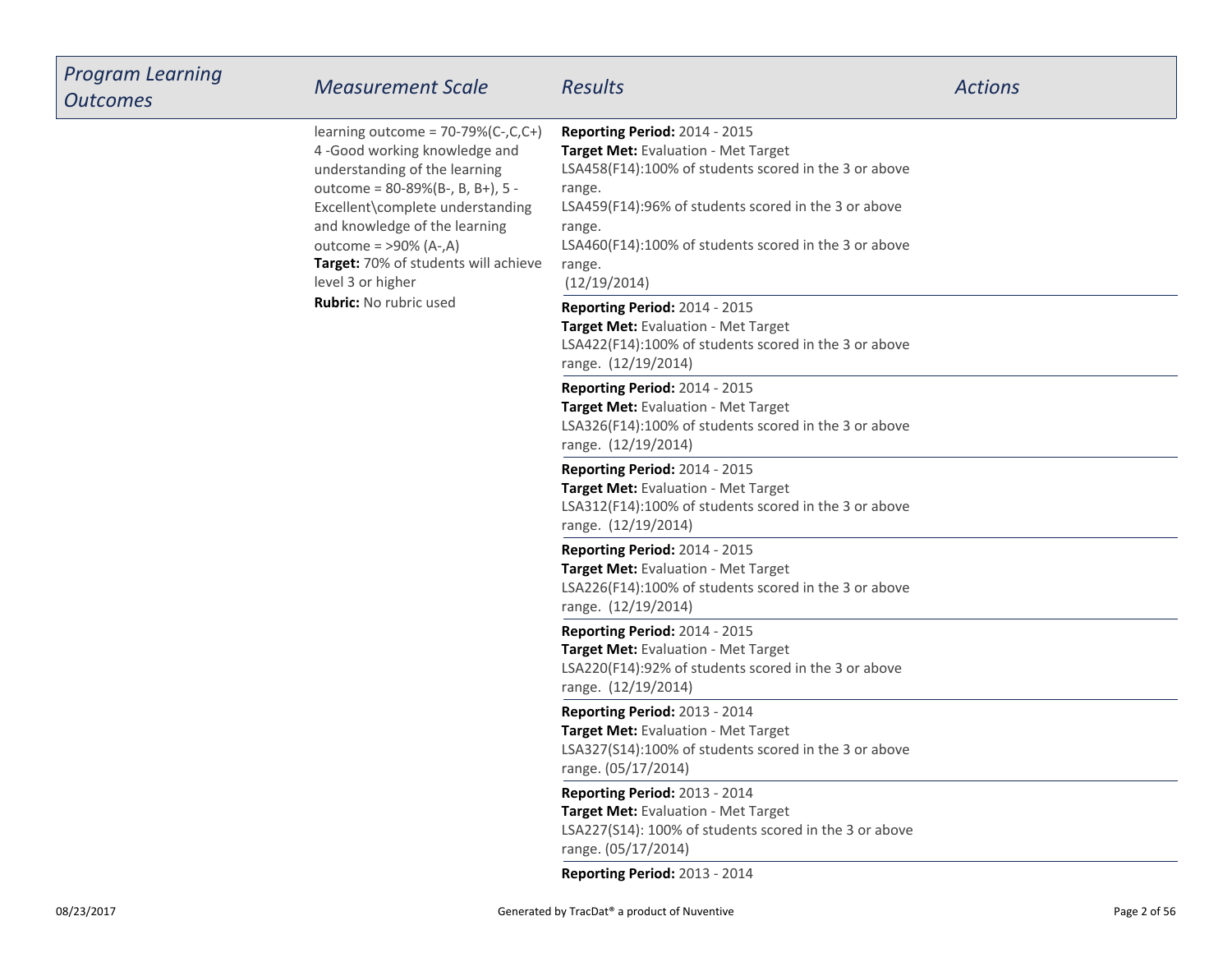| <b>Program Learning</b><br><b>Outcomes</b> | <b>Measurement Scale</b> | <b>Results</b>                                                                                                                                                                                       | <b>Actions</b> |
|--------------------------------------------|--------------------------|------------------------------------------------------------------------------------------------------------------------------------------------------------------------------------------------------|----------------|
|                                            |                          | Target Met: Evaluation - Met Target<br>LSA459(F13): 94% of students scored in the 3 or above<br>range and the remaining 6% in the 2 range. (12/20/2013)                                              |                |
|                                            |                          | <b>Reporting Period: 2013 - 2014</b><br>Target Met: Evaluation - Met Target<br>LSA458(F13): 85% of students scored in the 3 or above<br>range and the remaining 15% in the 1 range. (12/20/2013)     |                |
|                                            |                          | Reporting Period: 2013 - 2014<br>Target Met: Evaluation - Met Target<br>LSA460(F13): 100% of students scored in the 3 or above<br>range. (12/20/2013)                                                |                |
|                                            |                          | Reporting Period: 2013 - 2014<br>Target Met: Evaluation - Met Target<br>LSA422(F13): 92% of students scored in the 3 or above<br>range, 8% scored in the 2 range. (12/20/2013)                       |                |
|                                            |                          | <b>Reporting Period: 2013 - 2014</b><br>Target Met: Evaluation - Met Target<br>LSA326(F13): 83% of students scored in the 3 or above<br>range, 17% scored in the 2 range. (12/20/2013)               |                |
|                                            |                          | Reporting Period: 2013 - 2014<br>Target Met: Evaluation - Met Target<br>LSA312(F13): 92% of students scored in the 3 or above<br>range, 4% scored in the 2 range, and 4% scored one.<br>(12/20/2013) |                |
|                                            |                          | Reporting Period: 2013 - 2014<br>Target Met: Evaluation - Met Target<br>LSA220(F13): 100% of students scored in the 3 or above<br>range, there was one incomplete still pending.<br>(12/20/2013)     |                |
|                                            |                          | Reporting Period: 2013 - 2014<br>Target Met: Evaluation - Met Target<br>LSA226(F13): 89% of students scored in the 3 or above<br>range. (12/20/2013)                                                 |                |
|                                            |                          | <b>Reporting Period: 2012 - 2013</b><br>Target Met: Evaluation - Met Target<br>LSA470(S13) 100% scored 4 or above. (06/26/2013)                                                                      |                |
|                                            |                          | Reporting Period: 2012 - 2013                                                                                                                                                                        |                |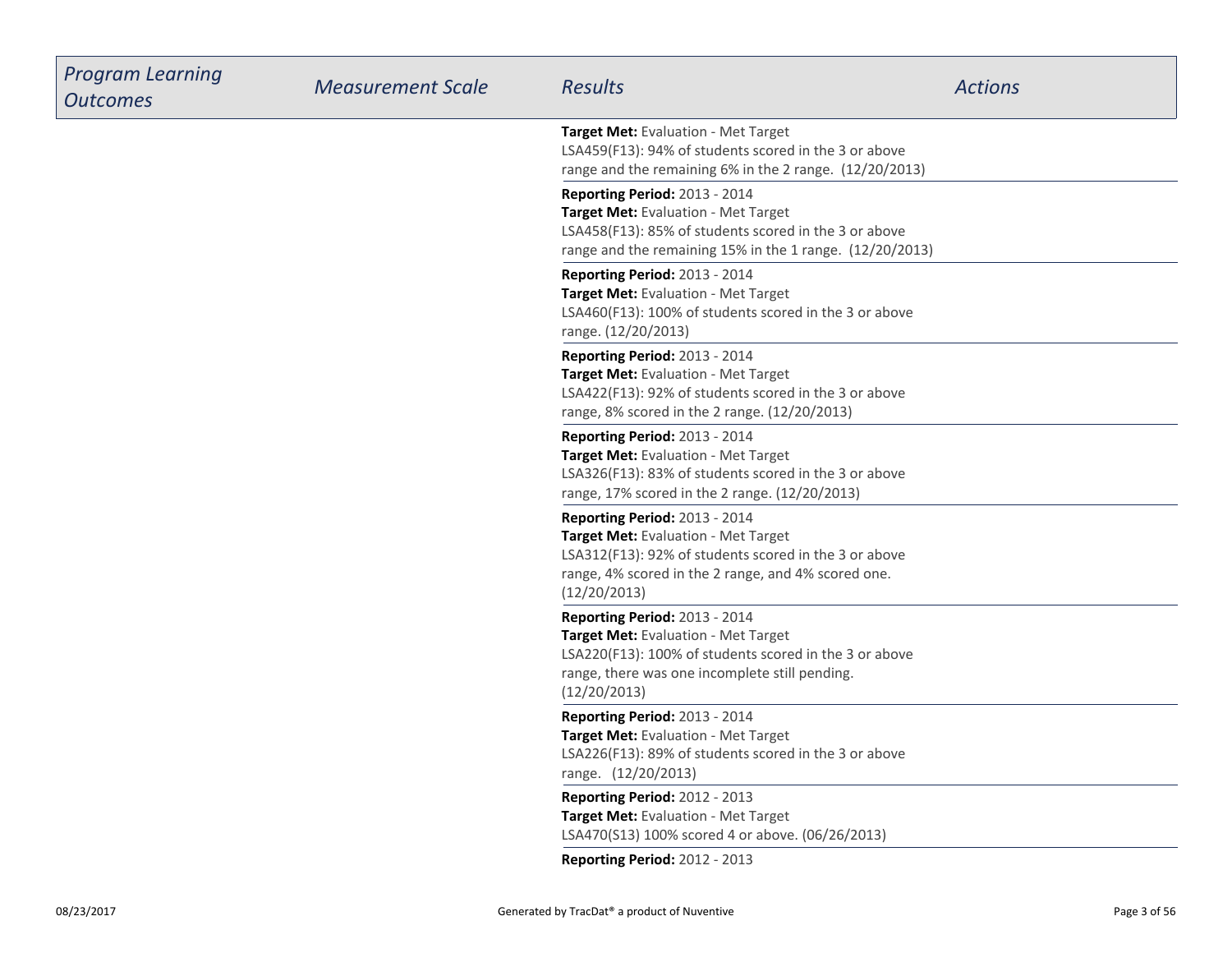| <b>Program Learning</b><br><b>Outcomes</b> | <b>Measurement Scale</b> | <b>Results</b>                                                                                                                                                                                                                                                                                                                                                                                                                                                                                                                                                                                                                                                                                                                                                                                                                                                                                                                                                                                                                                                                                                                                                                                                | <b>Actions</b> |
|--------------------------------------------|--------------------------|---------------------------------------------------------------------------------------------------------------------------------------------------------------------------------------------------------------------------------------------------------------------------------------------------------------------------------------------------------------------------------------------------------------------------------------------------------------------------------------------------------------------------------------------------------------------------------------------------------------------------------------------------------------------------------------------------------------------------------------------------------------------------------------------------------------------------------------------------------------------------------------------------------------------------------------------------------------------------------------------------------------------------------------------------------------------------------------------------------------------------------------------------------------------------------------------------------------|----------------|
|                                            |                          | Target Met: Evaluation - Met Target<br>LSA327(S13) 96% scored 4 or above, the remaining were all<br>3s. (06/26/2013)                                                                                                                                                                                                                                                                                                                                                                                                                                                                                                                                                                                                                                                                                                                                                                                                                                                                                                                                                                                                                                                                                          |                |
|                                            |                          | Reporting Period: 2012 - 2013<br>Target Met: Evaluation - Did Not Meet Target<br>LSA227(S13) 68% scored 4 or above, the remaining were 3s,<br>there were no ones or twos. (06/26/2013)                                                                                                                                                                                                                                                                                                                                                                                                                                                                                                                                                                                                                                                                                                                                                                                                                                                                                                                                                                                                                        |                |
|                                            |                          | Reporting Period: 2012 - 2013<br>Target Met: Evaluation - Met Target<br>LSA220(F12): 56% of students scored in the 5 range, 37%<br>scored 4, and the remaining 7% scored in the 3 range. There<br>were no twos or ones. One student withdraw.<br>LSA226(F12): 7% of students scored in the 5 range, 63%<br>scored 4, and the remaining 25% scored in the 3 range.<br>There were no twos or ones. Two students withdraw.<br>LSA312(F12): 45% of students scored in the 5 range, 45%<br>scored 4, 5% scored 3, and the remaining 5% scored 4.<br>There were two students who withdraw.<br>LSA326(F12): 20% of students scored in the 5 range, 53%<br>scored 4, and the remaining 27% scored in the 3 range.<br>There were no twos or ones.<br>LSA422(F12): 31% of students scored in the 5 range, 67%<br>scored 4, and the remaining 2% scored in the 3 range. There<br>were no twos or ones.<br>LSA458(F12): 49% of students scored in the 5 range, 49%<br>scored 4, and the remaining 2% scored 3. There were no<br>twos or ones.<br>LSA460(F12): 53% of students scored in the 5 range, 41%<br>scored 4 and the remaining 6% scored in the 3 range. There<br>were no twos or ones. There was one incomplete. |                |
| Accocc & Incornarato Natural Factors Cumu  |                          | (12/31/2012)<br>$1.2 - 0.1.3 - 0.010$ $(0.40 - 0.015)$                                                                                                                                                                                                                                                                                                                                                                                                                                                                                                                                                                                                                                                                                                                                                                                                                                                                                                                                                                                                                                                                                                                                                        |                |

#### **Assess & Incorporate Natural Factors Survey of Students -** Knowledge or

**-** BLA graduates should be able to consider, assess, and incorporate a broad range of natural factors and processes, including climate, ecology,geology, soils, hydrology, and physiography into design andplanning of the land.

**Target:** 70% of students will agree or strongly agree (>4) they have gained understanding of stated outcome asfollows: 1 - Strongly Disagree, 2 - Disagree, 3 - neutral/uncertain, 4 -Agree, 5 - Strongly Agree

knowledge and or understanding of

**Related Documents:Reporting Period:** 2014 - 2015 **Target Met:** Evaluation - Did Not Meet TargetLSA227(S15) 29% Scored 4 or above. (06/01/2015)

### [Spring2015](https://esf.tracdat.com:443/tracdat/viewDocument?y=slnn4ivYRxpq)

**Reporting Period:** 2014 - 2015**Target Met:** Evaluation - Met Target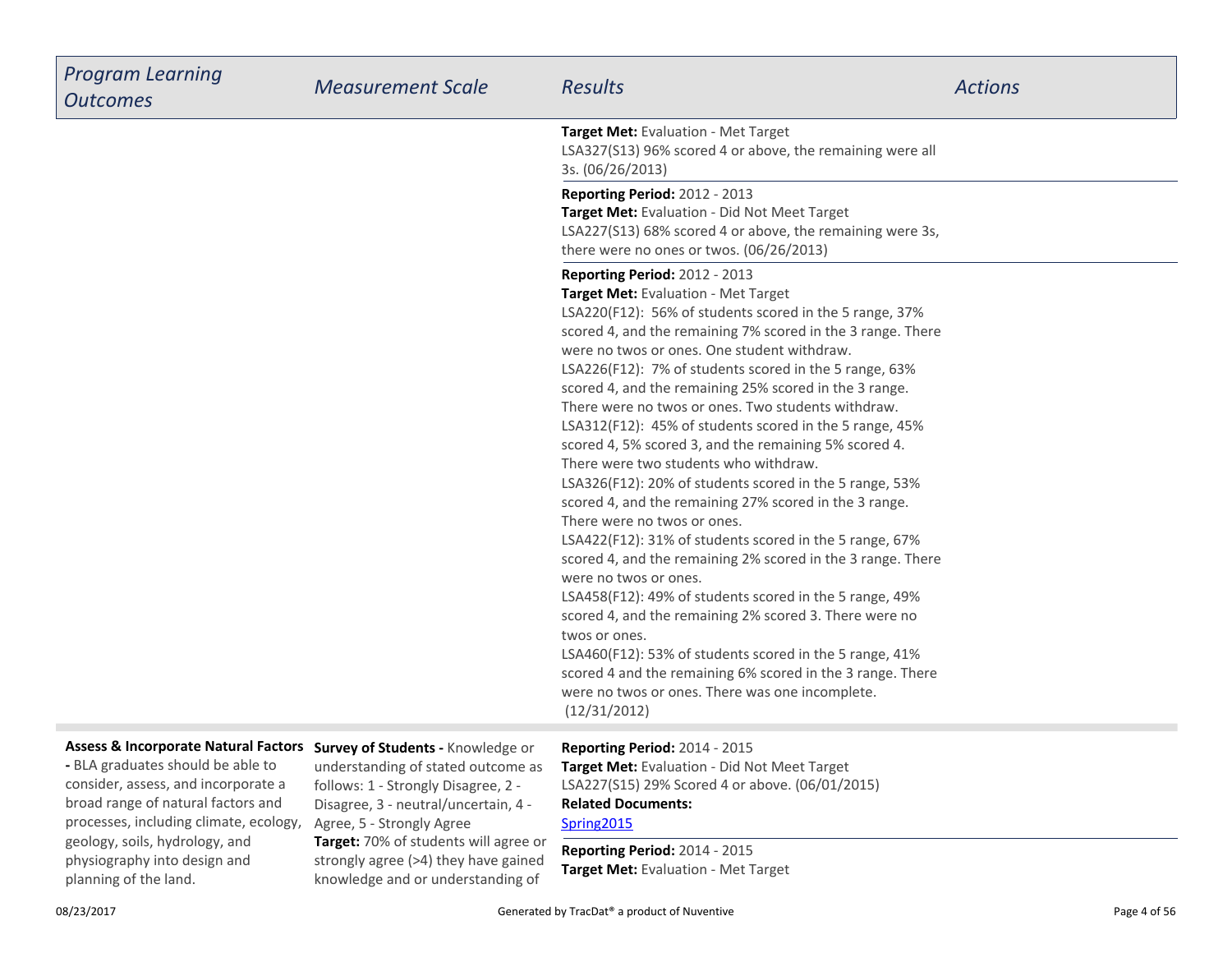| Program Learning<br>Outcomes                                         | <b>Measurement Scale</b>                                                                                                                                                                                                                                                                                                                                                                                                                                                                                                                                                     | Results                                                                                                                                                                                                                                                                                                | <b>Actions</b> |
|----------------------------------------------------------------------|------------------------------------------------------------------------------------------------------------------------------------------------------------------------------------------------------------------------------------------------------------------------------------------------------------------------------------------------------------------------------------------------------------------------------------------------------------------------------------------------------------------------------------------------------------------------------|--------------------------------------------------------------------------------------------------------------------------------------------------------------------------------------------------------------------------------------------------------------------------------------------------------|----------------|
| <b>Outcome Status: Active</b><br><b>Outcome Year(s): 2012 - 2013</b> | the stated outcome.<br>Notes: Student surveys are only<br>given to a few randomly selected<br>courses (2-4) each semester.<br><b>Rubric:</b> No rubric used                                                                                                                                                                                                                                                                                                                                                                                                                  | LSA422(F14) 85% of students scored 4 or above.<br>(12/19/2014)<br><b>Related Documents:</b><br><b>Fall2014</b>                                                                                                                                                                                         |                |
|                                                                      |                                                                                                                                                                                                                                                                                                                                                                                                                                                                                                                                                                              | <b>Reporting Period: 2013 - 2014</b><br>Target Met: Evaluation - Did Not Meet Target<br>LSA321(F13) 90% of LSA321 students completed the survey,<br>of those 64% scored 4 or above. (12/20/2013)<br><b>Related Documents:</b><br><b>Fall2013</b>                                                       |                |
|                                                                      | <b>Course Grade - Scale of 1 to 5</b><br>1- No knowledge of the learning<br>outcome = $<$ 59% (F), 2- Little /weak<br>knowledge of the learning outcome<br>$= 60 - 69\% (D/D+), 3 - Some$<br>knowledge and understanding of the<br>learning outcome = $70-79%$ (C-,C,C+)<br>4-Good working knowledge and<br>understanding of the learning<br>outcome = 80-89%(B-, B, B+), 5 -<br>Excellent\complete understanding<br>and knowledge of the learning<br>outcome = $>90\%$ (A-,A)<br>Target: 70% of students will achieve<br>level 3 or higher<br><b>Rubric:</b> No rubric used | <b>Reporting Period: 2014 - 2015</b><br>Target Met: Evaluation - Met Target<br>LSA327(S15): 95% of students scored in the 3 or above<br>range and the remaining 5% in the 1 range. LSA227(S15):<br>96% of students scored in the 3 or above range and the<br>remaining 4% in the 2 range. (06/01/2015) |                |
|                                                                      |                                                                                                                                                                                                                                                                                                                                                                                                                                                                                                                                                                              | Reporting Period: 2014 - 2015<br>Target Met: Evaluation - Met Target<br>LSA458(F14):100% of students scored in the 3 or above<br>range.<br>LSA459(F14):96% of students scored in the 3 or above<br>range.<br>LSA460(F14):100% of students scored in the 3 or above<br>range. (12/19/2014)              |                |
|                                                                      |                                                                                                                                                                                                                                                                                                                                                                                                                                                                                                                                                                              | <b>Reporting Period: 2014 - 2015</b><br>Target Met: Evaluation - Met Target<br>LSA433(F14):100% of students scored in the 3 or above<br>range. (12/19/2014)                                                                                                                                            |                |
|                                                                      |                                                                                                                                                                                                                                                                                                                                                                                                                                                                                                                                                                              | <b>Reporting Period: 2014 - 2015</b><br>Target Met: Evaluation - Met Target<br>LSA422(F14):100% of students scored in the 3 or above<br>range. (12/19/2014)                                                                                                                                            |                |
|                                                                      |                                                                                                                                                                                                                                                                                                                                                                                                                                                                                                                                                                              | Reporting Period: 2014 - 2015<br>Target Met: Evaluation - Met Target<br>LSA326(F14):100% of students scored in the 3 or above<br>range. (12/19/2014)                                                                                                                                                   |                |
|                                                                      |                                                                                                                                                                                                                                                                                                                                                                                                                                                                                                                                                                              | Reporting Period: 2014 - 2015<br>Target Met: Evaluation - Met Target                                                                                                                                                                                                                                   |                |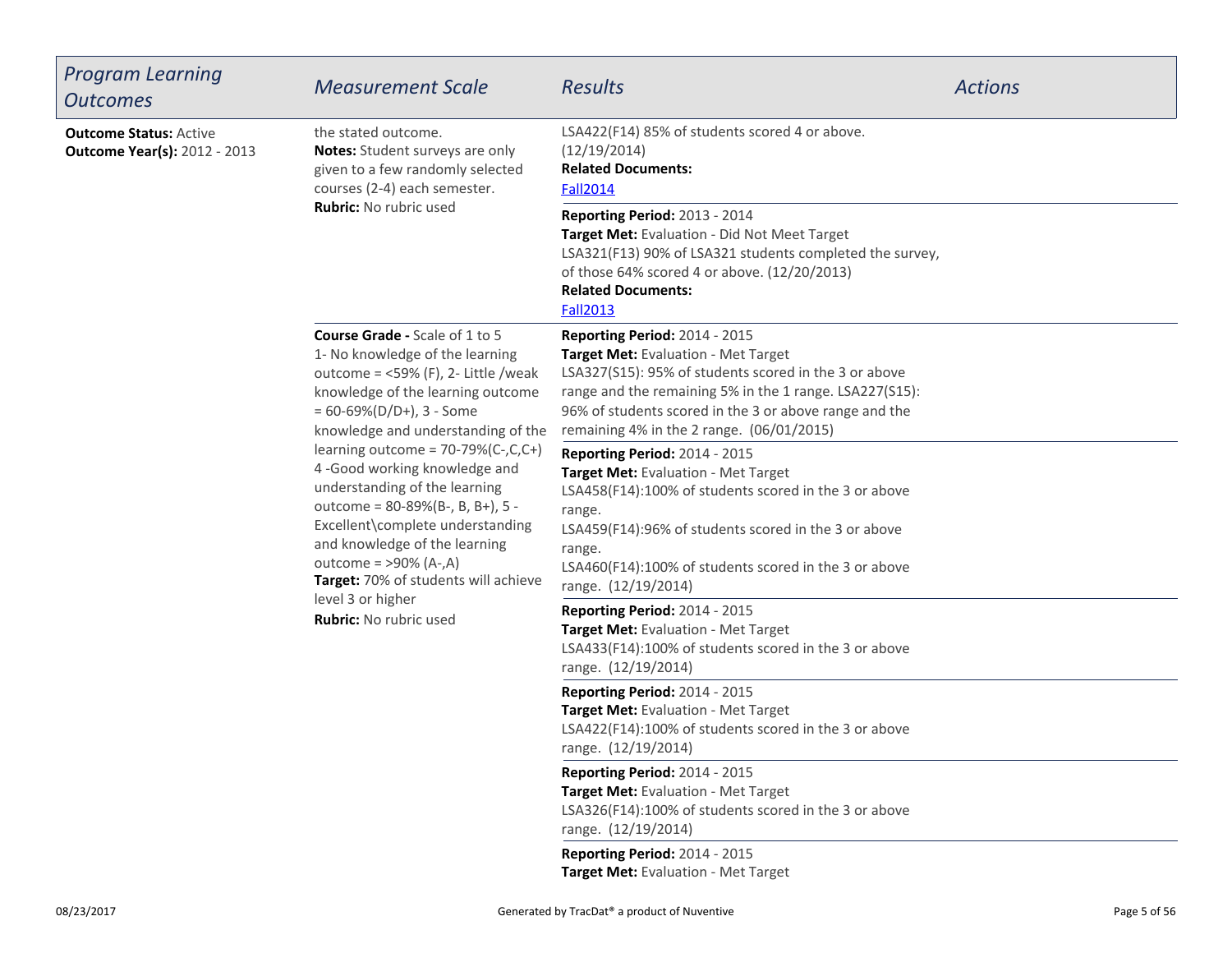| <b>Program Learning</b><br><b>Outcomes</b> | <b>Measurement Scale</b> | <b>Results</b>                                                                                                                                                                                   | <b>Actions</b> |
|--------------------------------------------|--------------------------|--------------------------------------------------------------------------------------------------------------------------------------------------------------------------------------------------|----------------|
|                                            |                          | LSA321(F14):100% of students scored in the 3 or above<br>range. (12/19/2014)                                                                                                                     |                |
|                                            |                          | Reporting Period: 2014 - 2015<br>Target Met: Evaluation - Met Target<br>LSA311(F14):75% of students scored in the 3 or above<br>range. (12/19/2014)                                              |                |
|                                            |                          | Reporting Period: 2014 - 2015<br>Target Met: Evaluation - Met Target<br>LSA226(F14):100% of students scored in the 3 or above<br>range. (12/19/2014)                                             |                |
|                                            |                          | Reporting Period: 2014 - 2015<br>Target Met: Evaluation - Met Target<br>LSA220(F14):92% of students scored in the 3 or above<br>range. (12/19/2014)                                              |                |
|                                            |                          | Reporting Period: 2013 - 2014<br>Target Met: Evaluation - Met Target<br>LSA327(S14):100% of students scored in the 3 or above<br>range. (05/17/2014)                                             |                |
|                                            |                          | <b>Reporting Period: 2013 - 2014</b><br>Target Met: Evaluation - Met Target<br>LSA227(S14): 100% of students scored in the 3 or above<br>range. (05/17/2014)                                     |                |
|                                            |                          | <b>Reporting Period: 2013 - 2014</b><br>Target Met: Evaluation - Met Target<br>LSA459(F13): 94% of students scored in the 3 or above<br>range and the remaining 6% in the 2 range. (12/20/2013)  |                |
|                                            |                          | <b>Reporting Period: 2013 - 2014</b><br>Target Met: Evaluation - Met Target<br>LSA458(F13): 85% of students scored in the 3 or above<br>range and the remaining 15% in the 1 range. (12/20/2013) |                |
|                                            |                          | Reporting Period: 2013 - 2014<br>Target Met: Evaluation - Met Target<br>LSA460(F13): 100% of students scored in the 3 or above<br>range. (12/20/2013)                                            |                |
|                                            |                          | Reporting Period: 2013 - 2014<br>Target Met: Evaluation - Met Target<br>LSA433(F13): 100% of students scored in the 3 or above                                                                   |                |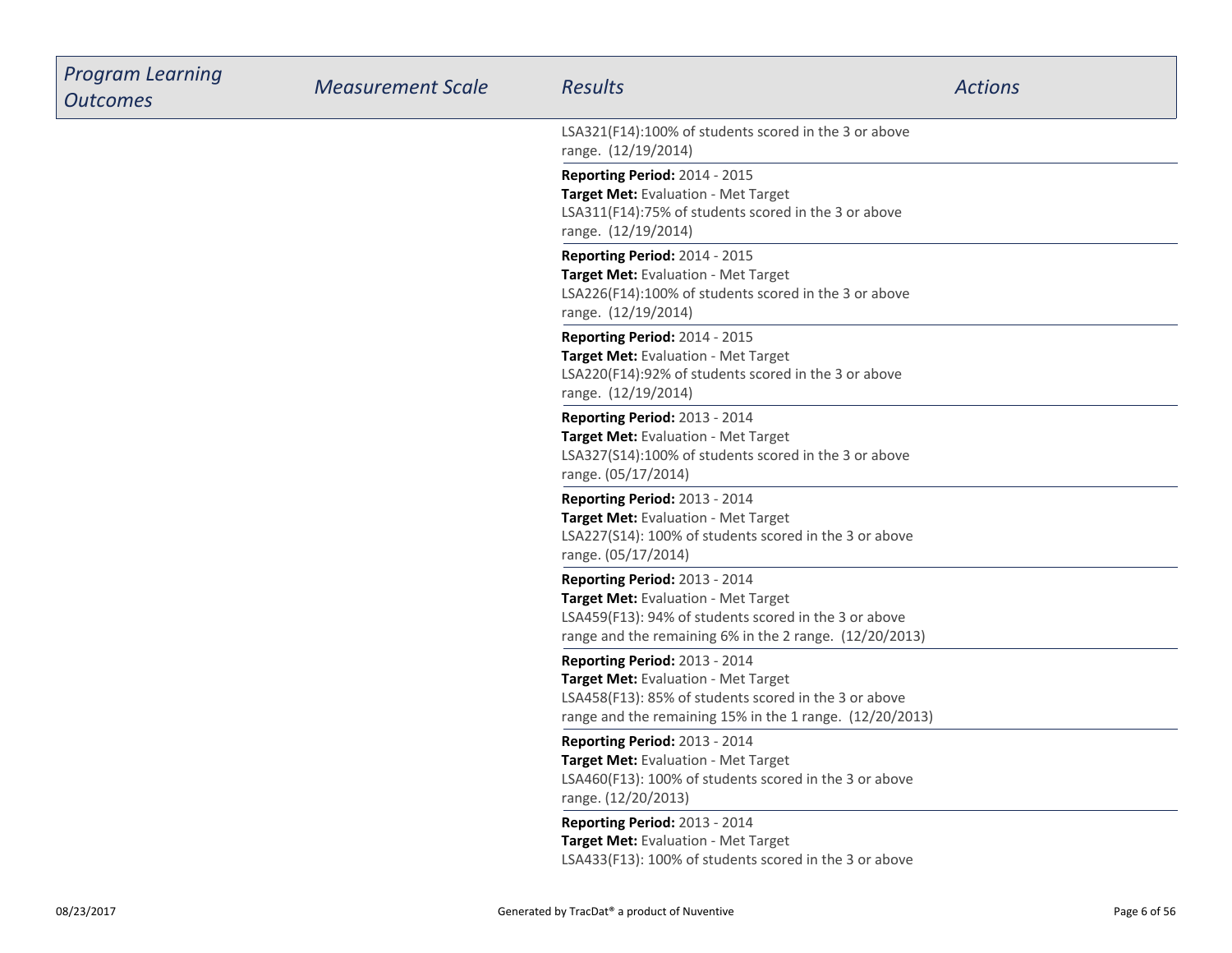| <b>Program Learning</b><br><b>Outcomes</b> | <b>Measurement Scale</b> | <b>Results</b>                                                                                                                                                                                   | <b>Actions</b> |
|--------------------------------------------|--------------------------|--------------------------------------------------------------------------------------------------------------------------------------------------------------------------------------------------|----------------|
|                                            |                          | range. (12/20/2013)                                                                                                                                                                              |                |
|                                            |                          | Reporting Period: 2013 - 2014<br>Target Met: Evaluation - Met Target<br>LSA422(F13): 92% of students scored in the 3 or above<br>range, 8% scored in the 2 range. (12/20/2013)                   |                |
|                                            |                          | Reporting Period: 2013 - 2014<br>Target Met: Evaluation - Met Target<br>LSA326(F13): 83% of students scored in the 3 or above<br>range, 17% scored in the 2 range. (12/20/2013)                  |                |
|                                            |                          | Reporting Period: 2013 - 2014<br>Target Met: Evaluation - Met Target<br>LSA321(F13): 92% of students scored in the 3 or above<br>range, 8% scored in the 2 range. (12/20/2013)                   |                |
|                                            |                          | Reporting Period: 2013 - 2014<br>Target Met: Evaluation - Met Target<br>LSA311(F13): 87% of students scored in the 3 or above<br>range, the remaining 13% scored in the 2 range.<br>(12/20/2013) |                |
|                                            |                          | Reporting Period: 2013 - 2014<br>Target Met: Evaluation - Met Target<br>LSA220(F13): 100% of students scored in the 3 or above<br>range, there was one incomplete still pending.<br>(12/20/2013) |                |
|                                            |                          | Reporting Period: 2013 - 2014<br>Target Met: Evaluation - Met Target<br>LSA226(F13): 89% of students scored in the 3 or above<br>range. (12/20/2013)                                             |                |
|                                            |                          | Reporting Period: 2012 - 2013<br>Target Met: Evaluation - Met Target<br>LSA470(S13) 100% scored 4 or above. (06/26/2013)                                                                         |                |
|                                            |                          | Reporting Period: 2012 - 2013<br>Target Met: Evaluation - Met Target<br>LSA327(S13) 96% scored 4 or above, the remaining were all<br>3s. (06/26/2013)                                            |                |
|                                            |                          | Reporting Period: 2012 - 2013<br>Target Met: Evaluation - Did Not Meet Target<br>LSA227(S13) 68% scored 4 or above, the remaining were 3s,                                                       |                |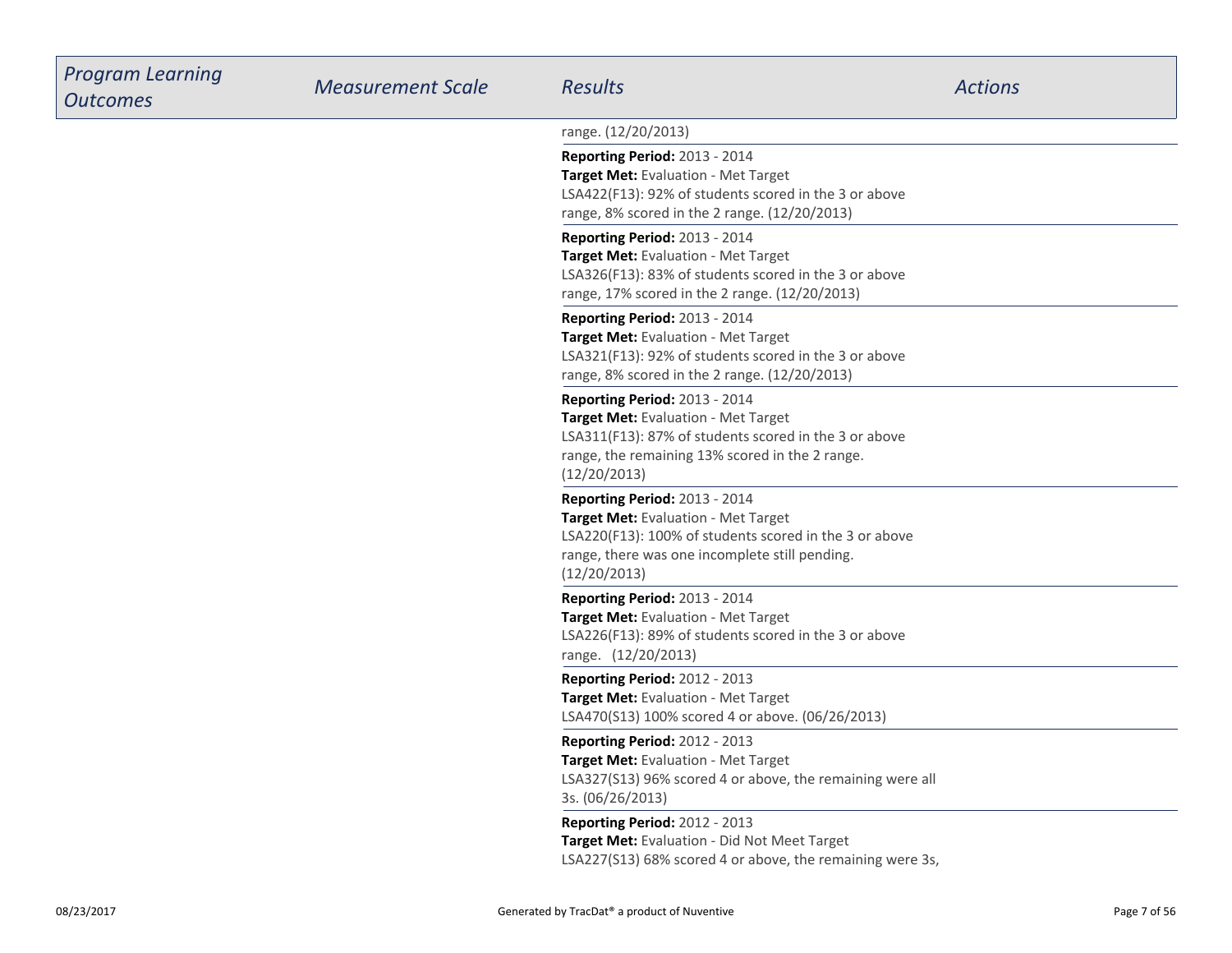| <b>Program Learning</b><br><b>Outcomes</b> | <b>Measurement Scale</b>                                               | <b>Results</b>                                                                                                                                                                                                                                                                                                                                                                                                                                                                                                                                                                                                                                                                                                                                                                                                                                                                                                                                                                                                                                                                                                                                                                                                                                                                                                                                                                                                                                                                                                                                                                                                                                                                                                        | <b>Actions</b>                                                                                                                                                                                                                                                                                    |
|--------------------------------------------|------------------------------------------------------------------------|-----------------------------------------------------------------------------------------------------------------------------------------------------------------------------------------------------------------------------------------------------------------------------------------------------------------------------------------------------------------------------------------------------------------------------------------------------------------------------------------------------------------------------------------------------------------------------------------------------------------------------------------------------------------------------------------------------------------------------------------------------------------------------------------------------------------------------------------------------------------------------------------------------------------------------------------------------------------------------------------------------------------------------------------------------------------------------------------------------------------------------------------------------------------------------------------------------------------------------------------------------------------------------------------------------------------------------------------------------------------------------------------------------------------------------------------------------------------------------------------------------------------------------------------------------------------------------------------------------------------------------------------------------------------------------------------------------------------------|---------------------------------------------------------------------------------------------------------------------------------------------------------------------------------------------------------------------------------------------------------------------------------------------------|
|                                            |                                                                        | there were no ones or twos. (06/26/2013)                                                                                                                                                                                                                                                                                                                                                                                                                                                                                                                                                                                                                                                                                                                                                                                                                                                                                                                                                                                                                                                                                                                                                                                                                                                                                                                                                                                                                                                                                                                                                                                                                                                                              |                                                                                                                                                                                                                                                                                                   |
|                                            |                                                                        | Reporting Period: 2012 - 2013<br>Target Met: Evaluation - Met Target<br>LSA220(F12): 56% of students scored in the 5 range, 37%<br>scored 4, and the remaining 7% scored in the 3 range. There<br>were no twos or ones. One student withdraw.<br>LSA226(F12): 7% of students scored in the 5 range, 63%<br>scored 4, and the remaining 25% scored in the 3 range.<br>There were no twos or ones. Two students withdraw.<br>LSA311(F12): 6% of students scored in the 5 range, 26%<br>scored 4, 53% scored 3, 12% scored 2, and the remaining<br>3% scored in the 1 range.<br>LSA321(F12): 40% of students scored in the 5 range, 44%<br>scored 4, 12% scored 3, and the remaining 4% scored 2.<br>There were no ones. One student withdraw.<br>LSA326(F12): 20% of students scored in the 5 range, 53%<br>scored 4, and the remaining 27% scored in the 3 range.<br>There were no twos or ones.<br>LSA422(F12): 31% of students scored in the 5 range, 67%<br>scored 4, and the remaining 2% scored in the 3 range. There<br>were no twos or ones.<br>LSA433(F12): 73% of students scored in the 5 range, 25%<br>scored 4, and the remaining % scored in the 1 range. There<br>were no twos or threes. There was one incomplete.<br>LSA458(F12): 49% of students scored in the 5 range, 49%<br>scored 4, and the remaining 2% scored 3. There were no<br>twos or ones.<br>LSA459(F12): 31% of students scored in the 5 range, 61%<br>scored 4, and the remaining 8% scored in the 3 range. There<br>were no twos or ones.<br>LSA460(F12): 53% of students scored in the 5 range, 41%<br>scored 4 and the remaining 6% scored in the 3 range. There<br>were no twos or ones. There was one incomplete.<br>(12/31/2012) | <b>Action:</b> By averaging all courses<br>the target was meet. But<br>individually LSA311 missed the<br>target by 38%. The current action<br>plan is to watch LSA311 closely<br>over the next few semesters to<br>see if a trend emerges and if an<br>intervention is warranted.<br>(12/31/2012) |
|                                            | Political, Legal, Regulatory Concepts - Course Grade - Scale of 1 to 5 | <b>Reporting Period: 2014 - 2015</b>                                                                                                                                                                                                                                                                                                                                                                                                                                                                                                                                                                                                                                                                                                                                                                                                                                                                                                                                                                                                                                                                                                                                                                                                                                                                                                                                                                                                                                                                                                                                                                                                                                                                                  |                                                                                                                                                                                                                                                                                                   |

BLA graduates should be able to consider, assess, and adapt to avariety of political, legal, andregulatory contexts for design.

 1- No knowledge of the learning outcome = <59% (F), 2- Little /weak knowledge of the learning outcome= 60-69%(D/D+), 3 - Some

**Reporting Period:** 2014 - 2015

 **Target Met:** Evaluation - Met Target LSA327(S15): 95% of students scored in the 3 or above range and the remaining 5% in the 1 range. LSA423(S15):100% of students scored in the 3 or above range. LSA451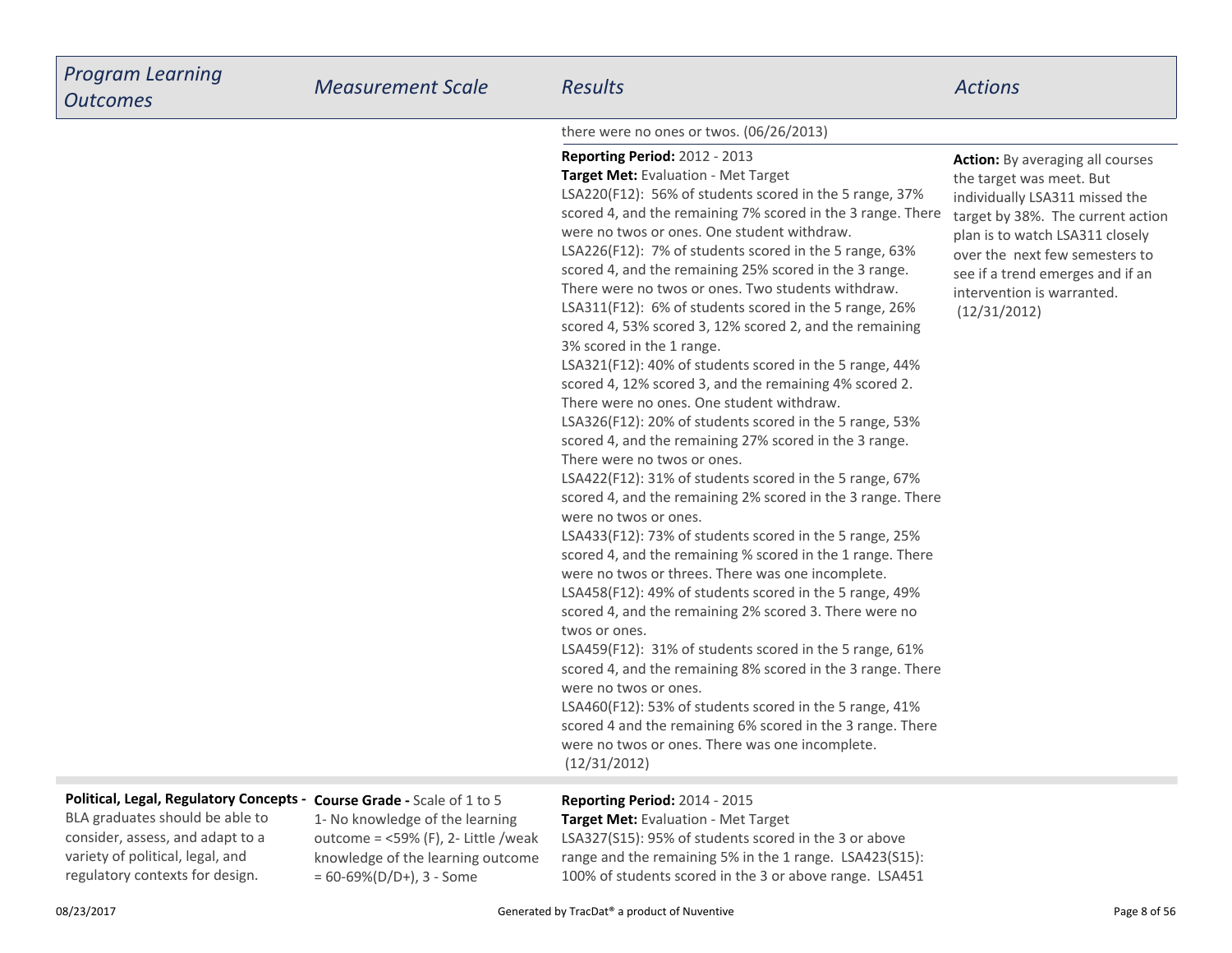| <b>Program Learning</b><br><b>Outcomes</b>                           | <b>Measurement Scale</b>                                                                                                                                                                                                                                                                                                                                                  | <b>Results</b>                                                                                                                                                                                                                                                                               | <b>Actions</b> |
|----------------------------------------------------------------------|---------------------------------------------------------------------------------------------------------------------------------------------------------------------------------------------------------------------------------------------------------------------------------------------------------------------------------------------------------------------------|----------------------------------------------------------------------------------------------------------------------------------------------------------------------------------------------------------------------------------------------------------------------------------------------|----------------|
| <b>Outcome Status: Active</b><br><b>Outcome Year(s): 2012 - 2013</b> | knowledge and understanding of the<br>learning outcome = $70-79\%$ (C-,C,C+)<br>4-Good working knowledge and<br>understanding of the learning<br>outcome = 80-89%(B-, B, B+), 5 -<br>Excellent\complete understanding<br>and knowledge of the learning<br>outcome = $>90\%$ (A-,A)<br>Target: 70% of students will achieve<br>level 3 or higher<br>Rubric: No rubric used | (S15): 93% of students scored in the 3 or above range and<br>the remaining 7% in the 2 range. LSA455(S15): 100% of<br>students scored in the 3 or above range. (06/01/2015)                                                                                                                  |                |
|                                                                      |                                                                                                                                                                                                                                                                                                                                                                           | Reporting Period: 2014 - 2015<br>Target Met: Evaluation - Met Target<br>LSA458(F14):100% of students scored in the 3 or above<br>range.<br>LSA459(F14):96% of students scored in the 3 or above<br>range.<br>LSA460(F14):100% of students scored in the 3 or above<br>range.<br>(12/19/2014) |                |
|                                                                      |                                                                                                                                                                                                                                                                                                                                                                           | Reporting Period: 2014 - 2015<br>Target Met: Evaluation - Met Target<br>LSA422(F14):100% of students scored in the 3 or above<br>range. (12/19/2014)                                                                                                                                         |                |
|                                                                      |                                                                                                                                                                                                                                                                                                                                                                           | Reporting Period: 2014 - 2015<br>Target Met: Evaluation - Met Target<br>LSA333(F14):100% of students scored in the 3 or above<br>range. (12/19/2014)                                                                                                                                         |                |
|                                                                      |                                                                                                                                                                                                                                                                                                                                                                           | Reporting Period: 2014 - 2015<br>Target Met: Evaluation - Met Target<br>LSA326(F14):100% of students scored in the 3 or above<br>range. (12/19/2014)                                                                                                                                         |                |
|                                                                      |                                                                                                                                                                                                                                                                                                                                                                           | Reporting Period: 2014 - 2015<br>Target Met: Evaluation - Met Target<br>LSA220(F14):92% of students scored in the 3 or above<br>range. (12/19/2014)                                                                                                                                          |                |
|                                                                      |                                                                                                                                                                                                                                                                                                                                                                           | Reporting Period: 2013 - 2014<br>Target Met: Evaluation - Met Target<br>LSA455(S14): 96% of students scored in the 3 or above<br>range, 2% scored in the 2 range and 2% scored one.<br>(05/17/2014)                                                                                          |                |
|                                                                      |                                                                                                                                                                                                                                                                                                                                                                           | Reporting Period: 2013 - 2014<br>Target Met: Evaluation - Met Target<br>LSA451(S14):100% of students scored in the 3 or above<br>range. (05/17/2014)                                                                                                                                         |                |
|                                                                      |                                                                                                                                                                                                                                                                                                                                                                           | Reporting Period: 2013 - 2014                                                                                                                                                                                                                                                                |                |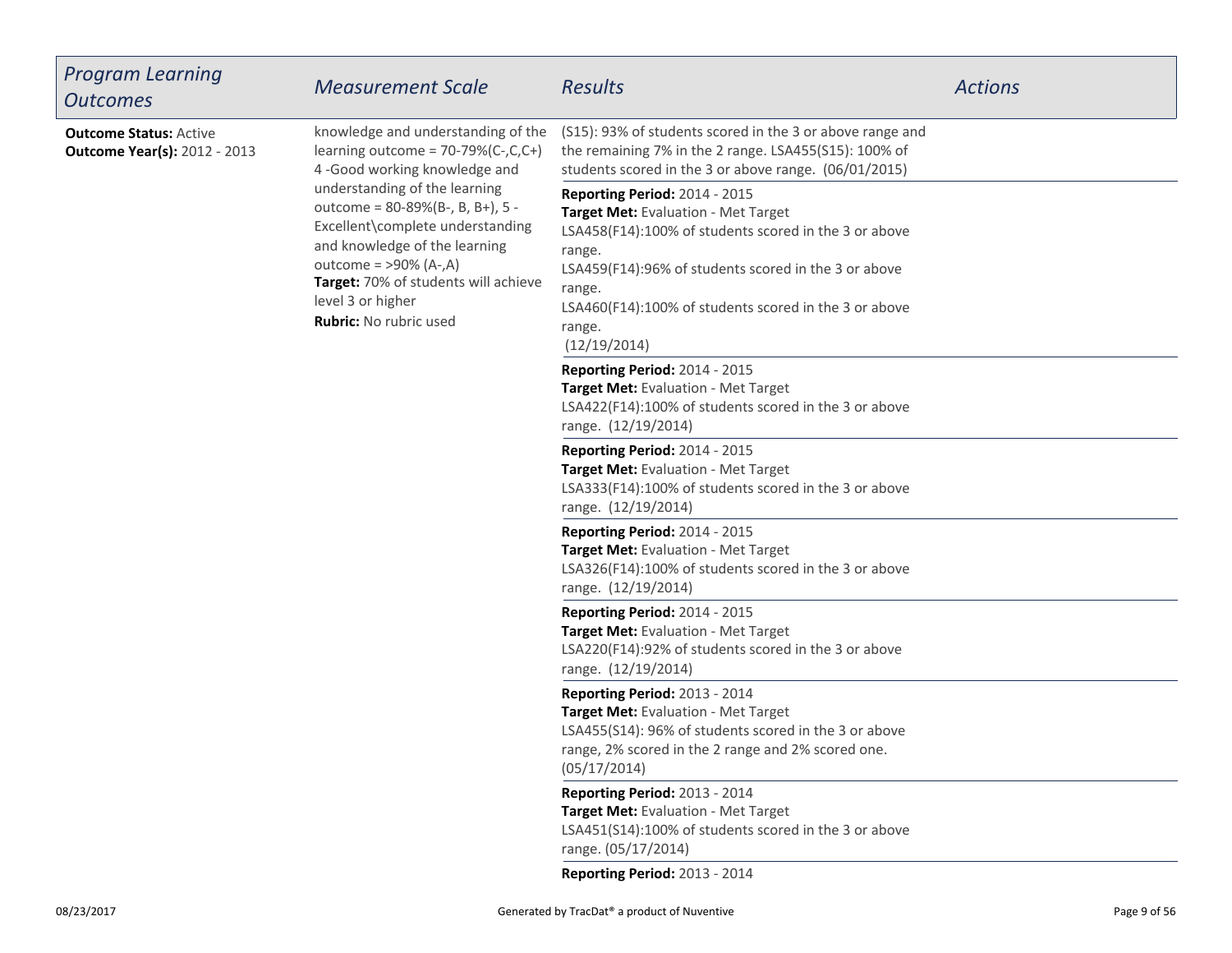| <b>Program Learning</b><br><b>Outcomes</b> | <b>Measurement Scale</b> | <b>Results</b>                                                                                                                                                                                                         | <b>Actions</b> |
|--------------------------------------------|--------------------------|------------------------------------------------------------------------------------------------------------------------------------------------------------------------------------------------------------------------|----------------|
|                                            |                          | Target Met: Evaluation - Met Target<br>LSA423(F14): 97% of students scored in the 3 or above<br>range, 3% scored in the 1 range. (05/17/2014)                                                                          |                |
|                                            |                          | Reporting Period: 2013 - 2014<br>Target Met: Evaluation - Met Target<br>LSA327(S14):100% of students scored in the 3 or above<br>range. (05/17/2014)                                                                   |                |
|                                            |                          | Reporting Period: 2013 - 2014<br>Target Met: Evaluation - Met Target<br>LSA459(F13): 94% of students scored in the 3 or above<br>range and the remaining 6% in the 2 range. (12/20/2013)                               |                |
|                                            |                          | Reporting Period: 2013 - 2014<br>Target Met: Evaluation - Met Target<br>LSA458(F13): 85% of students scored in the 3 or above<br>range and the remaining 15% in the 1 range. (12/20/2013)                              |                |
|                                            |                          | Reporting Period: 2013 - 2014<br>Target Met: Evaluation - Met Target<br>LSA460(F13): 100% of students scored in the 3 or above<br>range. (12/20/2013)                                                                  |                |
|                                            |                          | Reporting Period: 2013 - 2014<br>Target Met: Evaluation - Met Target<br>LSA422(F13): 92% of students scored in the 3 or above<br>range, 8% scored in the 2 range. (12/20/2013)                                         |                |
|                                            |                          | Reporting Period: 2013 - 2014<br>Target Met: Evaluation - Met Target<br>LSA333(F13): 79% of students scored in the 3 or above<br>range, 16% scored in the 2 range, and one person fell in the<br>1 range. (12/20/2013) |                |
|                                            |                          | Reporting Period: 2013 - 2014<br>Target Met: Evaluation - Met Target<br>LSA326(F13): 83% of students scored in the 3 or above<br>range, 17% scored in the 2 range. (12/20/2013)                                        |                |
|                                            |                          | Reporting Period: 2013 - 2014<br>Target Met: Evaluation - Met Target<br>LSA220(F13): 100% of students scored in the 3 or above<br>range, there was one incomplete still pending.<br>(12/20/2013)                       |                |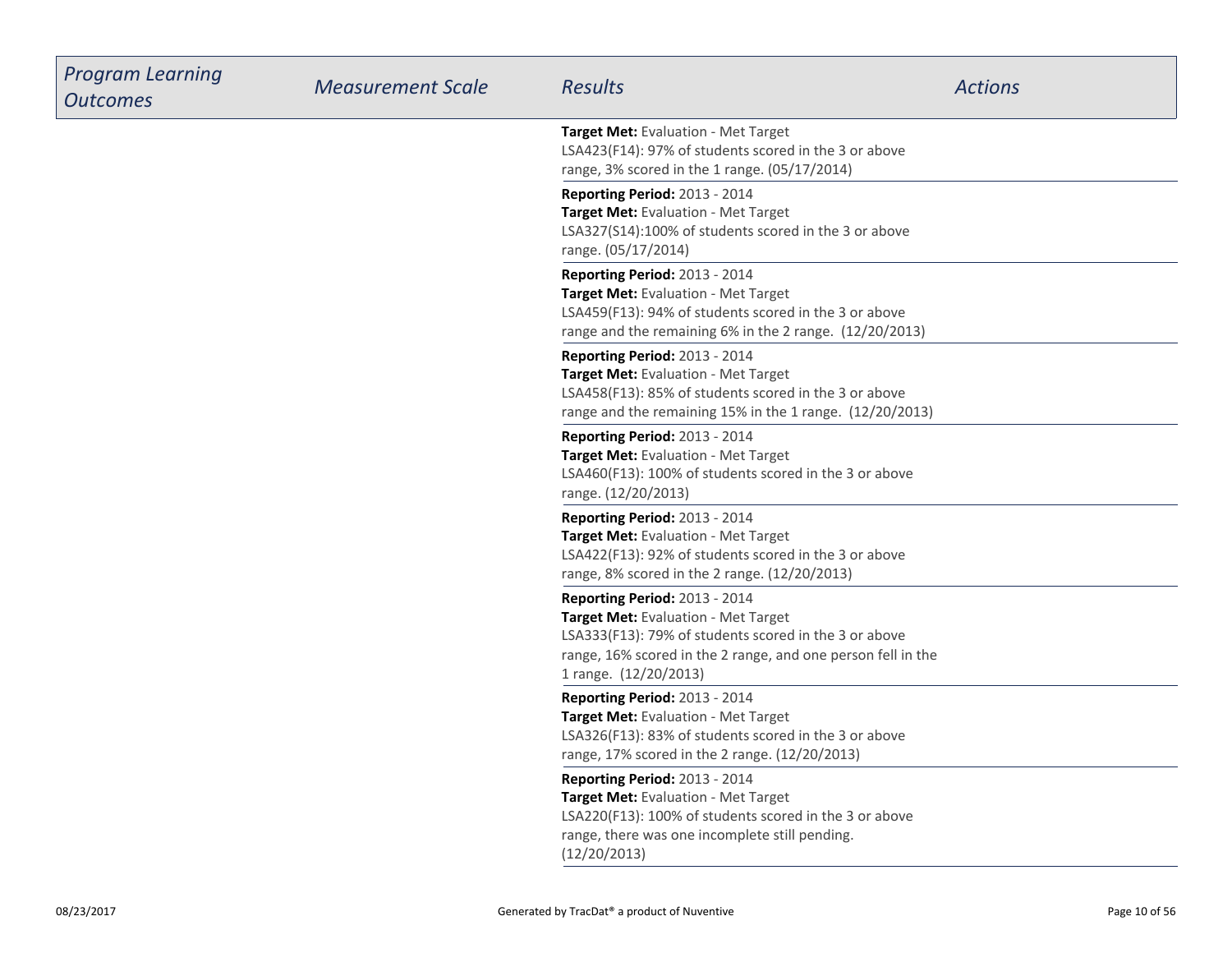| <b>Program Learning</b><br><b>Outcomes</b> | <b>Measurement Scale</b> | <b>Results</b>                                                                                                                                                                                                                                                                                                                                                                                                                                                                                                                                                                                                                                                                                                                                                                                                                                                                                                                                                                                                          | <b>Actions</b> |
|--------------------------------------------|--------------------------|-------------------------------------------------------------------------------------------------------------------------------------------------------------------------------------------------------------------------------------------------------------------------------------------------------------------------------------------------------------------------------------------------------------------------------------------------------------------------------------------------------------------------------------------------------------------------------------------------------------------------------------------------------------------------------------------------------------------------------------------------------------------------------------------------------------------------------------------------------------------------------------------------------------------------------------------------------------------------------------------------------------------------|----------------|
|                                            |                          | <b>Reporting Period: 2012 - 2013</b><br>Target Met: Evaluation - Met Target<br>LSA470(S13) 100% scored 4 or above. (06/26/2013)                                                                                                                                                                                                                                                                                                                                                                                                                                                                                                                                                                                                                                                                                                                                                                                                                                                                                         |                |
|                                            |                          | <b>Reporting Period: 2012 - 2013</b><br>Target Met: Evaluation - Did Not Meet Target<br>LSA455(S13) 61% scored 4 or above, the remaining were all<br>3s with the exception of a single one and two. (06/26/2013)                                                                                                                                                                                                                                                                                                                                                                                                                                                                                                                                                                                                                                                                                                                                                                                                        |                |
|                                            |                          | Reporting Period: 2012 - 2013<br>Target Met: Evaluation - Met Target<br>LSA451(S13) 100% scored 4 or above.<br>(06/26/2013)                                                                                                                                                                                                                                                                                                                                                                                                                                                                                                                                                                                                                                                                                                                                                                                                                                                                                             |                |
|                                            |                          | <b>Reporting Period: 2012 - 2013</b><br>Target Met: Evaluation - Met Target<br>LSA423(S13) 81% scored 4 or above, the remaining were all<br>3s with the exception of a single one. (06/26/2013)                                                                                                                                                                                                                                                                                                                                                                                                                                                                                                                                                                                                                                                                                                                                                                                                                         |                |
|                                            |                          | <b>Reporting Period: 2012 - 2013</b><br>Target Met: Evaluation - Met Target<br>LSA327(S13) 96% scored 4 or above, the remaining were all<br>3s. (06/26/2013)                                                                                                                                                                                                                                                                                                                                                                                                                                                                                                                                                                                                                                                                                                                                                                                                                                                            |                |
|                                            |                          | <b>Reporting Period: 2012 - 2013</b><br>Target Met: Evaluation - Met Target<br>LSA220(F12): 56% of students scored in the 5 range, 37%<br>scored 4, and the remaining 7% scored in the 3 range. There<br>were no twos or ones. One student withdraw.<br>LSA326(F12): 20% of students scored in the 5 range, 53%<br>scored 4, and the remaining 27% scored in the 3 range.<br>There were no twos or ones.<br>LSA333 (F12): 45% of students scored in the 5 range, 32%<br>scored 4, 19% scored 3, and the remaining 3% scored 1.<br>There were no twos. One student withdraw.<br>LSA422(F12): 31% of students scored in the 5 range, 67%<br>scored 4, and the remaining 2% scored in the 3 range. There<br>were no twos or ones.<br>LSA458(F12): 49% of students scored in the 5 range, 49%<br>scored 4, and the remaining 2% scored 3. There were no<br>twos or ones.<br>LSA459(F12): 31% of students scored in the 5 range, 61%<br>scored 4, and the remaining 8% scored in the 3 range. There<br>were no twos or ones. |                |
| 08/23/2017                                 |                          | Generated by TracDat® a product of Nuventive                                                                                                                                                                                                                                                                                                                                                                                                                                                                                                                                                                                                                                                                                                                                                                                                                                                                                                                                                                            | Page 11 of 56  |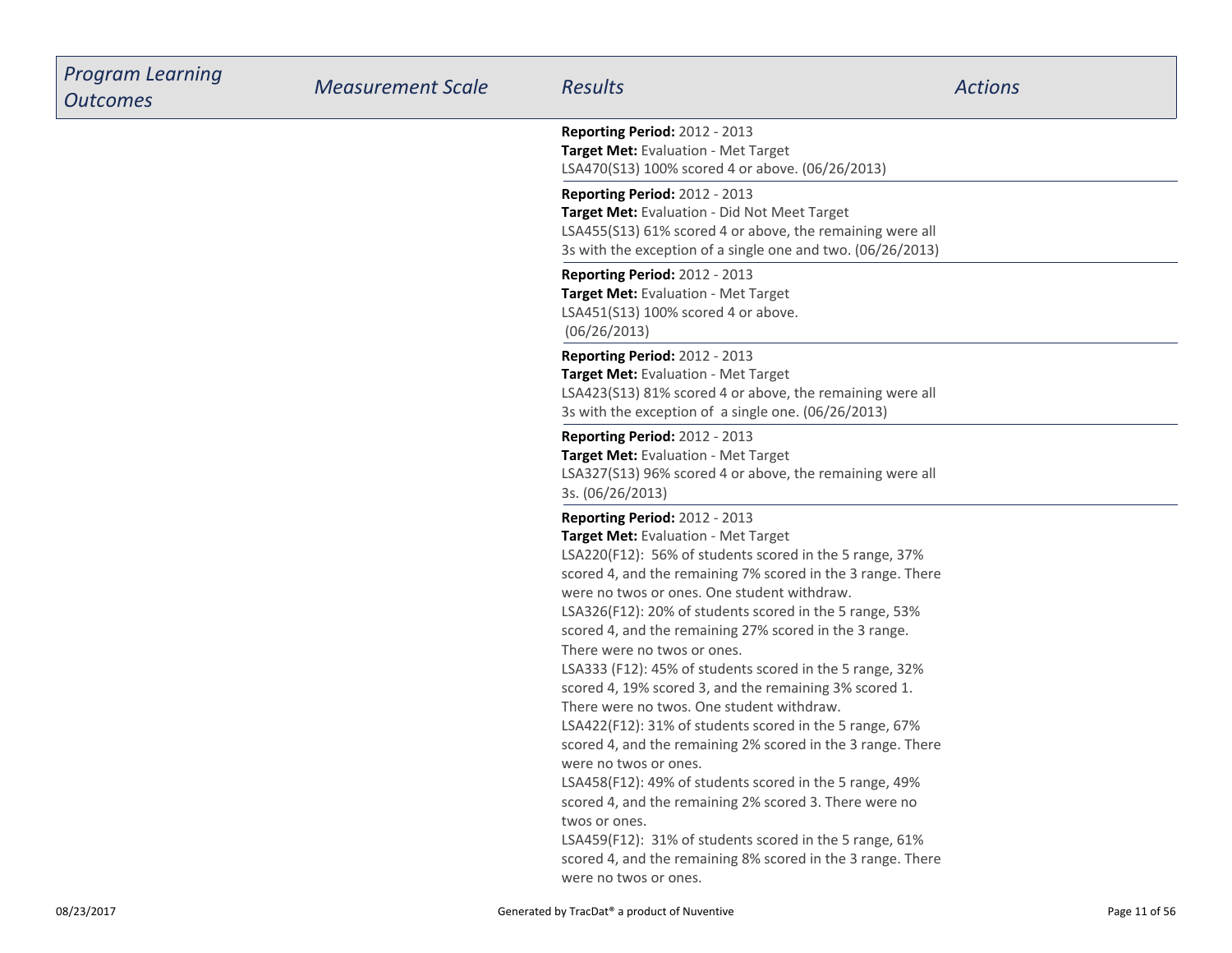| <b>Program Learning</b><br><b>Outcomes</b>                                                                                                                                                                                                                         | <b>Measurement Scale</b>                                                                                                                                                                                                                                                                                                                                                                                                                                                 | Results                                                                                                                                                                                                                                            | <b>Actions</b>                                                                                                    |
|--------------------------------------------------------------------------------------------------------------------------------------------------------------------------------------------------------------------------------------------------------------------|--------------------------------------------------------------------------------------------------------------------------------------------------------------------------------------------------------------------------------------------------------------------------------------------------------------------------------------------------------------------------------------------------------------------------------------------------------------------------|----------------------------------------------------------------------------------------------------------------------------------------------------------------------------------------------------------------------------------------------------|-------------------------------------------------------------------------------------------------------------------|
|                                                                                                                                                                                                                                                                    |                                                                                                                                                                                                                                                                                                                                                                                                                                                                          | LSA460(F12): 53% of students scored in the 5 range, 41%<br>scored 4 and the remaining 6% scored in the 3 range. There<br>were no twos or ones. There was one incomplete.<br>(12/31/2012)                                                           |                                                                                                                   |
|                                                                                                                                                                                                                                                                    | Survey of Students - Knowledge or<br>understanding of stated outcome as<br>follows: 1 - Strongly Disagree, 2 -<br>Disagree, 3 - neutral/uncertain, 4 -<br>Agree, 5 - Strongly Agree<br>Target: 70% of students will agree or<br>strongly agree (>4) they have gained<br>knowledge and or understanding of<br>the stated outcome.<br>Notes: Student surveys are only<br>given to a few randomly selected<br>courses (2-4) each semester.<br><b>Rubric:</b> No rubric used | <b>Reporting Period: 2014 - 2015</b><br>Target Met: Evaluation - Did Not Meet Target<br>LSA422(F14) 62% of students scored 4 or above, while 32%<br>were uncertain, and 6% disagreed. (12/19/2014)<br><b>Related Documents:</b><br><b>Fall2014</b> |                                                                                                                   |
|                                                                                                                                                                                                                                                                    |                                                                                                                                                                                                                                                                                                                                                                                                                                                                          | Reporting Period: 2013 - 2014<br>Target Met: Evaluation - Did Not Meet Target<br>LSA451(S14) 42% scored 4 or above. (05/17/2014)<br><b>Related Documents:</b><br>Spring2014                                                                        |                                                                                                                   |
|                                                                                                                                                                                                                                                                    |                                                                                                                                                                                                                                                                                                                                                                                                                                                                          | <b>Reporting Period: 2013 - 2014</b><br>Target Met: Evaluation - Met Target<br>LSA327(S14) 90% scored 4 or above. (05/17/2014)<br><b>Related Documents:</b><br>Spring2014                                                                          |                                                                                                                   |
|                                                                                                                                                                                                                                                                    |                                                                                                                                                                                                                                                                                                                                                                                                                                                                          | <b>Reporting Period: 2012 - 2013</b><br>Target Met: Evaluation - Did Not Meet Target<br>LSA455 (SP13) -12% scored 4 or above (10/18/2013)<br><b>Related Documents:</b><br>Spring2013                                                               | <b>Action:</b> LSA 455 will be revised the<br>next time the OAP is updated to<br>address this issue. (10/18/2013) |
| <b>Draw Upon Precedents - BLA</b><br>graduates should be able to consider<br>and draw upon the precedents and<br>typologies developed over the course<br>of the history of art and design.<br><b>Outcome Status: Active</b><br><b>Outcome Year(s): 2012 - 2013</b> | Survey of Students - Knowledge or<br>understanding of stated outcome as<br>follows: 1 - Strongly Disagree, 2 -<br>Disagree, 3 - neutral/uncertain, 4 -<br>Agree, 5 - Strongly Agree<br>Target: 70% of students will agree or<br>strongly agree (>4) they have gained<br>knowledge and or understanding of<br>the stated outcome.<br>Notes: Student surveys are only<br>given to a few randomly selected<br>courses (2-4) each semester.                                  | Reporting Period: 2014 - 2015<br>Target Met: Evaluation - Met Target<br>LSA227(S15) 90% Scored 4 or above. (06/01/2015)<br><b>Related Documents:</b><br>Spring2015                                                                                 |                                                                                                                   |
|                                                                                                                                                                                                                                                                    |                                                                                                                                                                                                                                                                                                                                                                                                                                                                          | Reporting Period: 2013 - 2014<br>Target Met: Evaluation - Met Target<br>LSA327(S14) 100% scored 4 or above. (05/17/2014)<br><b>Related Documents:</b><br>Spring2014                                                                                |                                                                                                                   |
|                                                                                                                                                                                                                                                                    |                                                                                                                                                                                                                                                                                                                                                                                                                                                                          | Reporting Period: 2012 - 2013<br>Target Met: Evaluation - Met Target                                                                                                                                                                               |                                                                                                                   |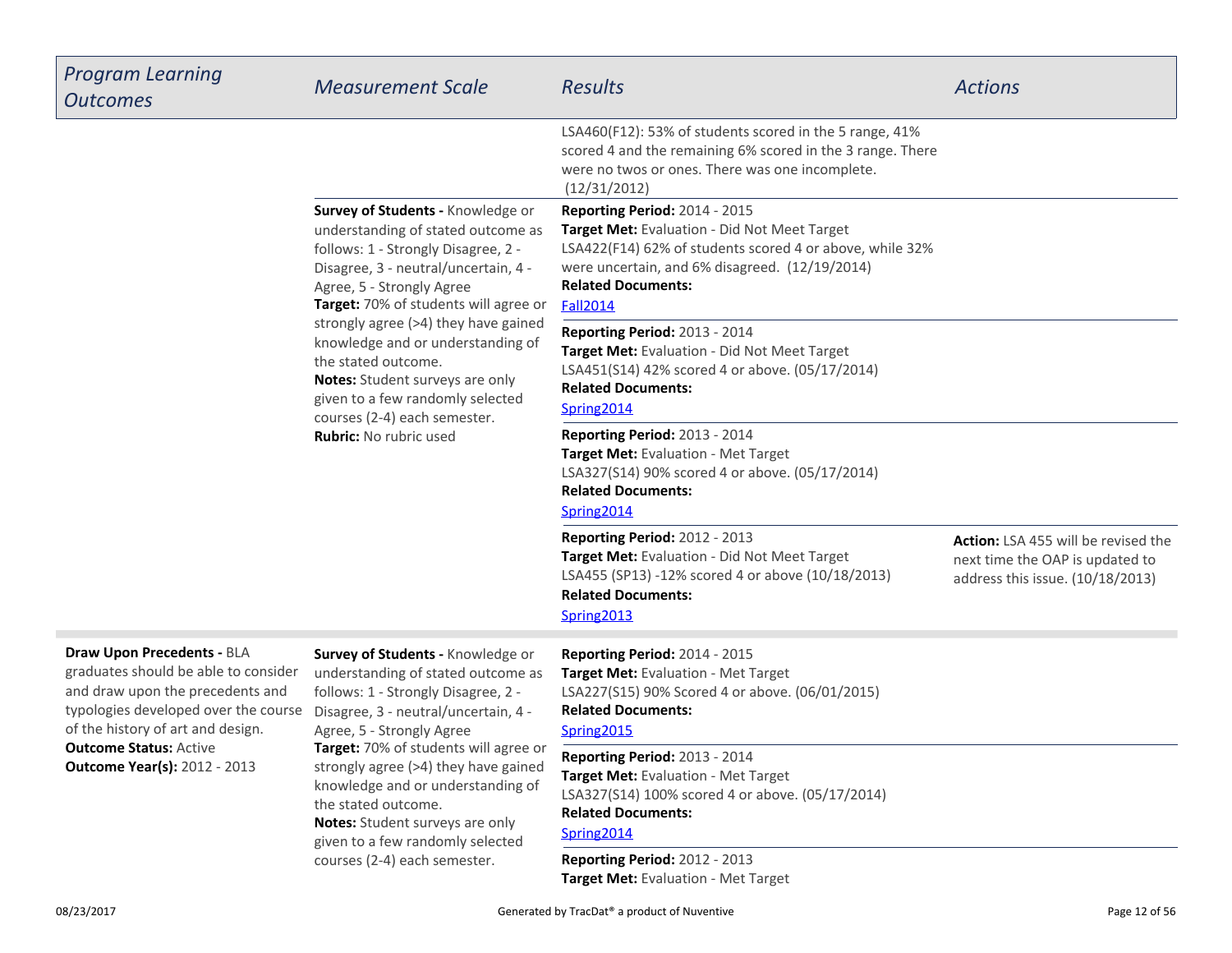| <b>Program Learning</b><br><b>Outcomes</b>                                                                                                                                                                                                                                                                                                | <b>Measurement Scale</b>                                                                                                                                                                                                                                                                                                                                                                                                                                                | <b>Results</b>                                                                                                                                                                                                                                                                               | <b>Actions</b> |
|-------------------------------------------------------------------------------------------------------------------------------------------------------------------------------------------------------------------------------------------------------------------------------------------------------------------------------------------|-------------------------------------------------------------------------------------------------------------------------------------------------------------------------------------------------------------------------------------------------------------------------------------------------------------------------------------------------------------------------------------------------------------------------------------------------------------------------|----------------------------------------------------------------------------------------------------------------------------------------------------------------------------------------------------------------------------------------------------------------------------------------------|----------------|
|                                                                                                                                                                                                                                                                                                                                           | <b>Rubric:</b> No rubric used                                                                                                                                                                                                                                                                                                                                                                                                                                           | LSA433(F12) 75% of all students completed the survey, of<br>those 77% scored 4 or above. (12/31/2012)<br><b>Related Documents:</b><br><b>Fall2012</b>                                                                                                                                        |                |
| <b>Course Grade - Scale of 1 to 5</b><br>1- No knowledge of the learning<br>outcome = $<$ 59% (F), 2- Little /weak<br>knowledge of the learning outcome<br>$= 60 - 69\% (D/D+), 3 - Some$<br>knowledge and understanding of the<br>learning outcome = $70-79%$ (C-,C,C+)<br>4-Good working knowledge and<br>understanding of the learning | Reporting Period: 2014 - 2015<br>Target Met: Evaluation - Met Target<br>LSA327(S15): 95% of students scored in the 3 or above<br>range and the remaining 5% in the 1 range. LSA227(S15):<br>96% of students scored in the 3 or above range and the<br>remaining 4% in the 2 range. LSA305(S15): 96% of students<br>scored in the 3 or above range and the remaining 4% in the<br>2 range. LSA425(S15): 100% of students scored in the 3 or<br>above range. (06/01/2015) |                                                                                                                                                                                                                                                                                              |                |
|                                                                                                                                                                                                                                                                                                                                           | outcome = 80-89%(B-, B, B+), 5 -<br>Excellent\complete understanding<br>and knowledge of the learning<br>outcome = $>90\%$ (A-,A)<br>Target: 70% of students will achieve<br>level 3 or higher<br><b>Rubric:</b> No rubric used                                                                                                                                                                                                                                         | Reporting Period: 2014 - 2015<br>Target Met: Evaluation - Met Target<br>LSA458(F14):100% of students scored in the 3 or above<br>range.<br>LSA459(F14):96% of students scored in the 3 or above<br>range.<br>LSA460(F14):100% of students scored in the 3 or above<br>range.<br>(12/19/2014) |                |
|                                                                                                                                                                                                                                                                                                                                           |                                                                                                                                                                                                                                                                                                                                                                                                                                                                         | Reporting Period: 2014 - 2015<br>Target Met: Evaluation - Met Target<br>LSA422(F14):100% of students scored in the 3 or above<br>range. (12/19/2014)                                                                                                                                         |                |
|                                                                                                                                                                                                                                                                                                                                           |                                                                                                                                                                                                                                                                                                                                                                                                                                                                         | Reporting Period: 2014 - 2015<br>Target Met: Evaluation - Met Target<br>LSA326(F14):100% of students scored in the 3 or above<br>range. (12/19/2014)                                                                                                                                         |                |
|                                                                                                                                                                                                                                                                                                                                           |                                                                                                                                                                                                                                                                                                                                                                                                                                                                         | Reporting Period: 2014 - 2015<br><b>Target Met:</b> Evaluation - Met Target<br>LSA312(F14):100% of students scored in the 3 or above<br>range. (12/19/2014)                                                                                                                                  |                |
|                                                                                                                                                                                                                                                                                                                                           |                                                                                                                                                                                                                                                                                                                                                                                                                                                                         | Reporting Period: 2014 - 2015<br>Target Met: Evaluation - Met Target<br>LSA306(F14):100% of students scored in the 3 or above<br>range. (12/19/2014)                                                                                                                                         |                |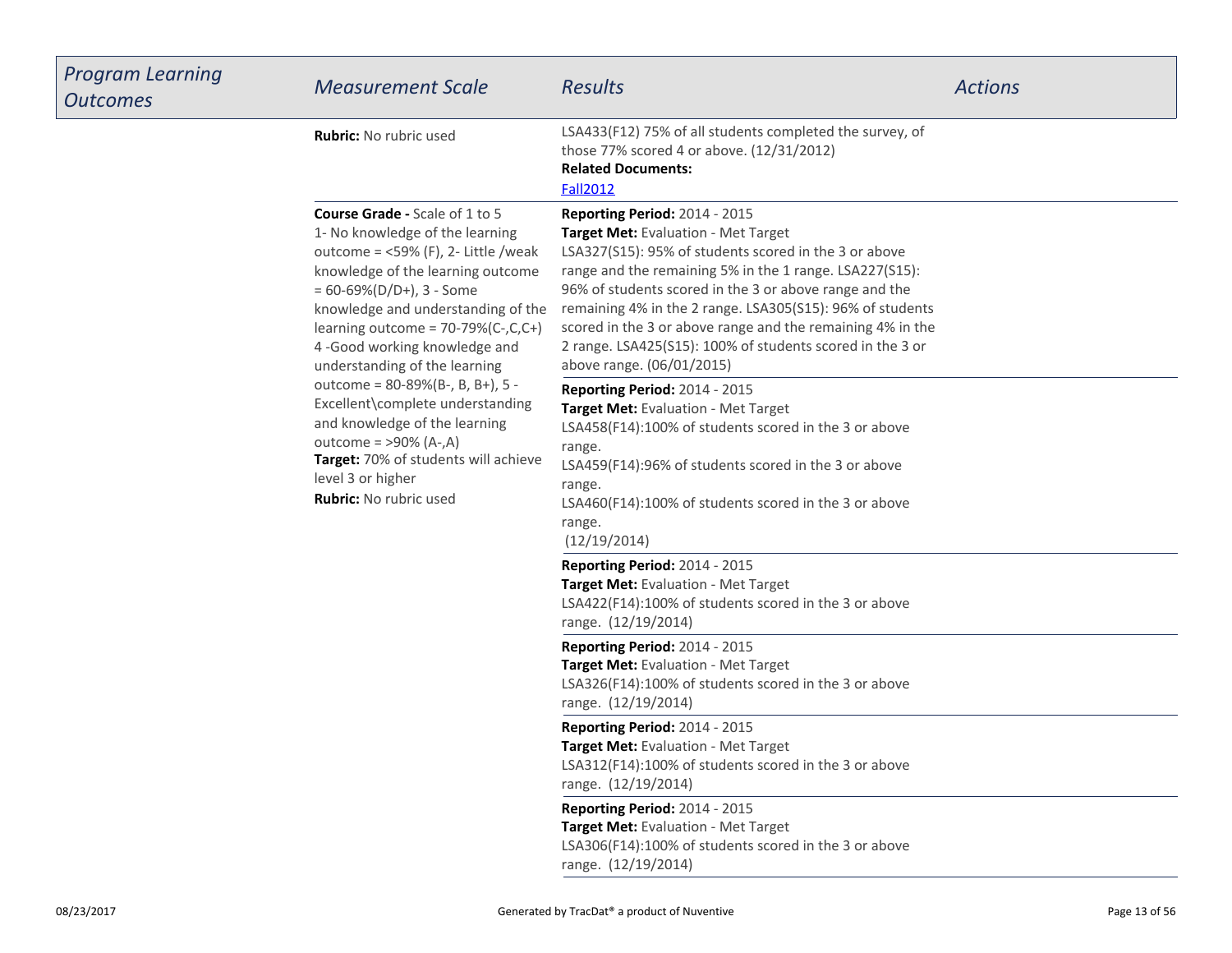| <b>Program Learning</b><br><b>Outcomes</b> | <b>Measurement Scale</b> | <b>Results</b>                                                                                                                                                                                              | <b>Actions</b> |
|--------------------------------------------|--------------------------|-------------------------------------------------------------------------------------------------------------------------------------------------------------------------------------------------------------|----------------|
|                                            |                          | <b>Reporting Period: 2014 - 2015</b><br>Target Met: Evaluation - Met Target<br>LSA226(F14):100% of students scored in the 3 or above<br>range. (12/19/2014)                                                 |                |
|                                            |                          | Reporting Period: 2014 - 2015<br>Target Met: Evaluation - Met Target<br>LSA220(F14):92% of students scored in the 3 or above<br>range. (12/19/2014)                                                         |                |
|                                            |                          | <b>Reporting Period: 2013 - 2014</b><br>Target Met: Evaluation - Met Target<br>LSA425(F14): 97% of students scored in the 3 or above<br>range, 3% scored in the 1 range. (05/17/2014)                       |                |
|                                            |                          | <b>Reporting Period: 2013 - 2014</b><br>Target Met: Evaluation - Met Target<br>LSA327(S14):100% of students scored in the 3 or above<br>range. (05/17/2014)                                                 |                |
|                                            |                          | Reporting Period: 2013 - 2014<br>Target Met: Evaluation - Met Target<br>LSA305(S14): 96% of students scored in the 3 or above<br>range, and the remaining 4% in the one range.<br>(05/17/2014)              |                |
|                                            |                          | Reporting Period: 2013 - 2014<br>Target Met: Evaluation - Met Target<br>LSA227(S14): 100% of students scored in the 3 or above<br>range. (05/17/2014)                                                       |                |
|                                            |                          | <b>Reporting Period: 2013 - 2014</b><br>Target Met: Evaluation - Met Target<br>LSA312(F13): 92% of students scored in the 3 or above<br>range, 4% scored in the 2 range, and 4% scored one.<br>(02/20/2014) |                |
|                                            |                          | <b>Reporting Period: 2013 - 2014</b><br><b>Target Met: Evaluation - Met Target</b><br>LSA459(F13): 94% of students scored in the 3 or above<br>range and the remaining 6% in the 2 range. (12/20/2013)      |                |
|                                            |                          | Reporting Period: 2013 - 2014<br>Target Met: Evaluation - Met Target<br>LSA458(F13): 85% of students scored in the 3 or above<br>range and the remaining 15% in the 1 range. (12/20/2013)                   |                |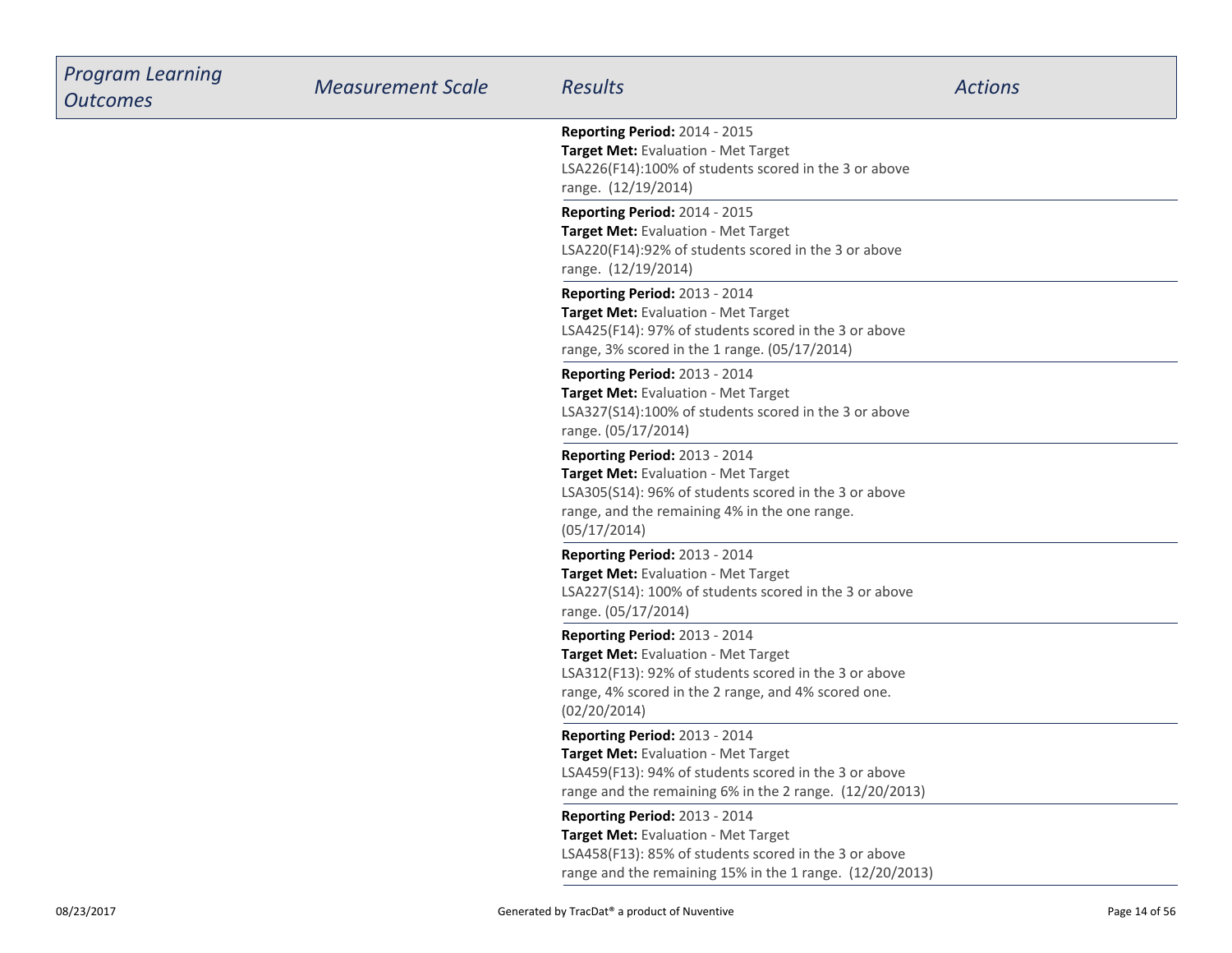| <b>Program Learning</b><br><b>Outcomes</b> | <b>Measurement Scale</b> | <b>Results</b>                                                                                                                                                                                                                 | <b>Actions</b> |
|--------------------------------------------|--------------------------|--------------------------------------------------------------------------------------------------------------------------------------------------------------------------------------------------------------------------------|----------------|
|                                            |                          | Reporting Period: 2013 - 2014<br>Target Met: Evaluation - Met Target<br>LSA458(F13): 85% of students scored in the 3 or above<br>range and the remaining 15% in the 1 range. (12/20/2013)                                      |                |
|                                            |                          | Reporting Period: 2013 - 2014<br>Target Met: Evaluation - Met Target<br>LSA460(F13): 100% of students scored in the 3 or above<br>range. (12/20/2013)                                                                          |                |
|                                            |                          | Reporting Period: 2013 - 2014<br>Target Met: Evaluation - Met Target<br>LSA422(F13): 92% of students scored in the 3 or above<br>range, 8% scored in the 2 range. (12/20/2013)                                                 |                |
|                                            |                          | Reporting Period: 2013 - 2014<br>Target Met: Evaluation - Met Target<br>LSA326(F13): 83% of students scored in the 3 or above<br>range, 17% scored in the 2 range. (12/20/2013)                                                |                |
|                                            |                          | Reporting Period: 2013 - 2014<br>Target Met: Evaluation - Met Target<br>LSA306(F13): 96% of students scored in the 3 or above<br>range, the remaining 4% scored in the 2 range.<br>(12/20/2013)                                |                |
|                                            |                          | Reporting Period: 2013 - 2014<br>Target Met: Evaluation - Met Target<br>LSA220(F13): 100% of students scored in the 3 or above<br>range, there was one incomplete still pending.<br>(12/20/2013)                               |                |
|                                            |                          | Reporting Period: 2013 - 2014<br>Target Met: Evaluation - Met Target<br>LSA226(F13): 89% of students scored in the 3 or above<br>range. (12/20/2013)                                                                           |                |
|                                            |                          | Reporting Period: 2013 - 2014<br><b>Target Met: Evaluation - Met Target</b><br>LSA206(F13): 75% of students scored in and above the 3<br>range, 6% in the 2 range and the remaining 19% (2<br>students) scored F. (12/20/2013) |                |
|                                            |                          | Reporting Period: 2012 - 2013<br>Target Met: Evaluation - Met Target<br>LSA470(S13) 100% scored 4 or above. (06/26/2013)                                                                                                       |                |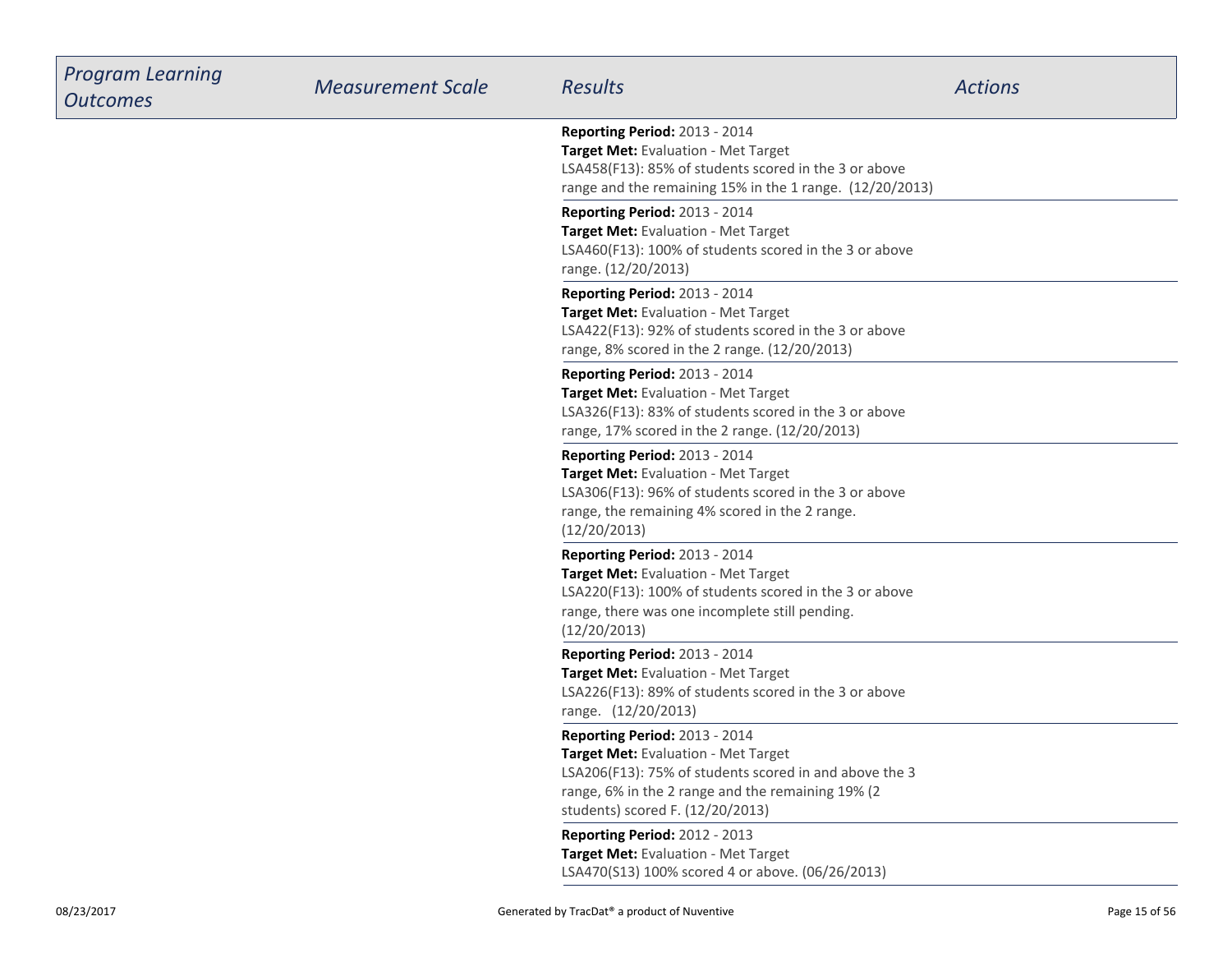| <b>Program Learning</b><br><b>Outcomes</b> | <b>Measurement Scale</b> | <b>Results</b>                                                                                                                                                                                                                                                                                                                                                                                                                                                                                                                                                                                                                                                                                                                                                                                                                                                                                                                                                                                                                                                                                                                                                                                           | <b>Actions</b> |
|--------------------------------------------|--------------------------|----------------------------------------------------------------------------------------------------------------------------------------------------------------------------------------------------------------------------------------------------------------------------------------------------------------------------------------------------------------------------------------------------------------------------------------------------------------------------------------------------------------------------------------------------------------------------------------------------------------------------------------------------------------------------------------------------------------------------------------------------------------------------------------------------------------------------------------------------------------------------------------------------------------------------------------------------------------------------------------------------------------------------------------------------------------------------------------------------------------------------------------------------------------------------------------------------------|----------------|
|                                            |                          | <b>Reporting Period: 2012 - 2013</b><br>Target Met: Evaluation - Met Target<br>LSA425(S13) 83% scored 4 or above, the remaining were all<br>3s with the exception of a single one. (06/26/2013)                                                                                                                                                                                                                                                                                                                                                                                                                                                                                                                                                                                                                                                                                                                                                                                                                                                                                                                                                                                                          |                |
|                                            |                          | <b>Reporting Period: 2012 - 2013</b><br>Target Met: Evaluation - Met Target<br>LSA327(S13) 96% scored 4 or above, the remaining were all<br>3s. (06/26/2013)                                                                                                                                                                                                                                                                                                                                                                                                                                                                                                                                                                                                                                                                                                                                                                                                                                                                                                                                                                                                                                             |                |
|                                            |                          | Reporting Period: 2012 - 2013<br>Target Met: Evaluation - Met Target<br>LSA305(S13) 96% scored 4 or above, there were no threes<br>or twos, but a single one. (06/26/2013)                                                                                                                                                                                                                                                                                                                                                                                                                                                                                                                                                                                                                                                                                                                                                                                                                                                                                                                                                                                                                               |                |
|                                            |                          | <b>Reporting Period: 2012 - 2013</b><br>Target Met: Evaluation - Did Not Meet Target<br>LSA227(S13) 68% scored 4 or above, the remaining were 3s,<br>there were no ones or twos. (06/26/2013)                                                                                                                                                                                                                                                                                                                                                                                                                                                                                                                                                                                                                                                                                                                                                                                                                                                                                                                                                                                                            |                |
|                                            |                          | <b>Reporting Period: 2012 - 2013</b><br>Target Met: Evaluation - Met Target<br>LSA206(F12): 7% of students scored in the 5 range, 58%<br>scored 4, and the remaining 35% scored 3. There were no<br>twos or ones. Two students withdraw.<br>LSA220(F12): 56% of students scored in the 5 range, 37%<br>scored 4, and the remaining 7% scored in the 3 range. There<br>were no twos or ones. One student withdraw.<br>LSA226(F12): 7% of students scored in the 5 range, 63%<br>scored 4, and the remaining 25% scored in the 3 range.<br>There were no twos or ones. Two students withdraw.<br>LSA306(F12): 66% of students scored in the 5 range, 34%<br>scored 4. There were no threes, twos or ones. There was<br>one incomplete.<br>LSA312(F12): 45% of students scored in the 5 range, 45%<br>scored 4, 5% scored 3, and the remaining 5% scored 4.<br>There were two students who withdraw.<br>LSA326(F12): 20% of students scored in the 5 range, 53%<br>scored 4, and the remaining 27% scored in the 3 range.<br>There were no twos or ones.<br>LSA422(F12): 31% of students scored in the 5 range, 67%<br>scored 4, and the remaining 2% scored in the 3 range. There<br>were no twos or ones. |                |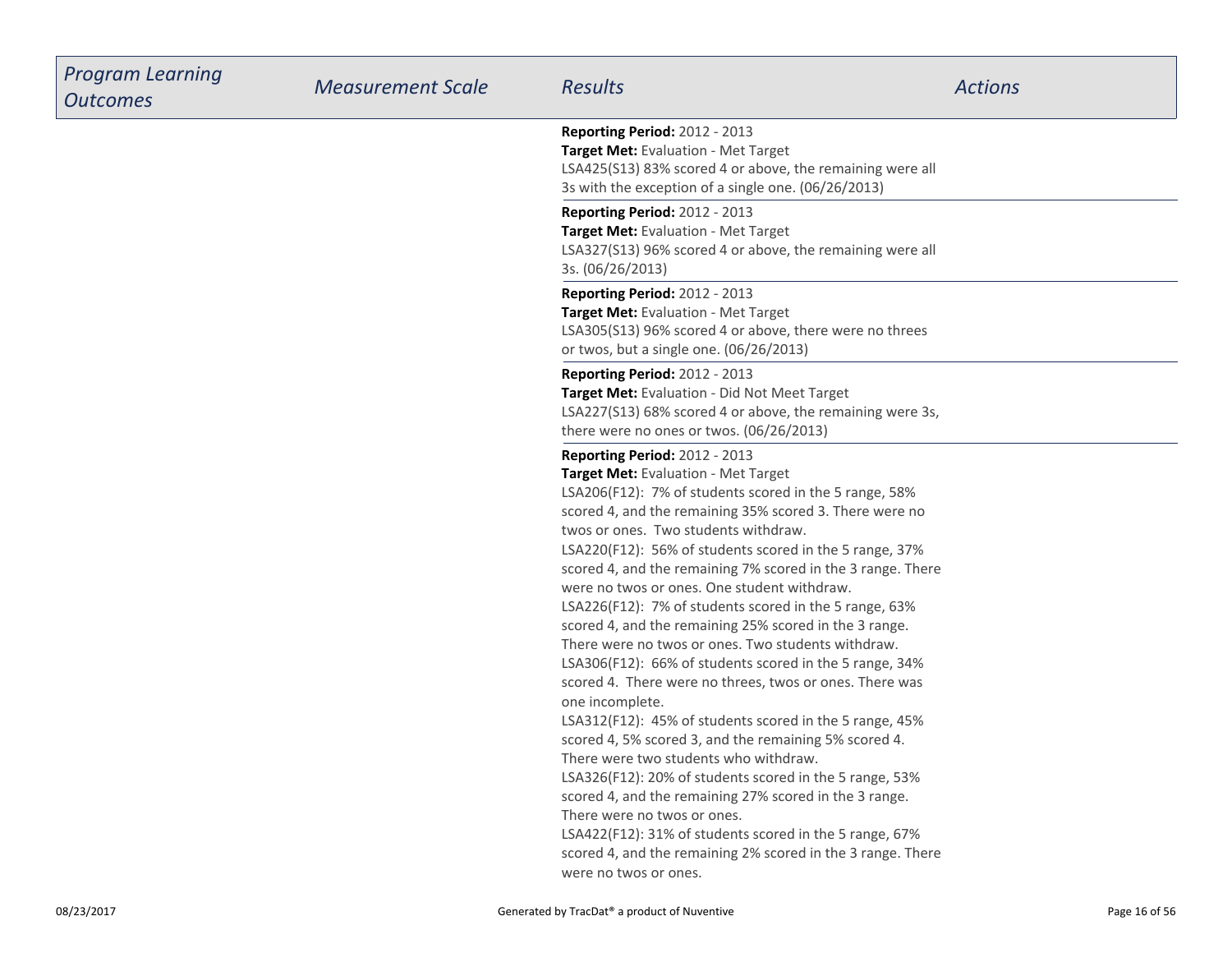| <b>Program Learning</b><br><b>Outcomes</b>                                                                                                                                                                                                                                                                  | <b>Measurement Scale</b>                                                                                                                                                            | <b>Results</b>                                                                                                                                                                                                                                                                                                                                                                                                                                                                    | <b>Actions</b> |
|-------------------------------------------------------------------------------------------------------------------------------------------------------------------------------------------------------------------------------------------------------------------------------------------------------------|-------------------------------------------------------------------------------------------------------------------------------------------------------------------------------------|-----------------------------------------------------------------------------------------------------------------------------------------------------------------------------------------------------------------------------------------------------------------------------------------------------------------------------------------------------------------------------------------------------------------------------------------------------------------------------------|----------------|
|                                                                                                                                                                                                                                                                                                             |                                                                                                                                                                                     | LSA458(F12): 49% of students scored in the 5 range, 49%<br>scored 4, and the remaining 2% scored 3. There were no<br>twos or ones.<br>LSA459(F12): 31% of students scored in the 5 range, 61%<br>scored 4, and the remaining 8% scored in the 3 range. There<br>were no twos or ones.<br>LSA460(F12): 53% of students scored in the 5 range, 41%<br>scored 4 and the remaining 6% scored in the 3 range. There<br>were no twos or ones. There was one incomplete.<br>(12/31/2012) |                |
| Design Contexts and Forms - BLA<br>graduates should be able to consider<br>and assess the design context of a<br>particular site, place, or region, and<br>identify important design forms,<br>patterns, and organizing structures.<br><b>Outcome Status: Active</b><br><b>Outcome Year(s): 2012 - 2013</b> | Survey of Students - Knowledge or<br>understanding of stated outcome as<br>follows: 1 - Strongly Disagree, 2 -<br>Disagree, 3 - neutral/uncertain, 4 -<br>Agree, 5 - Strongly Agree | Reporting Period: 2014 - 2015<br>Target Met: Evaluation - Met Target<br>LSA227(S15) 90% Scored 4 or above. (06/01/2015)<br><b>Related Documents:</b><br>Spring2015                                                                                                                                                                                                                                                                                                                |                |
|                                                                                                                                                                                                                                                                                                             | Target: 70% of students will agree or<br>strongly agree (>4) they have gained<br>knowledge and or understanding of<br>the stated outcome.                                           | Reporting Period: 2014 - 2015<br>Target Met: Evaluation - Met Target<br>LSA422(F14) 97% of students scored 4 or above.<br>(12/19/2014)<br><b>Related Documents:</b><br><b>Fall2014</b>                                                                                                                                                                                                                                                                                            |                |
|                                                                                                                                                                                                                                                                                                             | Notes: Student surveys are only<br>given to a few randomly selected<br>courses (2-4) each semester.<br><b>Rubric:</b> No rubric used                                                | <b>Reporting Period: 2013 - 2014</b><br>Target Met: Evaluation - Did Not Meet Target<br>LSA451(S14) 68% scored 4 or above. (05/17/2014)<br><b>Related Documents:</b><br>Spring2014                                                                                                                                                                                                                                                                                                |                |
|                                                                                                                                                                                                                                                                                                             |                                                                                                                                                                                     | <b>Reporting Period: 2013 - 2014</b><br>Target Met: Evaluation - Met Target<br>LSA327(S14) 100% scored 4 or above. (05/17/2014)<br><b>Related Documents:</b><br>Spring2014                                                                                                                                                                                                                                                                                                        |                |
|                                                                                                                                                                                                                                                                                                             |                                                                                                                                                                                     | <b>Reporting Period: 2012 - 2013</b><br>Target Met: Evaluation - Met Target<br>LSA433(F12) 75% of all students completed the survey, of<br>those 83% scored 4 or above. (12/31/2012)<br><b>Related Documents:</b><br><b>Fall2012</b>                                                                                                                                                                                                                                              |                |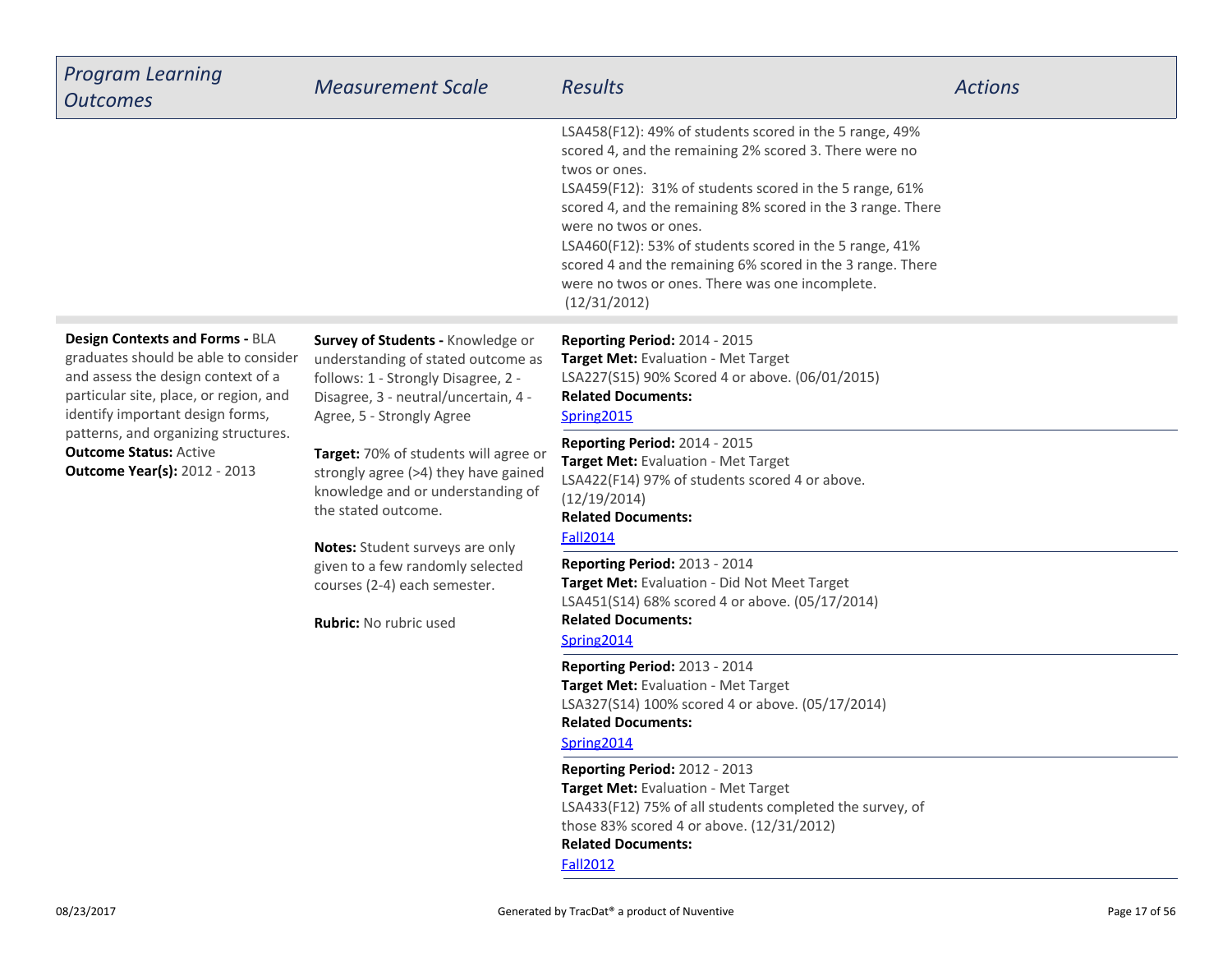| Program Learning<br><b>Outcomes</b> | <b>Measurement Scale</b>                                                                                                                                                                                                                                                                                                                                                      | <b>Results</b>                                                                                                                                                                                                                                                                                                                                                                                                                                                                                                             | <b>Actions</b> |
|-------------------------------------|-------------------------------------------------------------------------------------------------------------------------------------------------------------------------------------------------------------------------------------------------------------------------------------------------------------------------------------------------------------------------------|----------------------------------------------------------------------------------------------------------------------------------------------------------------------------------------------------------------------------------------------------------------------------------------------------------------------------------------------------------------------------------------------------------------------------------------------------------------------------------------------------------------------------|----------------|
|                                     |                                                                                                                                                                                                                                                                                                                                                                               | <b>Reporting Period: 2012 - 2013</b><br>Target Met: Evaluation - Met Target<br>LSA433(F12) 75% of all students completed the survey, of<br>those 97% scored 4 or above. (12/31/2012)<br><b>Related Documents:</b><br><b>Fall2012</b>                                                                                                                                                                                                                                                                                       |                |
|                                     | <b>Course Grade - Scale of 1 to 5</b><br>1- No knowledge of the learning<br>outcome = $<$ 59% (F), 2- Little /weak<br>knowledge of the learning outcome<br>$= 60 - 69\% (D/D+), 3 - Some$<br>knowledge and understanding of the<br>learning outcome = $70-79%$ (C-,C,C+)<br>4-Good working knowledge and<br>understanding of the learning<br>outcome = 80-89%(B-, B, B+), 5 - | <b>Reporting Period: 2014 - 2015</b><br><b>Target Met: Evaluation - Met Target</b><br>LSA227(S15): 96% of students scored in the 3 or above<br>range and the remaining 4% in the 2 range. LSA305(S15):<br>96% of students scored in the 3 or above range and the<br>remaining 4% in the 2 range. LSA327(S15): 95% of students<br>scored in the 3 or above range and the remaining 5% in the<br>1 range.LSA451(S15): 93% of students scored in the 3 or<br>above range and the remaining 7% in the 2 range.<br>(06/01/2015) |                |
|                                     | Excellent\complete understanding<br>and knowledge of the learning<br>outcome = $>90\%$ (A-,A)                                                                                                                                                                                                                                                                                 | Reporting Period: 2014 - 2015<br>Target Met: Evaluation - Met Target<br>LSA458(F14):100% of students scored in the 3 or above<br>range.                                                                                                                                                                                                                                                                                                                                                                                    |                |
|                                     | Target: 70% of students will achieve<br>level 3 or higher<br><b>Rubric:</b> No rubric used                                                                                                                                                                                                                                                                                    | LSA459(F14):96% of students scored in the 3 or above<br>range.<br>LSA460(F14):100% of students scored in the 3 or above<br>range.<br>(12/19/2014)                                                                                                                                                                                                                                                                                                                                                                          |                |
|                                     |                                                                                                                                                                                                                                                                                                                                                                               | Reporting Period: 2014 - 2015<br><b>Target Met:</b> Evaluation - Met Target<br>LSA422(F14):100% of students scored in the 3 or above<br>range. (12/19/2014)                                                                                                                                                                                                                                                                                                                                                                |                |
|                                     |                                                                                                                                                                                                                                                                                                                                                                               | Reporting Period: 2014 - 2015<br>Target Met: Evaluation - Met Target<br>LSA312(F14):100% of students scored in the 3 or above<br>range. (12/19/2014)                                                                                                                                                                                                                                                                                                                                                                       |                |
|                                     |                                                                                                                                                                                                                                                                                                                                                                               | Reporting Period: 2014 - 2015<br><b>Target Met:</b> Evaluation - Met Target<br>LSA311(F14):75% of students scored in the 3 or above<br>range. (12/19/2014)                                                                                                                                                                                                                                                                                                                                                                 |                |
|                                     |                                                                                                                                                                                                                                                                                                                                                                               | <b>Reporting Period: 2014 - 2015</b>                                                                                                                                                                                                                                                                                                                                                                                                                                                                                       |                |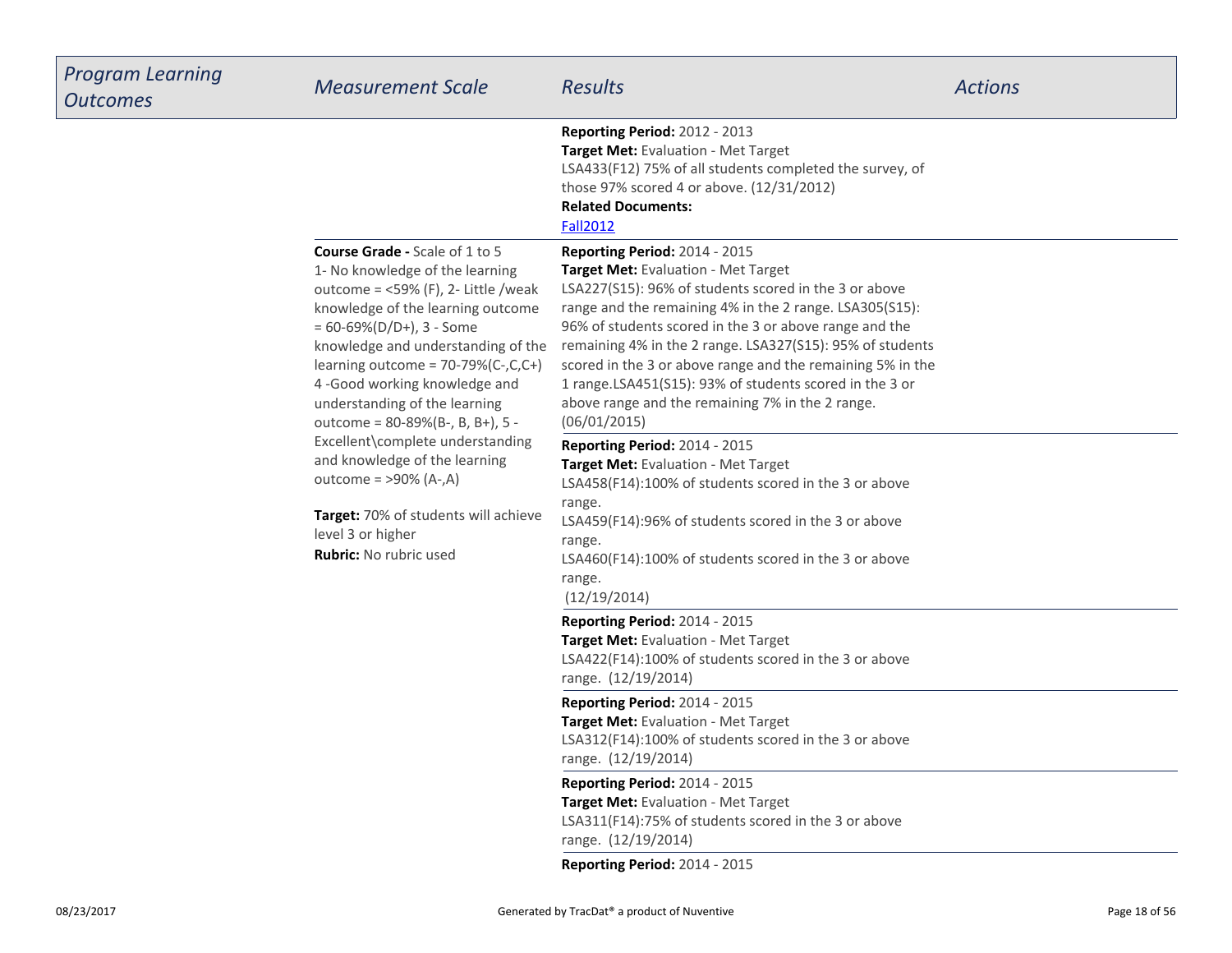| <b>Program Learning</b><br><b>Outcomes</b> | <b>Measurement Scale</b> | <b>Results</b>                                                                                                                                                                                 | <b>Actions</b> |
|--------------------------------------------|--------------------------|------------------------------------------------------------------------------------------------------------------------------------------------------------------------------------------------|----------------|
|                                            |                          | Target Met: Evaluation - Met Target<br>LSA306(F14):100% of students scored in the 3 or above<br>range. (12/19/2014)                                                                            |                |
|                                            |                          | Reporting Period: 2014 - 2015<br>Target Met: Evaluation - Met Target<br>LSA220(F14):92% of students scored in the 3 or above<br>range. (12/19/2014)                                            |                |
|                                            |                          | Reporting Period: 2013 - 2014<br>Target Met: Evaluation - Met Target<br>LSA451(S14):100% of students scored in the 3 or above<br>range. (05/17/2014)                                           |                |
|                                            |                          | Reporting Period: 2013 - 2014<br>Target Met: Evaluation - Met Target<br>LSA327(S14):100% of students scored in the 3 or above<br>range. (05/17/2014)                                           |                |
|                                            |                          | Reporting Period: 2013 - 2014<br>Target Met: Evaluation - Met Target<br>LSA305(S14): 96% of students scored in the 3 or above<br>range, and the remaining 4% in the one range.<br>(05/17/2014) |                |
|                                            |                          | Reporting Period: 2013 - 2014<br>Target Met: Evaluation - Met Target<br>LSA227(S14): 100% of students scored in the 3 or above<br>range. (05/17/2014)                                          |                |
|                                            |                          | Reporting Period: 2013 - 2014<br>Target Met: Evaluation - Met Target<br>LSA459(F13): 94% of students scored in the 3 or above<br>range and the remaining 6% in the 2 range. (12/20/2013)       |                |
|                                            |                          | Reporting Period: 2013 - 2014<br>Target Met: Evaluation - Met Target<br>LSA458(F13): 85% of students scored in the 3 or above<br>range and the remaining 15% in the 1 range. (12/20/2013)      |                |
|                                            |                          | Reporting Period: 2013 - 2014<br>Target Met: Evaluation - Met Target<br>LSA460(F13): 100% of students scored in the 3 or above<br>range. (12/20/2013)                                          |                |
|                                            |                          | Reporting Period: 2013 - 2014                                                                                                                                                                  |                |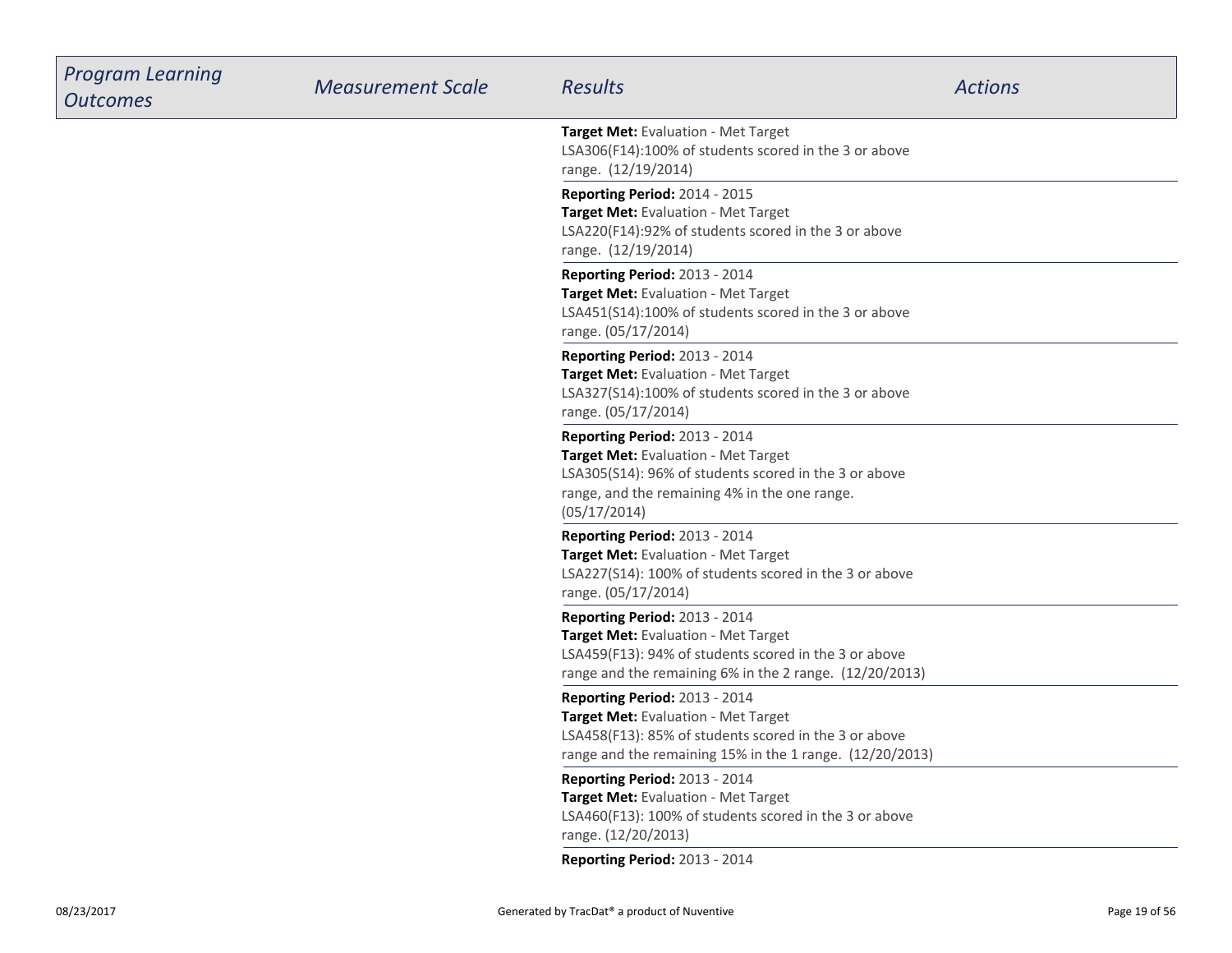| <b>Program Learning</b><br><b>Outcomes</b> | <b>Measurement Scale</b> | <b>Results</b>                                                                                                                                                                                                                 | <b>Actions</b> |
|--------------------------------------------|--------------------------|--------------------------------------------------------------------------------------------------------------------------------------------------------------------------------------------------------------------------------|----------------|
|                                            |                          | Target Met: Evaluation - Met Target<br>LSA422(F13): 92% of students scored in the 3 or above<br>range, 8% scored in the 2 range. (12/20/2013)                                                                                  |                |
|                                            |                          | Reporting Period: 2013 - 2014<br>Target Met: Evaluation - Met Target<br>LSA326(F13): 83% of students scored in the 3 or above<br>range, 17% scored in the 2 range. (12/20/2013)                                                |                |
|                                            |                          | Reporting Period: 2013 - 2014<br>Target Met: Evaluation - Met Target<br>LSA312(F13): 92% of students scored in the 3 or above<br>range, 4% scored in the 2 range, and 4% scored one.<br>(12/20/2013)                           |                |
|                                            |                          | Reporting Period: 2013 - 2014<br>Target Met: Evaluation - Met Target<br>LSA311(F13): 87% of students scored in the 3 or above<br>range, the remaining 13% scored in the 2 range.<br>(12/20/2013)                               |                |
|                                            |                          | Reporting Period: 2013 - 2014<br>Target Met: Evaluation - Met Target<br>LSA306(F13): 96% of students scored in the 3 or above<br>range, the remaining 4% scored in the 2 range.<br>(12/20/2013)                                |                |
|                                            |                          | Reporting Period: 2013 - 2014<br>Target Met: Evaluation - Met Target<br>LSA220(F13): 100% of students scored in the 3 or above<br>range, there was one incomplete still pending.<br>(12/20/2013)                               |                |
|                                            |                          | Reporting Period: 2013 - 2014<br>Target Met: Evaluation - Met Target<br>LSA226(F13): 89% of students scored in the 3 or above<br>range. (12/20/2013)                                                                           |                |
|                                            |                          | <b>Reporting Period: 2013 - 2014</b><br>Target Met: Evaluation - Met Target<br>LSA206(F13): 75% of students scored in and above the 3<br>range, 6% in the 2 range and the remaining 19% (2<br>students) scored F. (12/20/2013) |                |
|                                            |                          | Reporting Period: 2012 - 2013<br>Target Met: Evaluation - Met Target                                                                                                                                                           |                |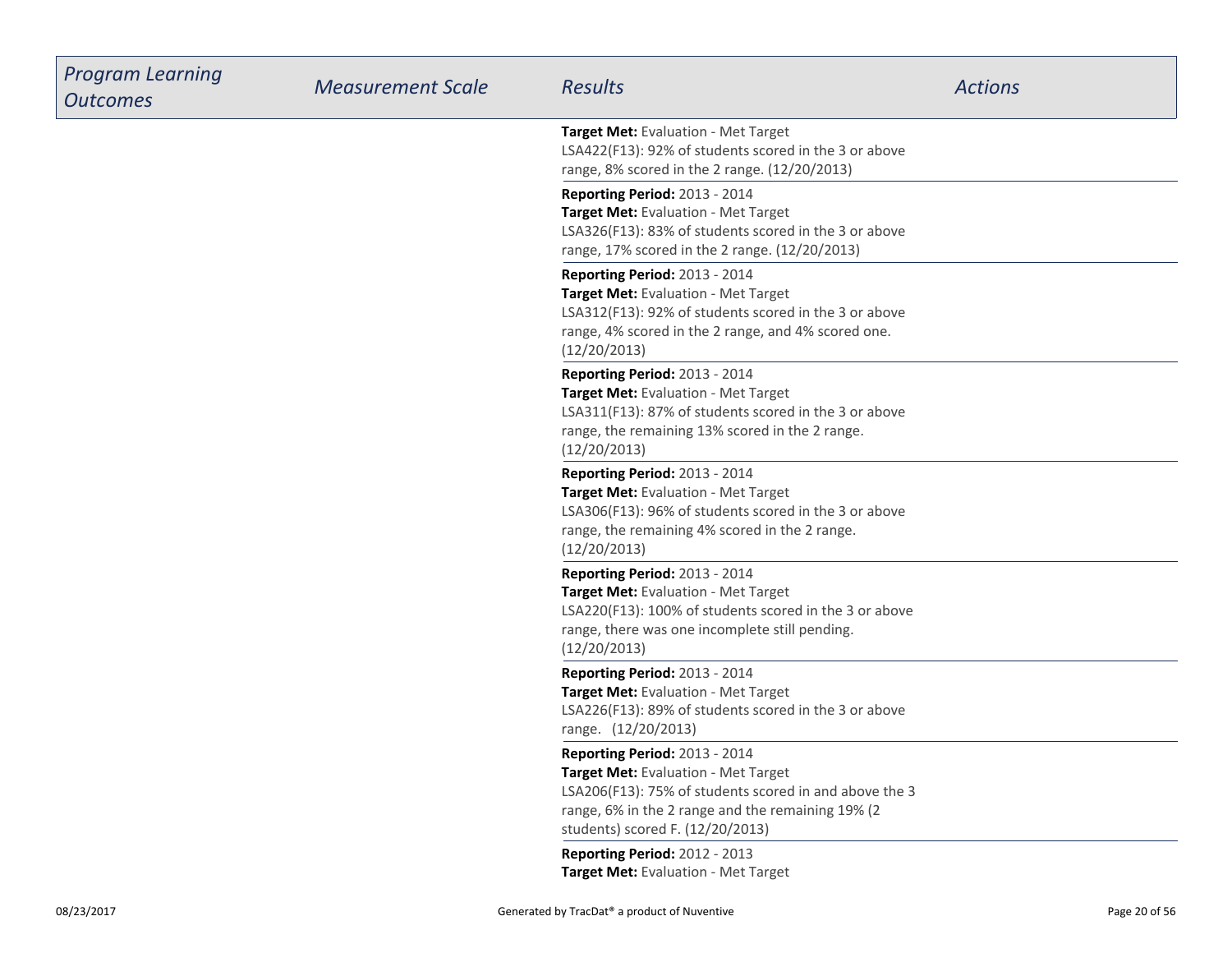| <b>Program Learning</b><br><b>Outcomes</b> | <b>Measurement Scale</b> | <b>Results</b>                                                                                                                                                                                                                                                                                                                                                                                                                                                                                                                                                                                                                                                                                                                                                                                                                                                                                                                                                                                                                                                                                                                                                    | <b>Actions</b>                                                                                                                                                                                                                                                                                                                                              |
|--------------------------------------------|--------------------------|-------------------------------------------------------------------------------------------------------------------------------------------------------------------------------------------------------------------------------------------------------------------------------------------------------------------------------------------------------------------------------------------------------------------------------------------------------------------------------------------------------------------------------------------------------------------------------------------------------------------------------------------------------------------------------------------------------------------------------------------------------------------------------------------------------------------------------------------------------------------------------------------------------------------------------------------------------------------------------------------------------------------------------------------------------------------------------------------------------------------------------------------------------------------|-------------------------------------------------------------------------------------------------------------------------------------------------------------------------------------------------------------------------------------------------------------------------------------------------------------------------------------------------------------|
|                                            |                          | LSA470(S13) 100% scored 4 or above. (06/26/2013)                                                                                                                                                                                                                                                                                                                                                                                                                                                                                                                                                                                                                                                                                                                                                                                                                                                                                                                                                                                                                                                                                                                  |                                                                                                                                                                                                                                                                                                                                                             |
|                                            |                          | <b>Reporting Period: 2012 - 2013</b><br>Target Met: Evaluation - Met Target<br>LSA451(S13) 100% scored 4 or above. (06/26/2013)                                                                                                                                                                                                                                                                                                                                                                                                                                                                                                                                                                                                                                                                                                                                                                                                                                                                                                                                                                                                                                   |                                                                                                                                                                                                                                                                                                                                                             |
|                                            |                          | Reporting Period: 2012 - 2013<br>Target Met: Evaluation - Met Target<br>LSA327(S13) 96% scored 4 or above, the remaining were all<br>3s. (06/26/2013)                                                                                                                                                                                                                                                                                                                                                                                                                                                                                                                                                                                                                                                                                                                                                                                                                                                                                                                                                                                                             |                                                                                                                                                                                                                                                                                                                                                             |
|                                            |                          | Reporting Period: 2012 - 2013<br>Target Met: Evaluation - Met Target<br>LSA305(S13) 96% scored 4 or above, there were no threes<br>or twos, but a single one. (06/26/2013)                                                                                                                                                                                                                                                                                                                                                                                                                                                                                                                                                                                                                                                                                                                                                                                                                                                                                                                                                                                        |                                                                                                                                                                                                                                                                                                                                                             |
|                                            |                          | <b>Reporting Period: 2012 - 2013</b><br>Target Met: Evaluation - Did Not Meet Target<br>LSA227(S13) 68% scored 4 or above, the remaining were 3s,<br>there were no ones or twos. (06/26/2013)                                                                                                                                                                                                                                                                                                                                                                                                                                                                                                                                                                                                                                                                                                                                                                                                                                                                                                                                                                     |                                                                                                                                                                                                                                                                                                                                                             |
|                                            |                          | Reporting Period: 2012 - 2013<br>Target Met: Evaluation - Met Target<br>LSA206(F12): 7% of students scored in the 5 range, 58%<br>scored 4, and the remaining 35% scored 3. There were no<br>twos or ones. Two students withdraw.<br>LSA220(F12): 56% of students scored in the 5 range, 37%<br>scored 4, and the remaining 7% scored in the 3 range. There<br>were no twos or ones. One student withdraw.<br>LSA226(F12): 7% of students scored in the 5 range, 63%<br>scored 4, and the remaining 25% scored in the 3 range.<br>There were no twos or ones. Two students withdraw.<br>LSA306(F12): 66% of students scored in the 5 range, 34%<br>scored 4. There were no threes, twos or ones. There was<br>one incomplete.<br>LSA311(F12): 6% of students scored in the 5 range, 26%<br>scored 4, 53% scored 3, 12% scored 2, and the remaining<br>3% scored in the 1 range.<br>LSA312(F12): 45% of students scored in the 5 range, 45%<br>scored 4, 5% scored 3, and the remaining 5% scored 4.<br>There were two students who withdraw.<br>LSA326(F12): 20% of students scored in the 5 range, 53%<br>scored 4, and the remaining 27% scored in the 3 range. | <b>Action:</b> By averaging all courses<br>the target was meet. But<br>individually LSA206 fell just a few<br>points short of target while<br>LSA311 missed the target by 38%.<br>The current action plan is to watch<br>LSA311 closely over the next few<br>semesters to see if a trend<br>emerges and if an intervention is<br>warranted.<br>(12/31/2012) |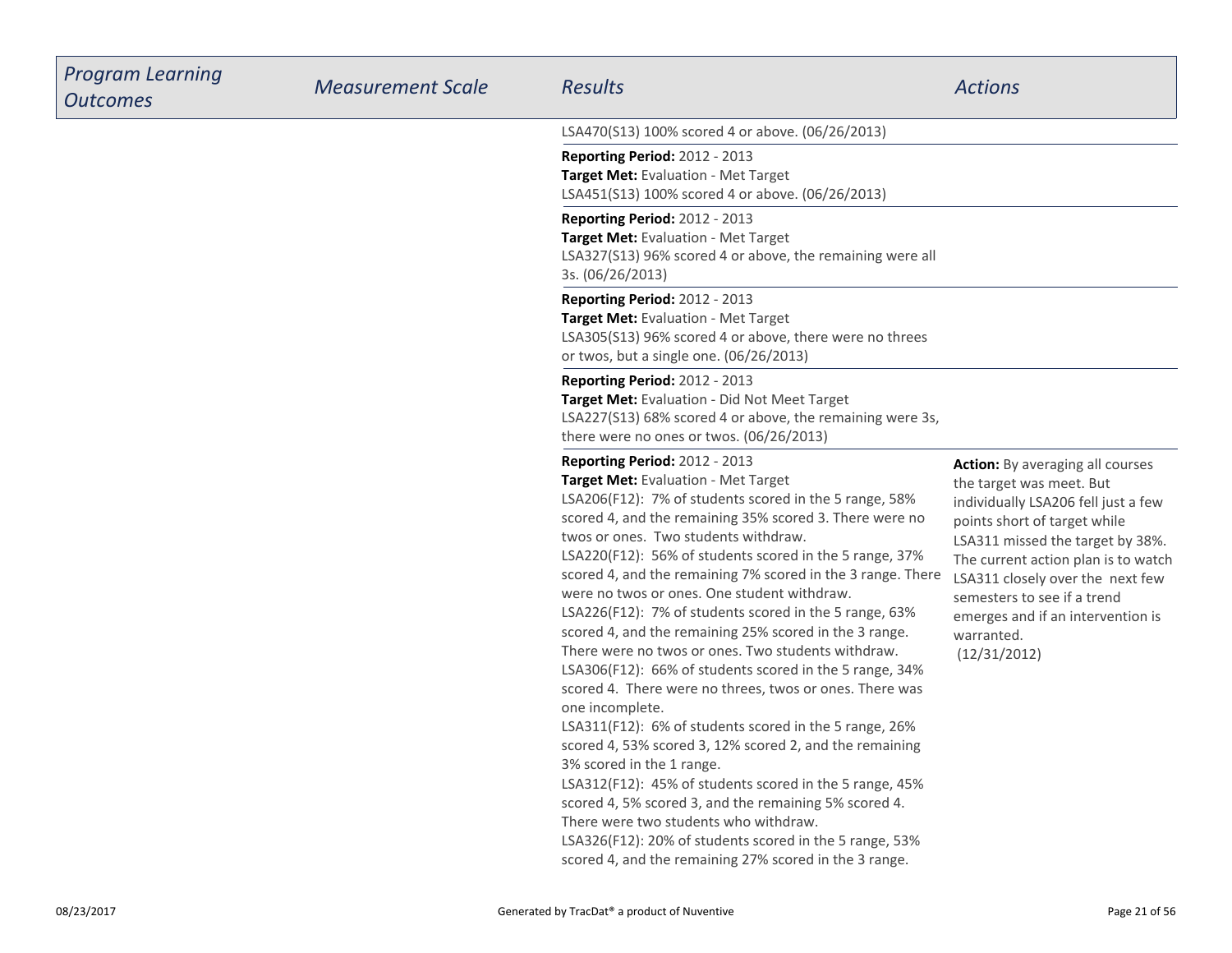| <b>Program Learning</b><br><b>Outcomes</b>                                                                                                                                                                             | <b>Measurement Scale</b>                                                                                                                                                                                                        | <b>Results</b>                                                                                                                                                                                                                                                                                                                                                                                                                                                                                                                                                                                                                                                      | <b>Actions</b> |
|------------------------------------------------------------------------------------------------------------------------------------------------------------------------------------------------------------------------|---------------------------------------------------------------------------------------------------------------------------------------------------------------------------------------------------------------------------------|---------------------------------------------------------------------------------------------------------------------------------------------------------------------------------------------------------------------------------------------------------------------------------------------------------------------------------------------------------------------------------------------------------------------------------------------------------------------------------------------------------------------------------------------------------------------------------------------------------------------------------------------------------------------|----------------|
|                                                                                                                                                                                                                        |                                                                                                                                                                                                                                 | There were no twos or ones.<br>LSA422(F12): 31% of students scored in the 5 range, 67%<br>scored 4, and the remaining 2% scored in the 3 range. There<br>were no twos or ones.<br>LSA458(F12): 49% of students scored in the 5 range, 49%<br>scored 4, and the remaining 2% scored 3. There were no<br>twos or ones.<br>LSA459(F12): 31% of students scored in the 5 range, 61%<br>scored 4, and the remaining 8% scored in the 3 range. There<br>were no twos or ones.<br>LSA460(F12): 53% of students scored in the 5 range, 41%<br>scored 4 and the remaining 6% scored in the 3 range. There<br>were no twos or ones. There was one incomplete.<br>(12/31/2012) |                |
| Work with 3-D Spaces - BLA<br>graduates should be able to observe,<br>record, and visualize the form and<br>character of 3-dimensional spaces.<br><b>Outcome Status: Active</b><br><b>Outcome Year(s): 2012 - 2013</b> | Survey of Students - Knowledge or<br>understanding of stated outcome as<br>follows: 1 - Strongly Disagree, 2 -<br>Disagree, 3 - neutral/uncertain, 4 -<br>Agree, 5 - Strongly Agree                                             | Reporting Period: 2014 - 2015<br>Target Met: Evaluation - Did Not Meet Target<br>LSA300 (F14) 63% of students scored 4 or above, while 26%<br>were neutral and 11 % disagreed. (12/19/2014)<br><b>Related Documents:</b><br><b>Fall2014</b>                                                                                                                                                                                                                                                                                                                                                                                                                         |                |
|                                                                                                                                                                                                                        | Target: 70% of students will agree or<br>strongly agree (>4) they have gained<br>knowledge and or understanding of<br>the stated outcome.<br>Notes: Student surveys are only                                                    | Reporting Period: 2013 - 2014<br>Target Met: Evaluation - Met Target<br>LSA327(S14) 90% scored 4 or above. (05/17/2014)<br><b>Related Documents:</b><br>Spring2014                                                                                                                                                                                                                                                                                                                                                                                                                                                                                                  |                |
|                                                                                                                                                                                                                        | given to a few randomly selected<br>courses (2-4) each semester.<br><b>Rubric:</b> No rubric used                                                                                                                               | <b>Reporting Period: 2012 - 2013</b><br>Target Met: Evaluation - Met Target<br>LSA433(F12) 75% of all students completed the survey, of<br>those 87% scored 4 or above. (12/31/2012)<br><b>Related Documents:</b><br><b>Fall2012</b>                                                                                                                                                                                                                                                                                                                                                                                                                                |                |
|                                                                                                                                                                                                                        | <b>Course Grade - Scale of 1 to 5</b><br>1- No knowledge of the learning<br>outcome = $<$ 59% (F), 2- Little /weak<br>knowledge of the learning outcome<br>$= 60 - 69\% (D/D+), 3 - Some$<br>knowledge and understanding of the | <b>Reporting Period: 2014 - 2015</b><br>Target Met: Evaluation - Met Target<br>LSA182(S15): 100% of students scored in the 3 or above<br>range. LSA327(S15): 95% of students scored in the 3 or<br>above range and the remaining 5% in the 1 range.<br>LSA227(S15): 96% of students scored in the 3 or above                                                                                                                                                                                                                                                                                                                                                        |                |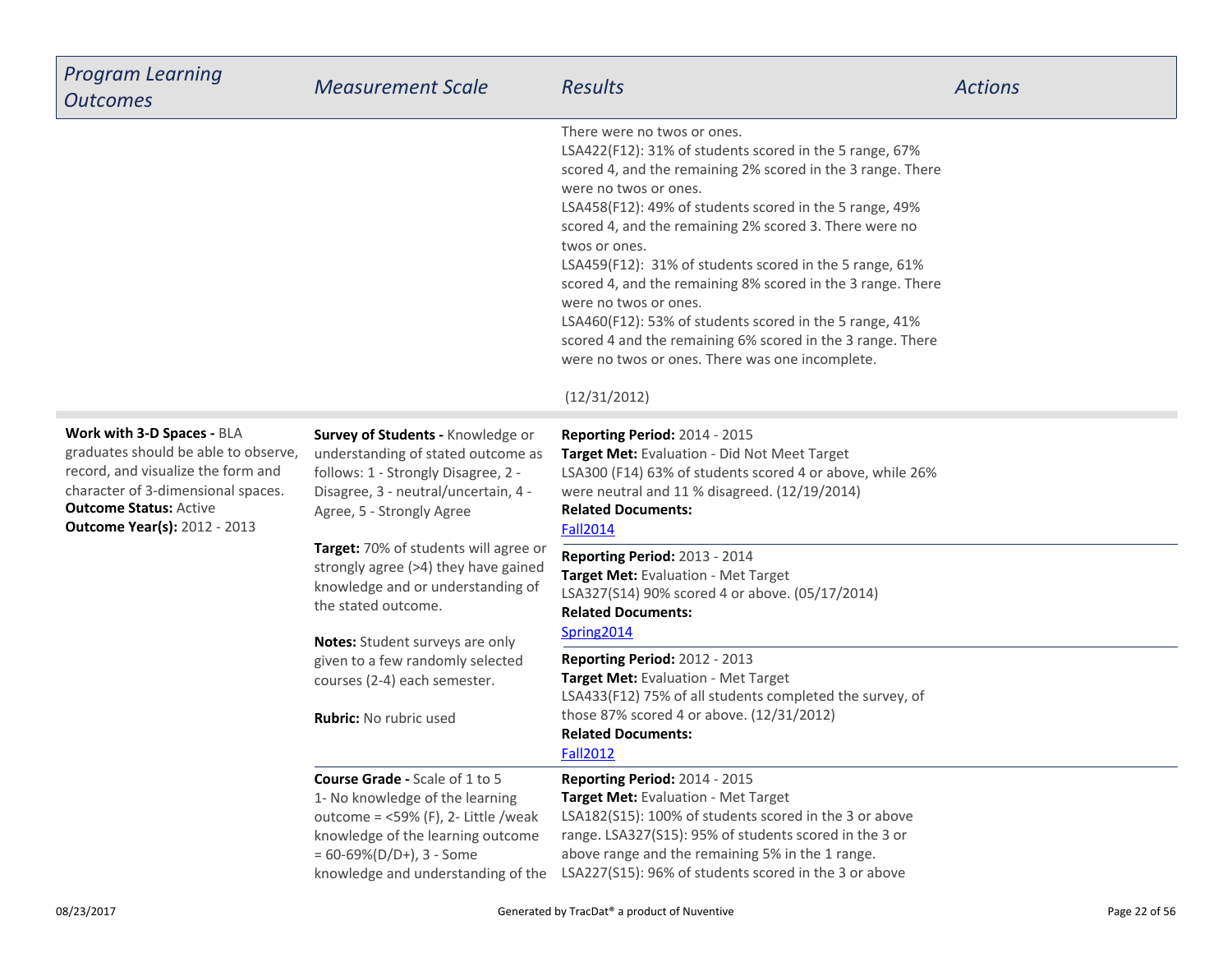| <b>Program Learning</b><br><b>Outcomes</b> | <b>Measurement Scale</b>                                                                                                                                                                                                                    | <b>Results</b>                                                                                                                                                                                                       | <b>Actions</b> |
|--------------------------------------------|---------------------------------------------------------------------------------------------------------------------------------------------------------------------------------------------------------------------------------------------|----------------------------------------------------------------------------------------------------------------------------------------------------------------------------------------------------------------------|----------------|
|                                            | learning outcome = $70-79\%(C-,C,C+)$<br>4-Good working knowledge and<br>understanding of the learning<br>outcome = 80-89%(B-, B, B+), 5 -<br>Excellent\complete understanding<br>and knowledge of the learning<br>outcome = $>90\%$ (A-,A) | the remaining 4% in the 2 range.LSA227(S15): 96% of<br>students scored in the 3 or above range and the remaining<br>4% in the 2 range. LSA423(S15): 100% of students scored in<br>the 3 or above range. (06/01/2015) |                |
|                                            |                                                                                                                                                                                                                                             | Reporting Period: 2014 - 2015<br>Target Met: Evaluation - Met Target<br>LSA458(F14):100% of students scored in the 3 or above                                                                                        |                |
|                                            | Target: 70% of students will achieve<br>level 3 or higher<br>Rubric: No rubric used                                                                                                                                                         | range.<br>LSA459(F14):96% of students scored in the 3 or above<br>range.<br>LSA460(F14):100% of students scored in the 3 or above<br>range.<br>(12/19/2014)                                                          |                |
|                                            |                                                                                                                                                                                                                                             | Reporting Period: 2014 - 2015<br>Target Met: Evaluation - Met Target<br>LSA433(F14):100% of students scored in the 3 or above<br>range. (12/19/2014)                                                                 |                |
|                                            |                                                                                                                                                                                                                                             | Reporting Period: 2014 - 2015<br>Target Met: Evaluation - Met Target<br>LSA422(F14):100% of students scored in the 3 or above<br>range. (12/19/2014)                                                                 |                |
|                                            |                                                                                                                                                                                                                                             | Reporting Period: 2014 - 2015<br>Target Met: Evaluation - Met Target<br>LSA326(F14):100% of students scored in the 3 or above<br>range. (12/19/2014)                                                                 |                |
|                                            |                                                                                                                                                                                                                                             | Reporting Period: 2014 - 2015<br>Target Met: Evaluation - Met Target<br>LSA226(F14):100% of students scored in the 3 or above<br>range. (12/19/2014)                                                                 |                |
|                                            |                                                                                                                                                                                                                                             | Reporting Period: 2014 - 2015<br>Target Met: Evaluation - Met Target<br>LSA226(F14):100% of students scored in the 3 or above<br>range. (12/19/2014)                                                                 |                |
|                                            |                                                                                                                                                                                                                                             | Reporting Period: 2013 - 2014<br>Target Met: Evaluation - Met Target<br>LSA423(F14): 97% of students scored in the 3 or above<br>range, 3% scored in the 1 range. (05/17/2014)                                       |                |
|                                            |                                                                                                                                                                                                                                             | Reporting Period: 2013 - 2014                                                                                                                                                                                        |                |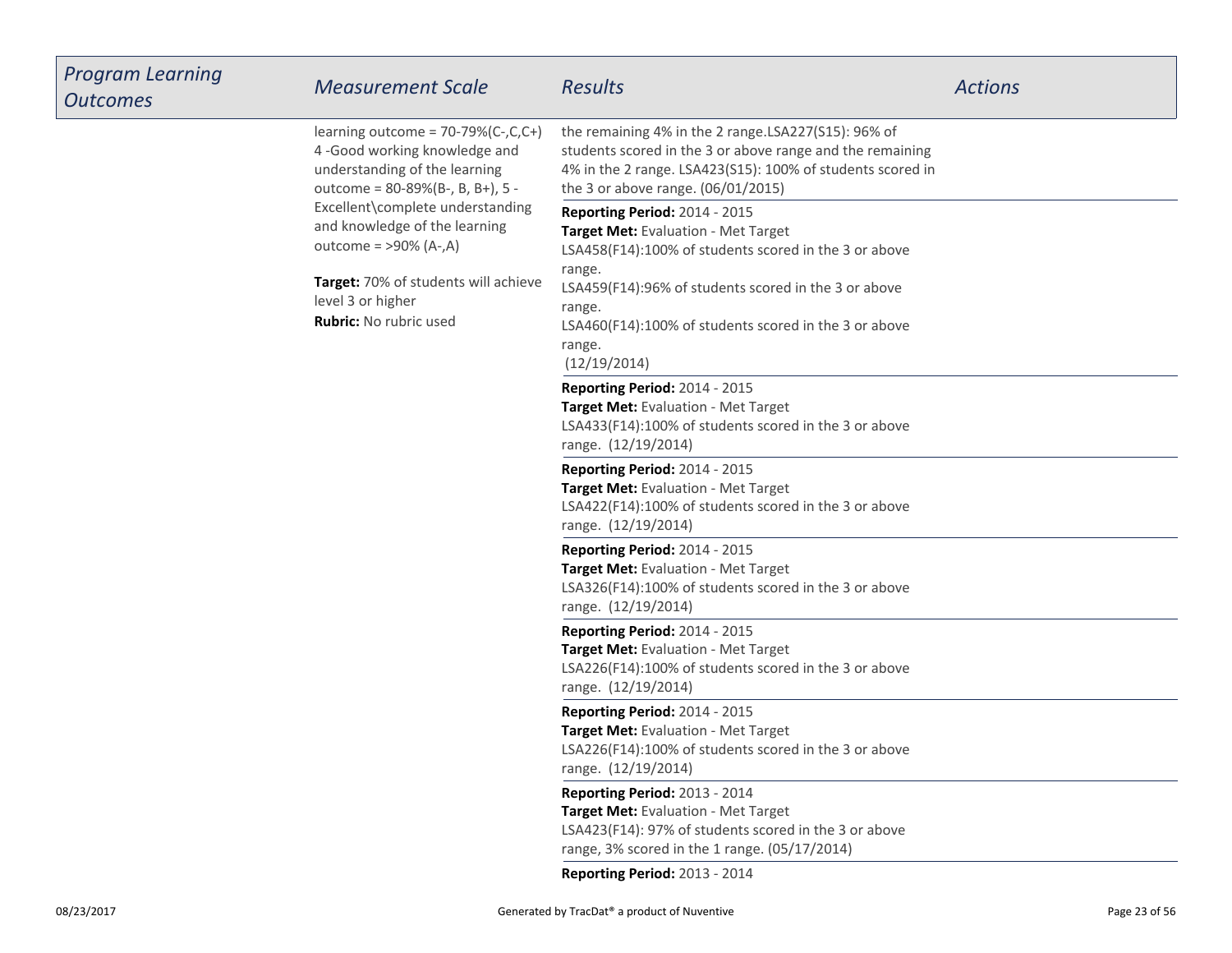| <b>Program Learning</b><br><b>Outcomes</b> | <b>Measurement Scale</b> | <b>Results</b>                                                                                                                                                                                       | <b>Actions</b> |
|--------------------------------------------|--------------------------|------------------------------------------------------------------------------------------------------------------------------------------------------------------------------------------------------|----------------|
|                                            |                          | Target Met: Evaluation - Met Target<br>LSA327(S14):100% of students scored in the 3 or above<br>range. (05/17/2014)                                                                                  |                |
|                                            |                          | Reporting Period: 2013 - 2014<br>Target Met: Evaluation - Met Target<br>LSA301(S14): 81% of students scored in the 3 or above<br>range, 11% scored in the 2 range and 8% scored one.<br>(05/17/2014) |                |
|                                            |                          | Reporting Period: 2013 - 2014<br>Target Met: Evaluation - Met Target<br>LSA227(S14): 100% of students scored in the 3 or above<br>range. (05/17/2014)                                                |                |
|                                            |                          | <b>Reporting Period: 2013 - 2014</b><br>Target Met: Evaluation - Met Target<br>LSA182(S14): 100% of students scored in the 3 or above<br>range. (05/17/2014)                                         |                |
|                                            |                          | Reporting Period: 2013 - 2014<br>Target Met: Evaluation - Met Target<br>LSA459(F13): 94% of students scored in the 3 or above<br>range and the remaining 6% in the 2 range. (12/20/2013)             |                |
|                                            |                          | Reporting Period: 2013 - 2014<br>Target Met: Evaluation - Met Target<br>LSA458(F13): 85% of students scored in the 3 or above<br>range and the remaining 15% in the 1 range. (12/20/2013)            |                |
|                                            |                          | <b>Reporting Period: 2013 - 2014</b><br>Target Met: Evaluation - Met Target<br>LSA460(F13): 100% of students scored in the 3 or above<br>range. (12/20/2013)                                         |                |
|                                            |                          | Reporting Period: 2013 - 2014<br>Target Met: Evaluation - Met Target<br>LSA433(F13): 100% of students scored in the 3 or above<br>range. (12/20/2013)                                                |                |
|                                            |                          | Reporting Period: 2013 - 2014<br>Target Met: Evaluation - Met Target<br>LSA422(F13): 92% of students scored in the 3 or above<br>range, 8% scored in the 2 range. (12/20/2013)                       |                |
|                                            |                          | Reporting Period: 2013 - 2014                                                                                                                                                                        |                |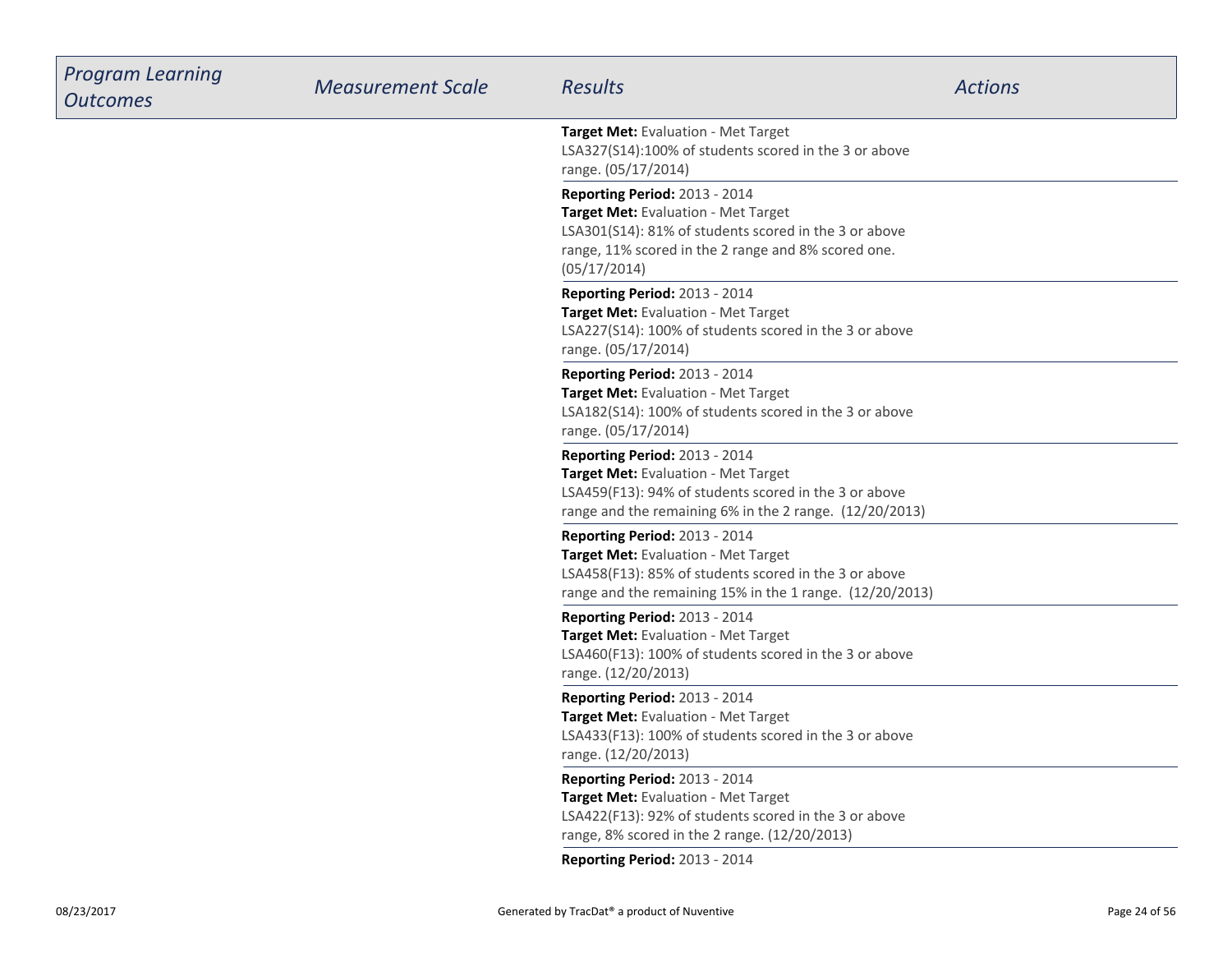| <b>Program Learning</b><br><b>Outcomes</b> | <b>Measurement Scale</b> | <b>Results</b>                                                                                                                                                                                        | <b>Actions</b> |
|--------------------------------------------|--------------------------|-------------------------------------------------------------------------------------------------------------------------------------------------------------------------------------------------------|----------------|
|                                            |                          | Target Met: Evaluation - Met Target<br>LSA326(F13): 83% of students scored in the 3 or above<br>range, 17% scored in the 2 range. (12/20/2013)                                                        |                |
|                                            |                          | <b>Reporting Period: 2013 - 2014</b><br>Target Met: Evaluation - Met Target<br>LSA301(F13): 100% of students scored in the 3 or above<br>range. (12/20/2013)                                          |                |
|                                            |                          | Reporting Period: 2013 - 2014<br>Target Met: Evaluation - Met Target<br>LSA226(F13): 89% of students scored in the 3 or above<br>range. (12/20/2013)                                                  |                |
|                                            |                          | Reporting Period: 2012 - 2013<br>Target Met: Evaluation - Met Target<br>LSA470(S13) 100% scored 4 or above. (06/26/2013)                                                                              |                |
|                                            |                          | <b>Reporting Period: 2012 - 2013</b><br>Target Met: Evaluation - Met Target<br>LSA423(S13) 81% scored 4 or above, the remaining were all<br>3s with the exception of a single one. (06/26/2013)       |                |
|                                            |                          | Reporting Period: 2012 - 2013<br>Target Met: Evaluation - Met Target<br>LSA327(S13) 96% scored 4 or above, the remaining were all<br>3s. (06/26/2013)                                                 |                |
|                                            |                          | <b>Reporting Period: 2012 - 2013</b><br>Target Met: Evaluation - Did Not Meet Target<br>LSA301(S13) 54% scored 4 or above, the remaining were all<br>3s with the exception a single one. (06/26/2013) |                |
|                                            |                          | <b>Reporting Period: 2012 - 2013</b><br>Target Met: Evaluation - Did Not Meet Target<br>LSA227(S13) 68% scored 4 or above, the remaining were 3s,<br>there were no ones or twos. (06/26/2013)         |                |
|                                            |                          | <b>Reporting Period: 2012 - 2013</b><br>Target Met: Evaluation - Met Target<br>LSA182(S13) 100% scored 4 or above (06/26/2013)                                                                        |                |
|                                            |                          | Reporting Period: 2012 - 2013<br>Target Met: Evaluation - Met Target<br>LSA182(F12): 100% of students scored in the 5 range. There<br>were no fours, threes, twos or ones.                            |                |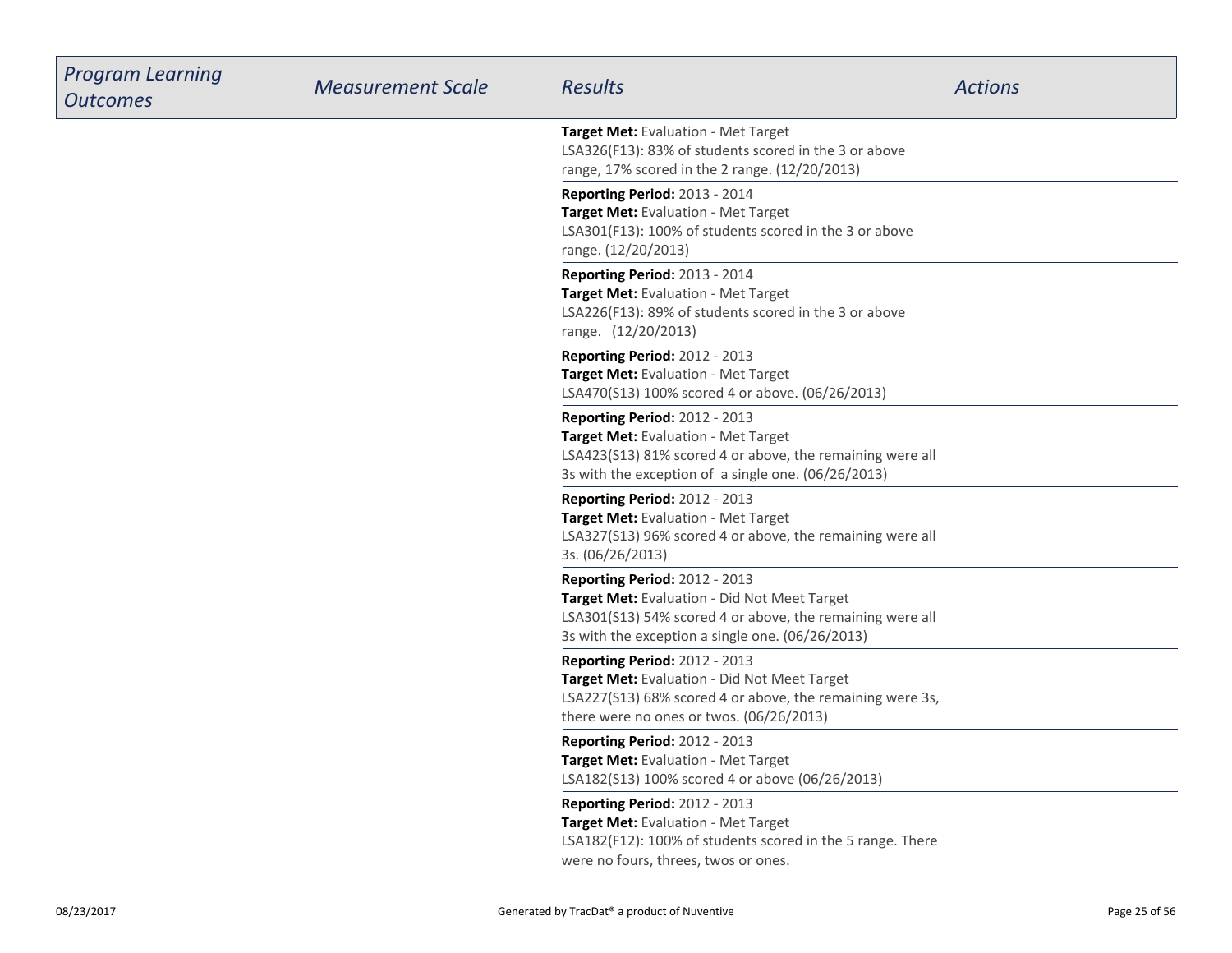| <b>Program Learning</b><br><b>Outcomes</b>                                                                                                                                                                                                                                                    | <b>Measurement Scale</b>                                                                                                                                                            | <b>Results</b>                                                                                                                                                                                                                                                                                                                                                                                                                                                                                                                                                                                                                                                                                                                                                                                                                                                                                                                                                     | <b>Actions</b> |
|-----------------------------------------------------------------------------------------------------------------------------------------------------------------------------------------------------------------------------------------------------------------------------------------------|-------------------------------------------------------------------------------------------------------------------------------------------------------------------------------------|--------------------------------------------------------------------------------------------------------------------------------------------------------------------------------------------------------------------------------------------------------------------------------------------------------------------------------------------------------------------------------------------------------------------------------------------------------------------------------------------------------------------------------------------------------------------------------------------------------------------------------------------------------------------------------------------------------------------------------------------------------------------------------------------------------------------------------------------------------------------------------------------------------------------------------------------------------------------|----------------|
|                                                                                                                                                                                                                                                                                               |                                                                                                                                                                                     | LSA226(F12): 7% of students scored in the 5 range, 63%<br>scored 4, and the remaining 25% scored in the 3 range.<br>There were no twos or ones. Two students withdraw.<br>LSA326(F12): 20% of students scored in the 5 range, 53%<br>scored 4, and the remaining 27% scored in the 3 range.<br>There were no twos or ones.<br>LSA422(F12): 31% of students scored in the 5 range, 67%<br>scored 4, and the remaining 2% scored in the 3 range. There<br>were no twos or ones.<br>LSA458(F12): 49% of students scored in the 5 range, 49%<br>scored 4, and the remaining 2% scored 3. There were no<br>twos or ones.<br>LSA459(F12): 31% of students scored in the 5 range, 61%<br>scored 4, and the remaining 8% scored in the 3 range. There<br>were no twos or ones.<br>LSA460(F12): 53% of students scored in the 5 range, 41%<br>scored 4 and the remaining 6% scored in the 3 range. There<br>were no twos or ones. There was one incomplete.<br>(12/31/2012) |                |
| <b>Solve Problems - BLA graduates</b><br>should be able to select, apply, and<br>communicate an appropriate and<br>defensible design process to address<br>and solve a wide range of design and<br>planning problems.<br><b>Outcome Status: Active</b><br><b>Outcome Year(s): 2012 - 2013</b> | Survey of Students - Knowledge or<br>understanding of stated outcome as<br>follows: 1 - Strongly Disagree, 2 -<br>Disagree, 3 - neutral/uncertain, 4 -<br>Agree, 5 - Strongly Agree | Reporting Period: 2014 - 2015<br>Target Met: Evaluation - Did Not Meet Target<br>LSA227(S15) 67% Scored 4 or above. (06/01/2015)<br><b>Related Documents:</b><br>Spring2015                                                                                                                                                                                                                                                                                                                                                                                                                                                                                                                                                                                                                                                                                                                                                                                        |                |
|                                                                                                                                                                                                                                                                                               | Target: 70% of students will agree or<br>strongly agree (>4) they have gained<br>knowledge and or understanding of<br>the stated outcome.                                           | Reporting Period: 2014 - 2015<br>Target Met: Evaluation - Met Target<br>LSA422(F14) 91% of students scored 4 or above.<br>(12/19/2014)<br><b>Related Documents:</b><br><b>Fall2014</b>                                                                                                                                                                                                                                                                                                                                                                                                                                                                                                                                                                                                                                                                                                                                                                             |                |
|                                                                                                                                                                                                                                                                                               | Notes: Student surveys are only<br>given to a few randomly selected<br>courses (2-4) each semester.<br><b>Rubric:</b> No rubric used                                                | Reporting Period: 2012 - 2013<br><b>Target Met: Evaluation - Met Target</b><br>LSA433(F12) 75% of all students completed the survey, of<br>those 93% scored 4 or above. (12/31/2012)<br><b>Related Documents:</b><br><b>Fall2012</b>                                                                                                                                                                                                                                                                                                                                                                                                                                                                                                                                                                                                                                                                                                                               |                |
|                                                                                                                                                                                                                                                                                               | <b>Course Grade - Scale of 1 to 5</b><br>1- No knowledge of the learning                                                                                                            | Reporting Period: 2014 - 2015<br>Target Met: Evaluation - Met Target                                                                                                                                                                                                                                                                                                                                                                                                                                                                                                                                                                                                                                                                                                                                                                                                                                                                                               |                |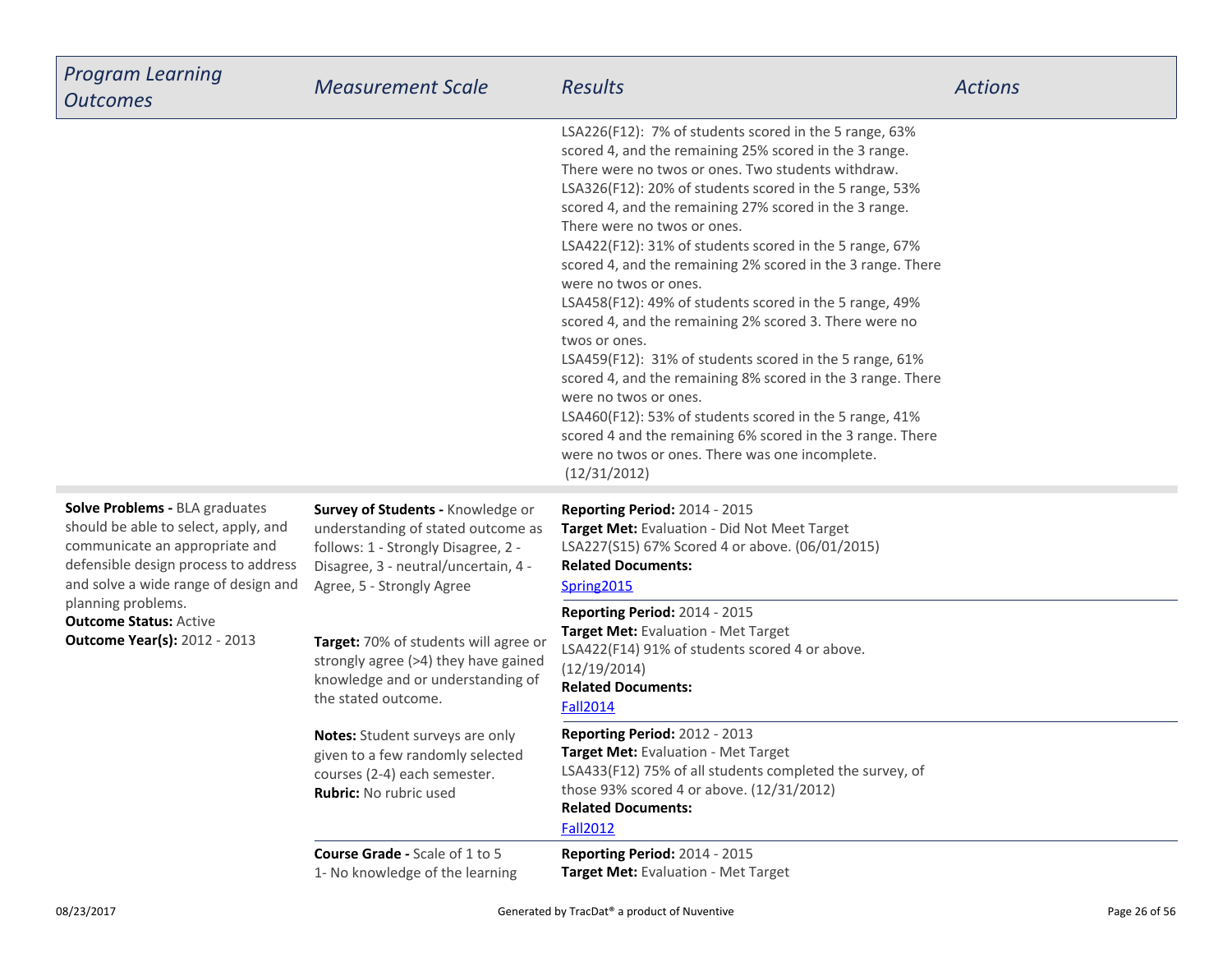| <b>Program Learning</b><br><b>Outcomes</b> | <b>Measurement Scale</b>                                                                                                                                                                                                                                                                                                                                                                        | <b>Results</b>                                                                                                                                                                                                                                                                                                                                           | <b>Actions</b> |
|--------------------------------------------|-------------------------------------------------------------------------------------------------------------------------------------------------------------------------------------------------------------------------------------------------------------------------------------------------------------------------------------------------------------------------------------------------|----------------------------------------------------------------------------------------------------------------------------------------------------------------------------------------------------------------------------------------------------------------------------------------------------------------------------------------------------------|----------------|
|                                            | outcome = $<$ 59% (F), 2- Little /weak<br>knowledge of the learning outcome<br>$= 60 - 69\% (D/D+), 3 - Some$<br>knowledge and understanding of the<br>learning outcome = $70-79%$ (C-,C,C+)<br>4-Good working knowledge and<br>understanding of the learning<br>outcome = 80-89%(B-, B, B+), 5 -<br>Excellent\complete understanding<br>and knowledge of the learning<br>outcome = >90% (A-,A) | LSA327(S15): 95% of students scored in the 3 or above<br>range and the remaining 5% in the 1 range. LSA227(S15):<br>96% of students scored in the 3 or above range and the<br>remaining 4% in the 2 range. LSA423(S15): 100% of<br>students scored in the 3 or above range.LSA425(S15): 100%<br>of students scored in the 3 or above range. (06/01/2015) |                |
|                                            |                                                                                                                                                                                                                                                                                                                                                                                                 | Reporting Period: 2014 - 2015<br>Target Met: Evaluation - Met Target<br>LSA458(F14):100% of students scored in the 3 or above<br>range.<br>LSA459(F14):96% of students scored in the 3 or above                                                                                                                                                          |                |
|                                            | Target: 70% of students will achieve<br>level 3 or higher<br>Rubric: No rubric used                                                                                                                                                                                                                                                                                                             | range.<br>LSA460(F14):100% of students scored in the 3 or above<br>range.<br>(12/19/2014)                                                                                                                                                                                                                                                                |                |
|                                            |                                                                                                                                                                                                                                                                                                                                                                                                 | Reporting Period: 2014 - 2015<br>Target Met: Evaluation - Met Target<br>LSA422(F14):100% of students scored in the 3 or above<br>range. (12/19/2014)                                                                                                                                                                                                     |                |
|                                            |                                                                                                                                                                                                                                                                                                                                                                                                 | Reporting Period: 2014 - 2015<br>Target Met: Evaluation - Met Target<br>LSA326(F14):100% of students scored in the 3 or above<br>range. (12/19/2014)                                                                                                                                                                                                     |                |
|                                            |                                                                                                                                                                                                                                                                                                                                                                                                 | Reporting Period: 2014 - 2015<br>Target Met: Evaluation - Met Target<br>LSA226(F14):100% of students scored in the 3 or above<br>range. (12/19/2014)                                                                                                                                                                                                     |                |
|                                            |                                                                                                                                                                                                                                                                                                                                                                                                 | Reporting Period: 2014 - 2015<br>Target Met: Evaluation - Met Target<br>LSA220(F14):92% of students scored in the 3 or above<br>range. (12/19/2014)                                                                                                                                                                                                      |                |
|                                            |                                                                                                                                                                                                                                                                                                                                                                                                 | <b>Reporting Period: 2013 - 2014</b><br>Target Met: Evaluation - Met Target<br>LSA425(F14): 97% of students scored in the 3 or above<br>range, 3% scored in the 1 range. (05/17/2014)                                                                                                                                                                    |                |
|                                            |                                                                                                                                                                                                                                                                                                                                                                                                 | Reporting Period: 2013 - 2014<br>Target Met: Evaluation - Met Target<br>LSA423(F14): 97% of students scored in the 3 or above                                                                                                                                                                                                                            |                |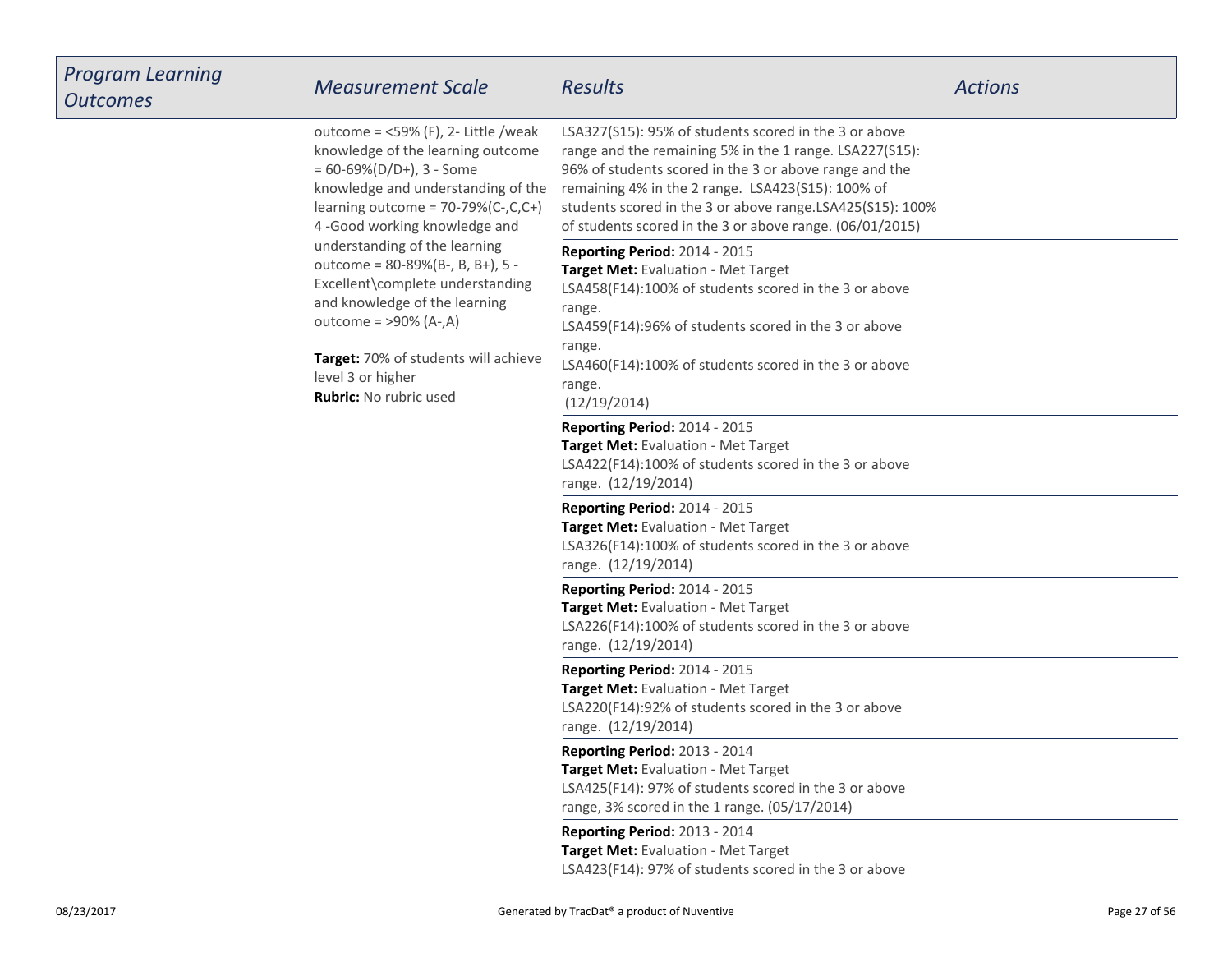| <b>Program Learning</b><br><b>Outcomes</b> | <b>Measurement Scale</b> | Results                                                                                                                                                                                            | <b>Actions</b> |
|--------------------------------------------|--------------------------|----------------------------------------------------------------------------------------------------------------------------------------------------------------------------------------------------|----------------|
|                                            |                          | range, 3% scored in the 1 range. (05/17/2014)                                                                                                                                                      |                |
|                                            |                          | Reporting Period: 2013 - 2014<br>Target Met: Evaluation - Met Target<br>LSA327(S14):100% of students scored in the 3 or above<br>range. (05/17/2014)                                               |                |
|                                            |                          | Reporting Period: 2013 - 2014<br>Target Met: Evaluation - Met Target<br>LSA227(S14): 100% of students scored in the 3 or above<br>range. (05/17/2014)                                              |                |
|                                            |                          | Reporting Period: 2013 - 2014<br>Target Met: Evaluation - Met Target<br>LSA459(F13): 94% of students scored in the 3 or above<br>range and the remaining 6% in the 2 range. (12/20/2013)           |                |
|                                            |                          | Reporting Period: 2013 - 2014<br>Target Met: Evaluation - Met Target<br>LSA458(F13): 85% of students scored in the 3 or above<br>range and the remaining 15% in the 1 range. (12/20/2013)          |                |
|                                            |                          | Reporting Period: 2013 - 2014<br>Target Met: Evaluation - Met Target<br>LSA460(F13): 100% of students scored in the 3 or above<br>range. (12/20/2013)                                              |                |
|                                            |                          | Reporting Period: 2013 - 2014<br>Target Met: Evaluation - Met Target<br>LSA422(F13): 92% of students scored in the 3 or above<br>range, 8% scored in the 2 range. (12/20/2013)                     |                |
|                                            |                          | Reporting Period: 2013 - 2014<br>Target Met: Evaluation - Met Target<br>LSA326(F13): 83% of students scored in the 3 or above<br>range, 17% scored in the 2 range. (12/20/2013)                    |                |
|                                            |                          | Reporting Period: 2013 - 2014<br><b>Target Met:</b> Evaluation - Met Target<br>LSA220(F13)100% of students scored in the 3 or above<br>range, there was one incomplete still pending. (12/20/2013) |                |
|                                            |                          | Reporting Period: 2013 - 2014<br>Target Met: Evaluation - Met Target<br>LSA226(F13): 89% of students scored in the 3 or above<br>range. (12/20/2013)                                               |                |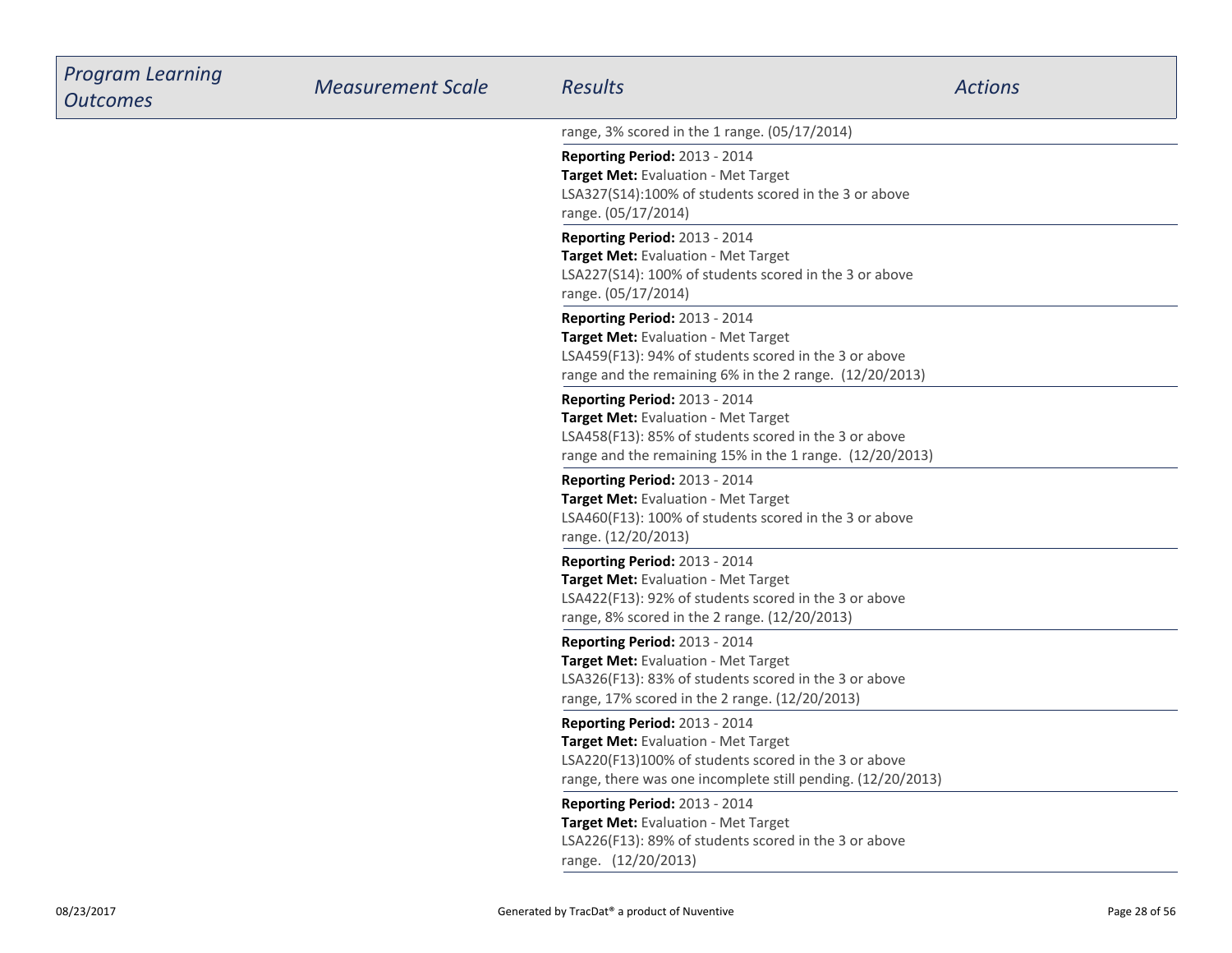| <b>Program Learning</b><br><b>Outcomes</b> | <b>Measurement Scale</b> | <b>Results</b>                                                                                                                                                                                                                                                                                                                                                                                                                                                                                                                                                                                                                                                                                                                                                                                                                                                                                                                                                                                                          | <b>Actions</b> |
|--------------------------------------------|--------------------------|-------------------------------------------------------------------------------------------------------------------------------------------------------------------------------------------------------------------------------------------------------------------------------------------------------------------------------------------------------------------------------------------------------------------------------------------------------------------------------------------------------------------------------------------------------------------------------------------------------------------------------------------------------------------------------------------------------------------------------------------------------------------------------------------------------------------------------------------------------------------------------------------------------------------------------------------------------------------------------------------------------------------------|----------------|
|                                            |                          | Reporting Period: 2012 - 2013<br>Target Met: Evaluation - Met Target<br>LSA470(S13) 100% scored 4 or above. (06/26/2013)                                                                                                                                                                                                                                                                                                                                                                                                                                                                                                                                                                                                                                                                                                                                                                                                                                                                                                |                |
|                                            |                          | Reporting Period: 2012 - 2013<br>Target Met: Evaluation - Met Target<br>LSA425(S13) 83% scored 4 or above, the remaining were all<br>3s with the exception of a single one. (06/26/2013)                                                                                                                                                                                                                                                                                                                                                                                                                                                                                                                                                                                                                                                                                                                                                                                                                                |                |
|                                            |                          | Reporting Period: 2012 - 2013<br>Target Met: Evaluation - Met Target<br>LSA423(S13) 81% scored 4 or above, the remaining were all<br>3s with the exception of a single one. (06/26/2013)                                                                                                                                                                                                                                                                                                                                                                                                                                                                                                                                                                                                                                                                                                                                                                                                                                |                |
|                                            |                          | Reporting Period: 2012 - 2013<br>Target Met: Evaluation - Met Target<br>LSA327(S13) 96% scored 4 or above, the remaining were all<br>3s. (06/26/2013)                                                                                                                                                                                                                                                                                                                                                                                                                                                                                                                                                                                                                                                                                                                                                                                                                                                                   |                |
|                                            |                          | Reporting Period: 2012 - 2013<br>Target Met: Evaluation - Did Not Meet Target<br>LSA227(S13) 68% scored 4 or above, the remaining were 3s,<br>there were no ones or twos. (06/26/2013)                                                                                                                                                                                                                                                                                                                                                                                                                                                                                                                                                                                                                                                                                                                                                                                                                                  |                |
|                                            |                          | Reporting Period: 2012 - 2013<br>Target Met: Evaluation - Met Target<br>LSA220(F12): 56% of students scored in the 5 range, 37%<br>scored 4, and the remaining 7% scored in the 3 range. There<br>were no twos or ones. One student withdraw.<br>LSA226(F12): 7% of students scored in the 5 range, 63%<br>scored 4, and the remaining 25% scored in the 3 range.<br>There were no twos or ones. Two students withdraw.<br>LSA326(F12): 20% of students scored in the 5 range, 53%<br>scored 4, and the remaining 27% scored in the 3 range.<br>There were no twos or ones.<br>LSA422(F12): 31% of students scored in the 5 range, 67%<br>scored 4, and the remaining 2% scored in the 3 range. There<br>were no twos or ones.<br>LSA458(F12): 49% of students scored in the 5 range, 49%<br>scored 4, and the remaining 2% scored 3. There were no<br>twos or ones.<br>LSA459(F12): 31% of students scored in the 5 range, 61%<br>scored 4, and the remaining 8% scored in the 3 range. There<br>were no twos or ones. |                |
| 08/23/2017                                 |                          | Generated by TracDat® a product of Nuventive                                                                                                                                                                                                                                                                                                                                                                                                                                                                                                                                                                                                                                                                                                                                                                                                                                                                                                                                                                            | Page 29 of 56  |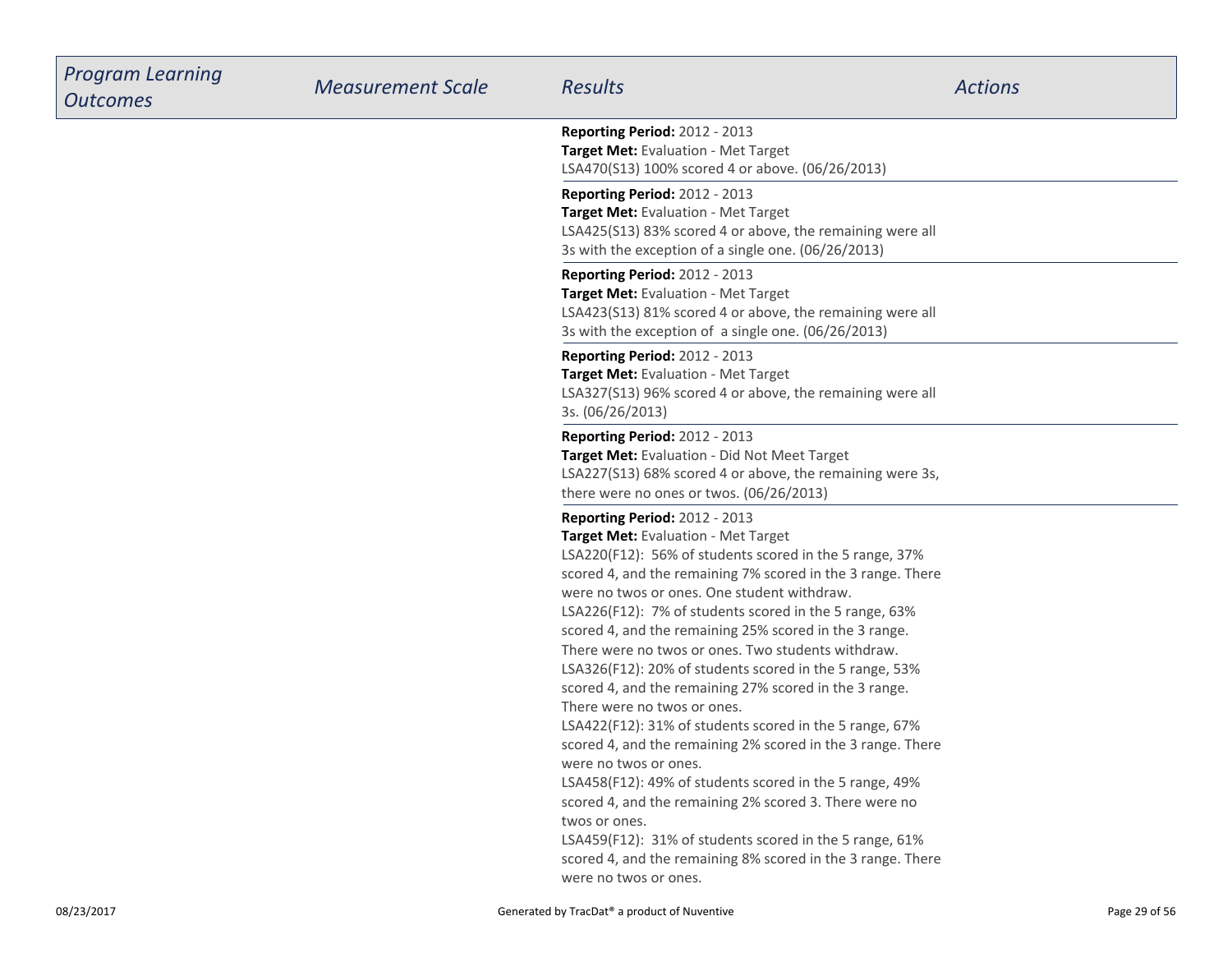| <b>Program Learning</b><br><b>Outcomes</b>                                                                                                                                                                                                                                                                                                                                                      | <b>Measurement Scale</b>                                                                                                                                                                                                                                                          | <b>Results</b>                                                                                                                                                                                                                                            | <b>Actions</b> |
|-------------------------------------------------------------------------------------------------------------------------------------------------------------------------------------------------------------------------------------------------------------------------------------------------------------------------------------------------------------------------------------------------|-----------------------------------------------------------------------------------------------------------------------------------------------------------------------------------------------------------------------------------------------------------------------------------|-----------------------------------------------------------------------------------------------------------------------------------------------------------------------------------------------------------------------------------------------------------|----------------|
|                                                                                                                                                                                                                                                                                                                                                                                                 |                                                                                                                                                                                                                                                                                   | LSA460(F12): 53% of students scored in the 5 range, 41%<br>scored 4 and the remaining 6% scored in the 3 range. There<br>were no twos or ones. There was one incomplete.<br>(12/31/2012)                                                                  |                |
| <b>Incorporation of Technical</b><br><b>Considerations - BLA graduates</b><br>should be able to incorporate<br>significant technical considerations<br>necessary for the implementation of<br>site designs, including site grading,                                                                                                                                                             | Survey of Students - Knowledge or<br>understanding of stated outcome as<br>follows: 1 - Strongly Disagree, 2 -<br>Disagree, 3 - neutral/uncertain, 4 -<br>Agree, 5 - Strongly Agree                                                                                               | Reporting Period: 2014 - 2015<br>Target Met: Evaluation - Met Target<br>LSA342(S15) 95% of students scored 4 or above.<br>(06/01/2015)<br><b>Related Documents:</b><br>Spring2015                                                                         |                |
| drainage and stormwater<br>management, erosion control, soils<br>design, design of pedestrian and<br>vehicular circulation systems, parking<br>design, incorporation of<br>ADA/universal design requirements,<br>incorporation of sustainable systems,<br>and design of ecologically<br>suitable/sustainable plantings.<br><b>Outcome Status: Active</b><br><b>Outcome Year(s): 2012 - 2013</b> | Target: 70% of students will agree or<br>strongly agree (>4) they have gained<br>knowledge and or understanding of<br>the stated outcome.<br>Notes: Student surveys are only<br>given to a few randomly selected<br>courses (2-4) each semester.<br><b>Rubric:</b> No rubric used | Reporting Period: 2014 - 2015<br>Target Met: Evaluation - Did Not Meet Target<br>LSA227(S15) 33% Scored 4 or above. (06/01/2015)<br><b>Related Documents:</b><br>Spring2015                                                                               |                |
|                                                                                                                                                                                                                                                                                                                                                                                                 |                                                                                                                                                                                                                                                                                   | <b>Reporting Period: 2014 - 2015</b><br>Target Met: Evaluation - Met Target<br>LSA422(F14) 74% of students scored 4 or above.<br>(12/19/2014)<br><b>Related Documents:</b><br><b>Fall2014</b>                                                             |                |
|                                                                                                                                                                                                                                                                                                                                                                                                 |                                                                                                                                                                                                                                                                                   | Reporting Period: 2013 - 2014<br>Target Met: Evaluation - Met Target<br>LSA327(S14) 81% scored 4 or above. (05/17/2014)<br><b>Related Documents:</b><br>Spring2014                                                                                        |                |
|                                                                                                                                                                                                                                                                                                                                                                                                 |                                                                                                                                                                                                                                                                                   | Reporting Period: 2012 - 2013<br>Target Met: Evaluation - Did Not Meet Target<br>LSA433(F12) 75% of all students completed the survey, of<br>those 67% scored 4 or above. (12/31/2012)<br><b>Related Documents:</b><br><b>Fall2012</b>                    |                |
|                                                                                                                                                                                                                                                                                                                                                                                                 | <b>Course Grade - Scale of 1 to 5</b><br>1- No knowledge of the learning<br>outcome = $<$ 59% (F), 2- Little /weak<br>knowledge of the learning outcome<br>$= 60 - 69\% (D/D+), 3 - Some$                                                                                         | <b>Reporting Period: 2014 - 2015</b><br>Target Met: Evaluation - Met Target<br>LSA327(S15): 95% of students scored in the 3 or above<br>range and the remaining 5% in the 1 range. LSA227(S15):<br>96% of students scored in the 3 or above range and the |                |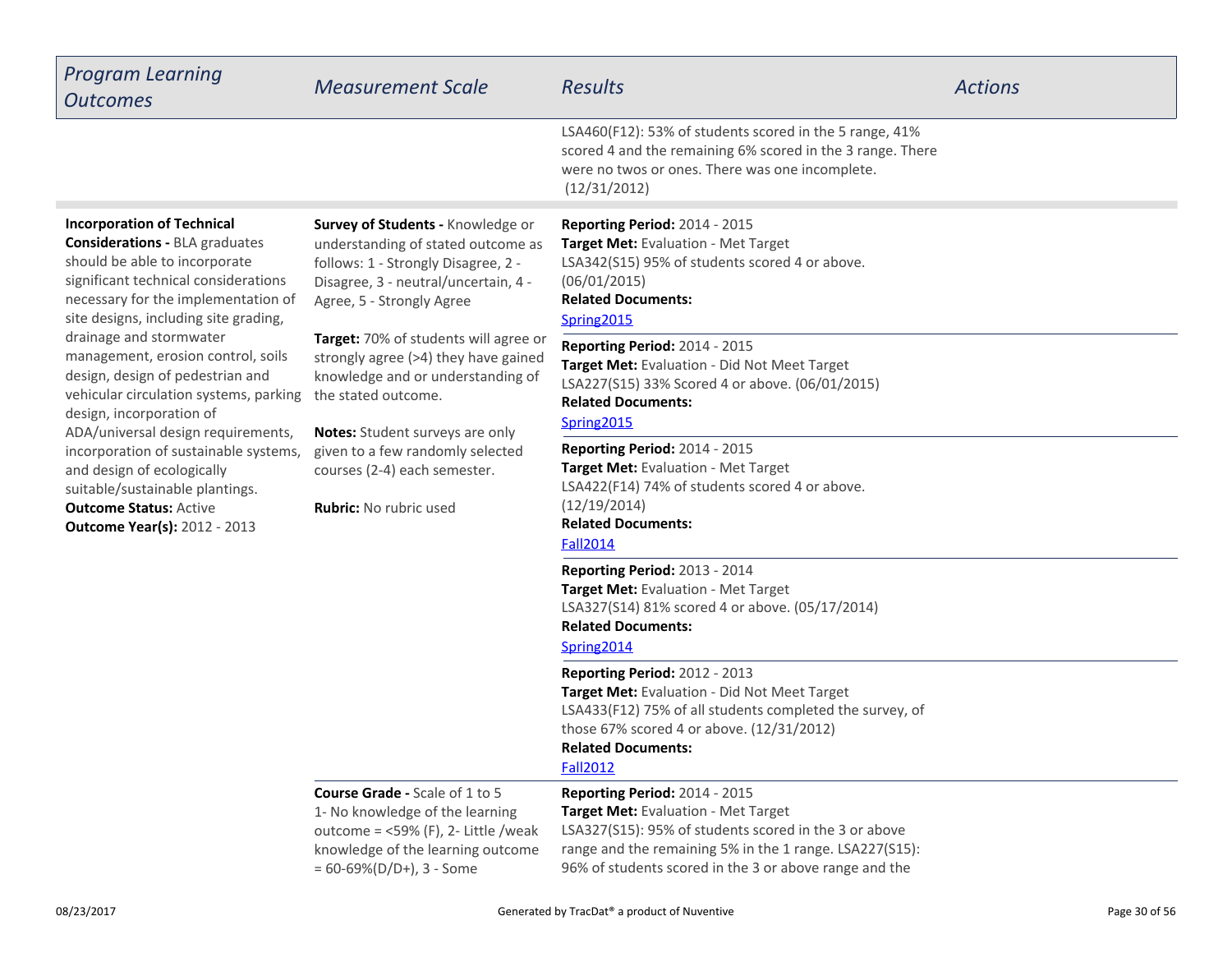| <b>Program Learning</b><br><b>Outcomes</b> | <b>Measurement Scale</b>                                                                                                                                                                                                                                                          | <b>Results</b>                                                                                                                                                                                                                                                                     | <b>Actions</b> |
|--------------------------------------------|-----------------------------------------------------------------------------------------------------------------------------------------------------------------------------------------------------------------------------------------------------------------------------------|------------------------------------------------------------------------------------------------------------------------------------------------------------------------------------------------------------------------------------------------------------------------------------|----------------|
|                                            | knowledge and understanding of the<br>learning outcome = $70-79%$ (C-,C,C+)<br>4-Good working knowledge and<br>understanding of the learning<br>outcome = 80-89%(B-, B, B+), 5 -<br>Excellent\complete understanding<br>and knowledge of the learning<br>outcome = $>90\%$ (A-,A) | remaining 4% in the 2 range. LSA342(S15): 95% of students<br>scored in the 3 or above range and the remaining 5% in the<br>1 range. LSA343(S15): 100% of students scored in the 3 or<br>above range. LSA423(S15): 100% of students scored in the 3<br>or above range. (06/01/2015) |                |
|                                            |                                                                                                                                                                                                                                                                                   | Reporting Period: 2014 - 2015<br>Target Met: Evaluation - Met Target<br>LSA460(F14):100% of students scored in the 3 or above                                                                                                                                                      |                |
|                                            | Target: 70% of students will achieve<br>level 3 or higher                                                                                                                                                                                                                         | range.<br>(12/19/2014)                                                                                                                                                                                                                                                             |                |
|                                            | Rubric: No rubric used                                                                                                                                                                                                                                                            | Reporting Period: 2014 - 2015<br>Target Met: Evaluation - Met Target<br>LSA433(F14):100% of students scored in the 3 or above<br>range. (12/19/2014)                                                                                                                               |                |
|                                            |                                                                                                                                                                                                                                                                                   | Reporting Period: 2014 - 2015<br>Target Met: Evaluation - Met Target<br>LSA422(F14):100% of students scored in the 3 or above<br>range. (12/19/2014)                                                                                                                               |                |
|                                            |                                                                                                                                                                                                                                                                                   | Reporting Period: 2014 - 2015<br>Target Met: Evaluation - Met Target<br>LSA333(F14):100% of students scored in the 3 or above<br>range. (12/19/2014)                                                                                                                               |                |
|                                            |                                                                                                                                                                                                                                                                                   | Reporting Period: 2014 - 2015<br>Target Met: Evaluation - Met Target<br>LSA326(F14):100% of students scored in the 3 or above<br>range. (12/19/2014)                                                                                                                               |                |
|                                            |                                                                                                                                                                                                                                                                                   | Reporting Period: 2013 - 2014<br>Target Met: Evaluation - Met Target<br>LSA423(F14): 97% of students scored in the 3 or above<br>range, 3% scored in the 1 range. (05/17/2014)                                                                                                     |                |
|                                            |                                                                                                                                                                                                                                                                                   | Reporting Period: 2013 - 2014<br>Target Met: Evaluation - Met Target<br>LSA343(S14):100% of students scored in the 3 or above<br>range. (05/17/2014)                                                                                                                               |                |
|                                            |                                                                                                                                                                                                                                                                                   | Reporting Period: 2013 - 2014<br>Target Met: Evaluation - Met Target<br>LSA342(F14): 93% of students scored in the 3 or above<br>range, 7% scored in the 2 range. (05/17/2014)                                                                                                     |                |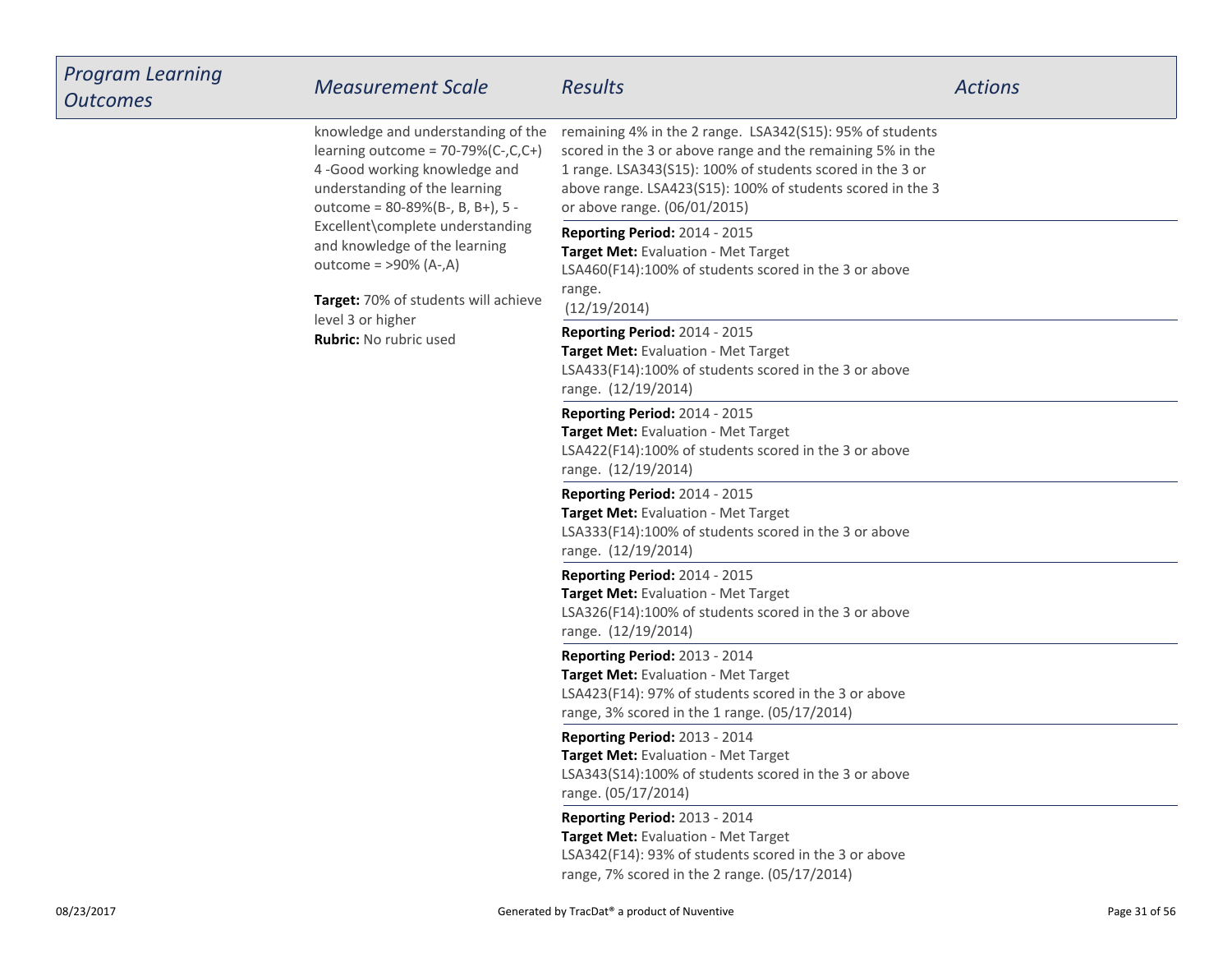| <b>Program Learning</b><br><b>Outcomes</b> | <b>Measurement Scale</b> | Results                                                                                                                                                                                                                | <b>Actions</b> |
|--------------------------------------------|--------------------------|------------------------------------------------------------------------------------------------------------------------------------------------------------------------------------------------------------------------|----------------|
|                                            |                          | <b>Reporting Period: 2013 - 2014</b><br>Target Met: Evaluation - Met Target<br>LSA327(S14):100% of students scored in the 3 or above<br>range. (05/17/2014)                                                            |                |
|                                            |                          | <b>Reporting Period: 2013 - 2014</b><br>Target Met: Evaluation - Met Target<br>LSA227(S14): 100% of students scored in the 3 or above<br>range. (05/17/2014)                                                           |                |
|                                            |                          | Reporting Period: 2013 - 2014<br>Target Met: Evaluation - Met Target<br>LSA460(F13): 100% of students scored in the 3 or above<br>range. (12/20/2013)                                                                  |                |
|                                            |                          | Reporting Period: 2013 - 2014<br>Target Met: Evaluation - Met Target<br>LSA433(F13): 100% of students scored in the 3 or above<br>range. (12/20/2013)                                                                  |                |
|                                            |                          | <b>Reporting Period: 2013 - 2014</b><br>Target Met: Evaluation - Met Target<br>LSA422(F13): 92% of students scored in the 3 or above<br>range, 8% scored in the 2 range. (12/20/2013)                                  |                |
|                                            |                          | Reporting Period: 2013 - 2014<br>Target Met: Evaluation - Met Target<br>LSA333(F13): 79% of students scored in the 3 or above<br>range, 16% scored in the 2 range, and one person fell in the<br>1 range. (12/20/2013) |                |
|                                            |                          | Reporting Period: 2013 - 2014<br>Target Met: Evaluation - Met Target<br>LSA326(F13): 83% of students scored in the 3 or above<br>range, 17% scored in the 2 range. (12/20/2013)                                        |                |
|                                            |                          | <b>Reporting Period: 2012 - 2013</b><br>Target Met: Evaluation - Met Target<br>LSA470(S13) 100% scored 4 or above. (06/26/2013)                                                                                        |                |
|                                            |                          | <b>Reporting Period: 2012 - 2013</b><br>Target Met: Evaluation - Met Target<br>LSA423(S13) 81% scored 4 or above, the remaining were all<br>3s with the exception of a single one. (06/26/2013)                        |                |
|                                            |                          | Reporting Period: 2012 - 2013                                                                                                                                                                                          |                |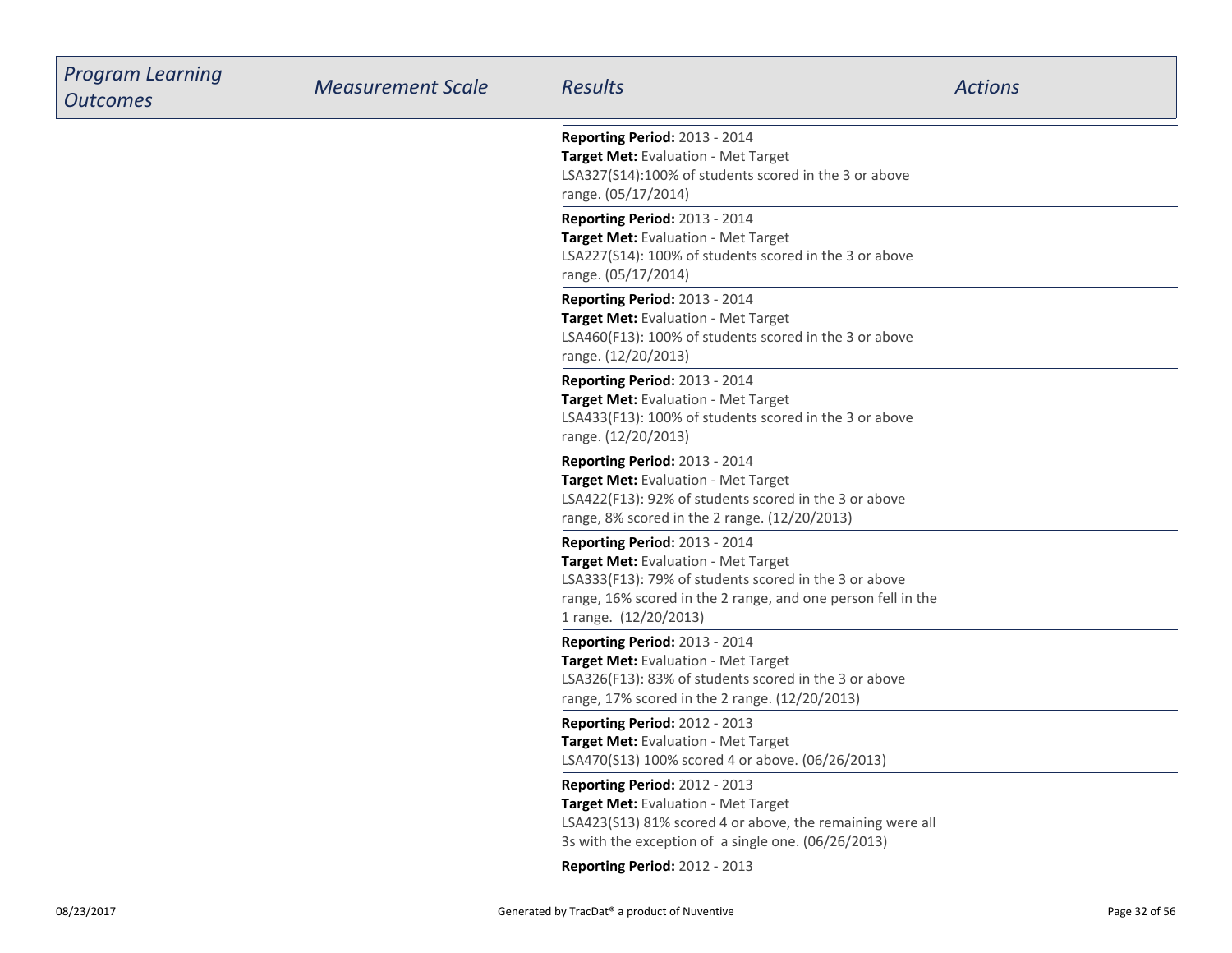| <b>Program Learning</b><br><b>Outcomes</b>                                   | <b>Measurement Scale</b>                                                | <b>Results</b>                                                                                                                                                                                                                                                                                                                                                                                                                                                                                                                                                                                                                                                                                                                                                                                                                                                                                                                                                                                                                                                                                            | <b>Actions</b> |
|------------------------------------------------------------------------------|-------------------------------------------------------------------------|-----------------------------------------------------------------------------------------------------------------------------------------------------------------------------------------------------------------------------------------------------------------------------------------------------------------------------------------------------------------------------------------------------------------------------------------------------------------------------------------------------------------------------------------------------------------------------------------------------------------------------------------------------------------------------------------------------------------------------------------------------------------------------------------------------------------------------------------------------------------------------------------------------------------------------------------------------------------------------------------------------------------------------------------------------------------------------------------------------------|----------------|
|                                                                              |                                                                         | Target Met: Evaluation - Met Target<br>LSA343(S13) 94% scored 4 or above, the remaining were all<br>3s (06/26/2013)                                                                                                                                                                                                                                                                                                                                                                                                                                                                                                                                                                                                                                                                                                                                                                                                                                                                                                                                                                                       |                |
|                                                                              |                                                                         | <b>Reporting Period: 2012 - 2013</b><br>Target Met: Evaluation - Met Target<br>LSA342(S13) 93% scored 4 or above, the remaining were all<br>2s. (06/26/2013)                                                                                                                                                                                                                                                                                                                                                                                                                                                                                                                                                                                                                                                                                                                                                                                                                                                                                                                                              |                |
|                                                                              |                                                                         | Reporting Period: 2012 - 2013<br>Target Met: Evaluation - Met Target<br>LSA327(S13) 96% scored 4 or above, the remaining were all<br>3s. (06/26/2013)                                                                                                                                                                                                                                                                                                                                                                                                                                                                                                                                                                                                                                                                                                                                                                                                                                                                                                                                                     |                |
|                                                                              |                                                                         | Reporting Period: 2012 - 2013<br>Target Met: Evaluation - Did Not Meet Target<br>LSA227(S13) 68% scored 4 or above, the remaining were 3s,<br>there were no ones or twos. (06/26/2013)                                                                                                                                                                                                                                                                                                                                                                                                                                                                                                                                                                                                                                                                                                                                                                                                                                                                                                                    |                |
|                                                                              |                                                                         | <b>Reporting Period: 2012 - 2013</b><br>Target Met: Evaluation - Met Target<br>LSA226(F12): 7% of students scored in the 5 range, 63%<br>scored 4, and the remaining 25% scored in the 3 range.<br>There were no twos or ones. Two students withdraw.<br>LSA326(F12): 20% of students scored in the 5 range, 53%<br>scored 4, and the remaining 27% scored in the 3 range.<br>There were no twos or ones.<br>LSA333 (F12): 45% of students scored in the 5 range, 32%<br>scored 4, 19% scored 3, and the remaining 3% scored 1.<br>There were no twos. One student withdraw.<br>LSA422(F12): 31% of students scored in the 5 range, 67%<br>scored 4, and the remaining 2% scored in the 3 range. There<br>were no twos or ones.<br>LSA433(F12): 73% of students scored in the 5 range, 25%<br>scored 4, and the remaining % scored in the 1 range. There<br>were no twos or threes. There was one incomplete.<br>LSA460(F12): 53% of students scored in the 5 range, 41%<br>scored 4 and the remaining 6% scored in the 3 range. There<br>were no twos or ones. There was one incomplete.<br>(12/31/2012) |                |
| <b>Materials and Structural Systems -</b><br>BLA graduates should be able to | Survey of Students - Knowledge or<br>understanding of stated outcome as | Reporting Period: 2014 - 2015<br>Target Met: Evaluation - Met Target                                                                                                                                                                                                                                                                                                                                                                                                                                                                                                                                                                                                                                                                                                                                                                                                                                                                                                                                                                                                                                      |                |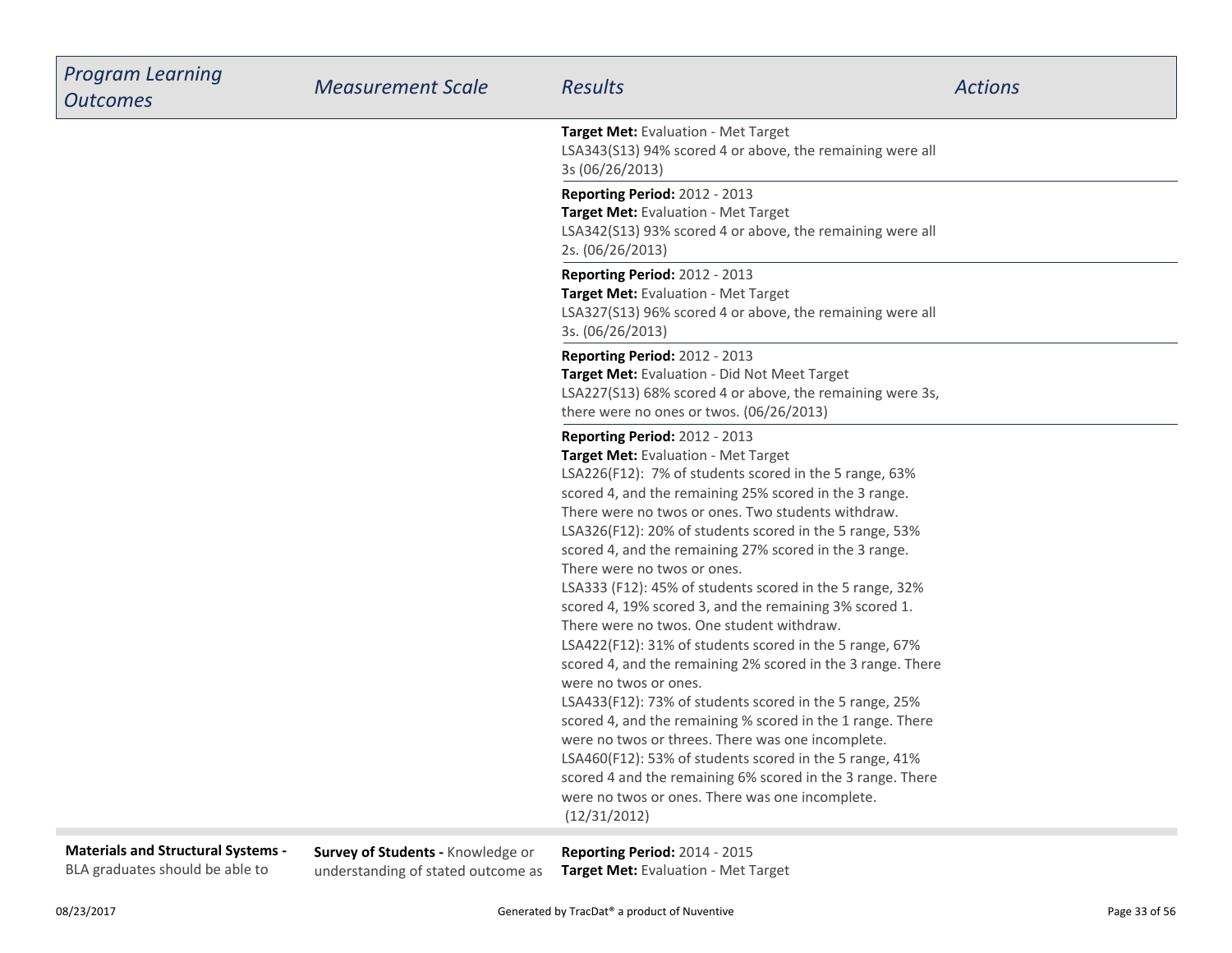| Program Learning<br>Outcomes                                                                                                                                                       | <b>Measurement Scale</b>                                                                                                                                                                                                                                                                                                                                                                                                                                                                                                                                                     | <b>Results</b>                                                                                                                                                                                                                                                                                                                                                                                                                         | <b>Actions</b> |
|------------------------------------------------------------------------------------------------------------------------------------------------------------------------------------|------------------------------------------------------------------------------------------------------------------------------------------------------------------------------------------------------------------------------------------------------------------------------------------------------------------------------------------------------------------------------------------------------------------------------------------------------------------------------------------------------------------------------------------------------------------------------|----------------------------------------------------------------------------------------------------------------------------------------------------------------------------------------------------------------------------------------------------------------------------------------------------------------------------------------------------------------------------------------------------------------------------------------|----------------|
| consider, assess, and select<br>appropriate materials and structural<br>systems to implement design ideas.<br><b>Outcome Status: Active</b><br><b>Outcome Year(s): 2012 - 2013</b> | follows: 1 - Strongly Disagree, 2 -<br>Disagree, 3 - neutral/uncertain, 4 -<br>Agree, 5 - Strongly Agree                                                                                                                                                                                                                                                                                                                                                                                                                                                                     | LSA342(S15) 95% of students scored 4 or above.<br>(06/01/2015)<br><b>Related Documents:</b><br>Spring2015                                                                                                                                                                                                                                                                                                                              |                |
|                                                                                                                                                                                    | Target: 70% of students will agree or<br>strongly agree (>4) they have gained<br>knowledge and or understanding of<br>the stated outcome.                                                                                                                                                                                                                                                                                                                                                                                                                                    | Reporting Period: 2014 - 2015<br>Target Met: Evaluation - Met Target<br>LSA422(F14) 88% of students scored 4 or above.<br>(12/19/2014)<br><b>Related Documents:</b><br><b>Fall2014</b>                                                                                                                                                                                                                                                 |                |
|                                                                                                                                                                                    | Notes: Student surveys are only<br>given to a few randomly selected<br>courses (2-4) each semester.<br><b>Rubric: No rubric used</b>                                                                                                                                                                                                                                                                                                                                                                                                                                         | <b>Reporting Period: 2013 - 2014</b><br>Target Met: Evaluation - Met Target<br>LSA327(S14) 90% scored 4 or above. (05/17/2014)<br><b>Related Documents:</b><br>Spring2014                                                                                                                                                                                                                                                              |                |
|                                                                                                                                                                                    | <b>Course Grade - Scale of 1 to 5</b><br>1- No knowledge of the learning<br>outcome = $<$ 59% (F), 2- Little /weak<br>knowledge of the learning outcome<br>$= 60 - 69\% (D/D+), 3 - Some$<br>knowledge and understanding of the<br>learning outcome = $70-79%$ (C-,C,C+)<br>4-Good working knowledge and<br>understanding of the learning<br>outcome = 80-89%(B-, B, B+), 5 -<br>Excellent\complete understanding<br>and knowledge of the learning<br>outcome = $>90\%$ (A-,A)<br>Target: 70% of students will achieve<br>level 3 or higher<br><b>Rubric:</b> No rubric used | <b>Reporting Period: 2014 - 2015</b><br>Target Met: Evaluation - Met Target<br>LSA327(S15): 95% of students scored in the 3 or above<br>range and the remaining 5% in the 1 range. LSA342(S15):<br>95% of students scored in the 3 or above range and the<br>remaining 5% in the 1 range.LSA343(S15): 100% of students<br>scored in the 3 or above range.LSA423(S15): 100% of<br>students scored in the 3 or above range. (06/01/2015) |                |
|                                                                                                                                                                                    |                                                                                                                                                                                                                                                                                                                                                                                                                                                                                                                                                                              | Reporting Period: 2014 - 2015<br>Target Met: Evaluation - Met Target<br>LSA458(F14):100% of students scored in the 3 or above<br>range.<br>LSA459(F14):96% of students scored in the 3 or above<br>range.<br>LSA460(F14):100% of students scored in the 3 or above<br>range.<br>(12/19/2014)                                                                                                                                           |                |
|                                                                                                                                                                                    |                                                                                                                                                                                                                                                                                                                                                                                                                                                                                                                                                                              | Reporting Period: 2014 - 2015<br>Target Met: Evaluation - Met Target<br>LSA422(F14):100% of students scored in the 3 or above<br>range. (12/19/2014)<br>Reporting Period: 2013 - 2014                                                                                                                                                                                                                                                  |                |
|                                                                                                                                                                                    |                                                                                                                                                                                                                                                                                                                                                                                                                                                                                                                                                                              | Target Met: Evaluation - Met Target                                                                                                                                                                                                                                                                                                                                                                                                    |                |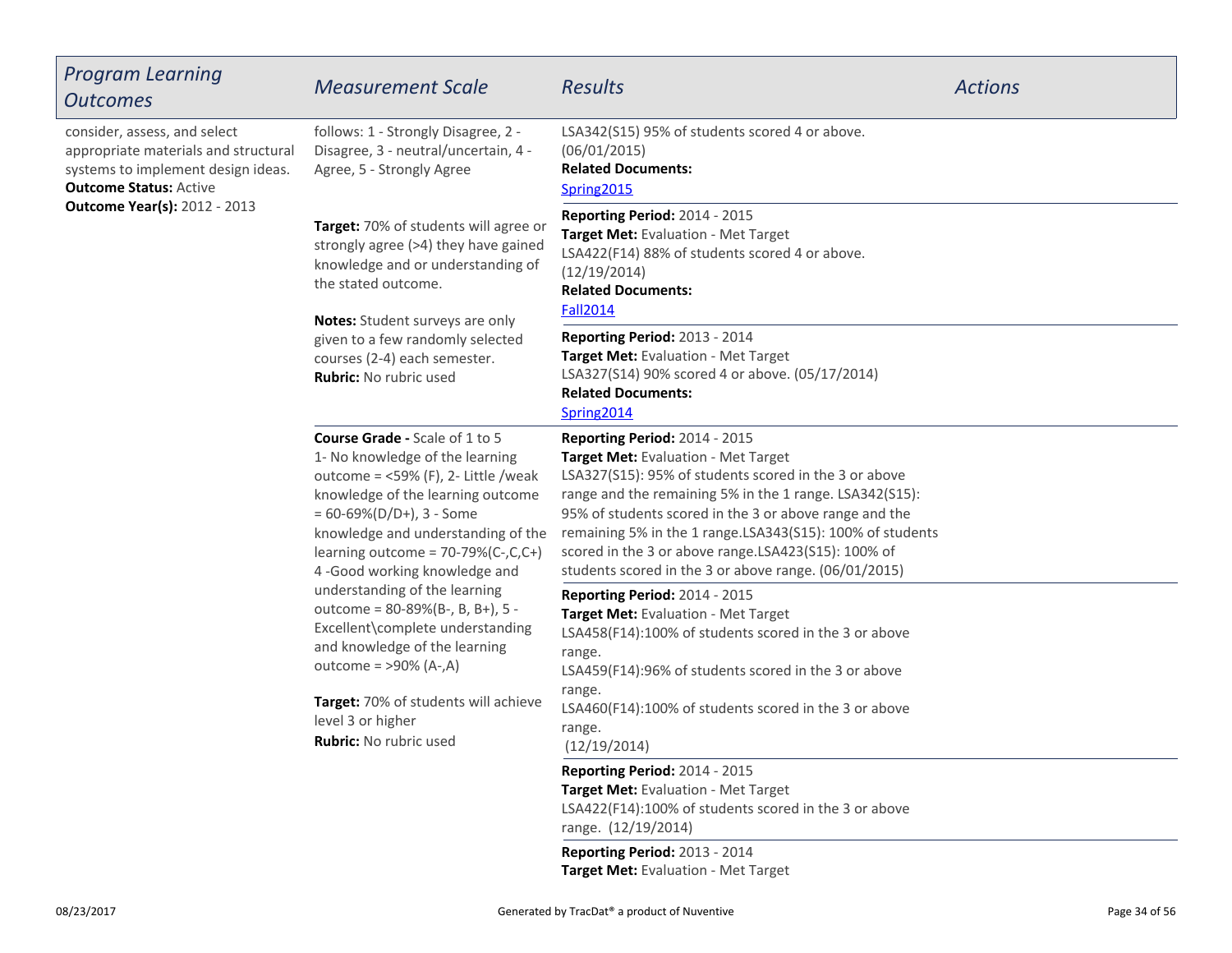| <b>Program Learning</b><br><b>Outcomes</b> | <b>Measurement Scale</b> | <b>Results</b>                                                                                                                                                                            | <b>Actions</b> |
|--------------------------------------------|--------------------------|-------------------------------------------------------------------------------------------------------------------------------------------------------------------------------------------|----------------|
|                                            |                          | LSA423(F14): 97% of students scored in the 3 or above<br>range, 3% scored in the 1 range. (05/17/2014)                                                                                    |                |
|                                            |                          | <b>Reporting Period: 2013 - 2014</b><br>Target Met: Evaluation - Met Target<br>LSA343(S14):100% of students scored in the 3 or above<br>range. (05/17/2014)                               |                |
|                                            |                          | Reporting Period: 2013 - 2014<br>Target Met: Evaluation - Met Target<br>LSA342(F14): 93% of students scored in the 3 or above<br>range, 7% scored in the 2 range. (05/17/2014)            |                |
|                                            |                          | <b>Reporting Period: 2013 - 2014</b><br>Target Met: Evaluation - Met Target<br>LSA327(S14):100% of students scored in the 3 or above<br>range. (05/17/2014)                               |                |
|                                            |                          | Reporting Period: 2013 - 2014<br>Target Met: Evaluation - Met Target<br>LSA459(F13): 94% of students scored in the 3 or above<br>range and the remaining 6% in the 2 range. (12/20/2013)  |                |
|                                            |                          | Reporting Period: 2013 - 2014<br>Target Met: Evaluation - Met Target<br>LSA458(F13): 85% of students scored in the 3 or above<br>range and the remaining 15% in the 1 range. (12/20/2013) |                |
|                                            |                          | <b>Reporting Period: 2013 - 2014</b><br>Target Met: Evaluation - Met Target<br>LSA460(F13): 100% of students scored in the 3 or above<br>range. (12/20/2013)                              |                |
|                                            |                          | Reporting Period: 2013 - 2014<br>Target Met: Evaluation - Met Target<br>LSA422(F13): 92% of students scored in the 3 or above<br>range, 8% scored in the 2 range. (12/20/2013)            |                |
|                                            |                          | <b>Reporting Period: 2012 - 2013</b><br>Target Met: Evaluation - Met Target<br>LSA470(S13) 100% scored 4 or above. (06/26/2013)                                                           |                |
|                                            |                          | Reporting Period: 2012 - 2013<br>Target Met: Evaluation - Met Target<br>LSA423(S13) 81% scored 4 or above, the remaining were all<br>3s with the exception of a single one. (06/26/2013)  |                |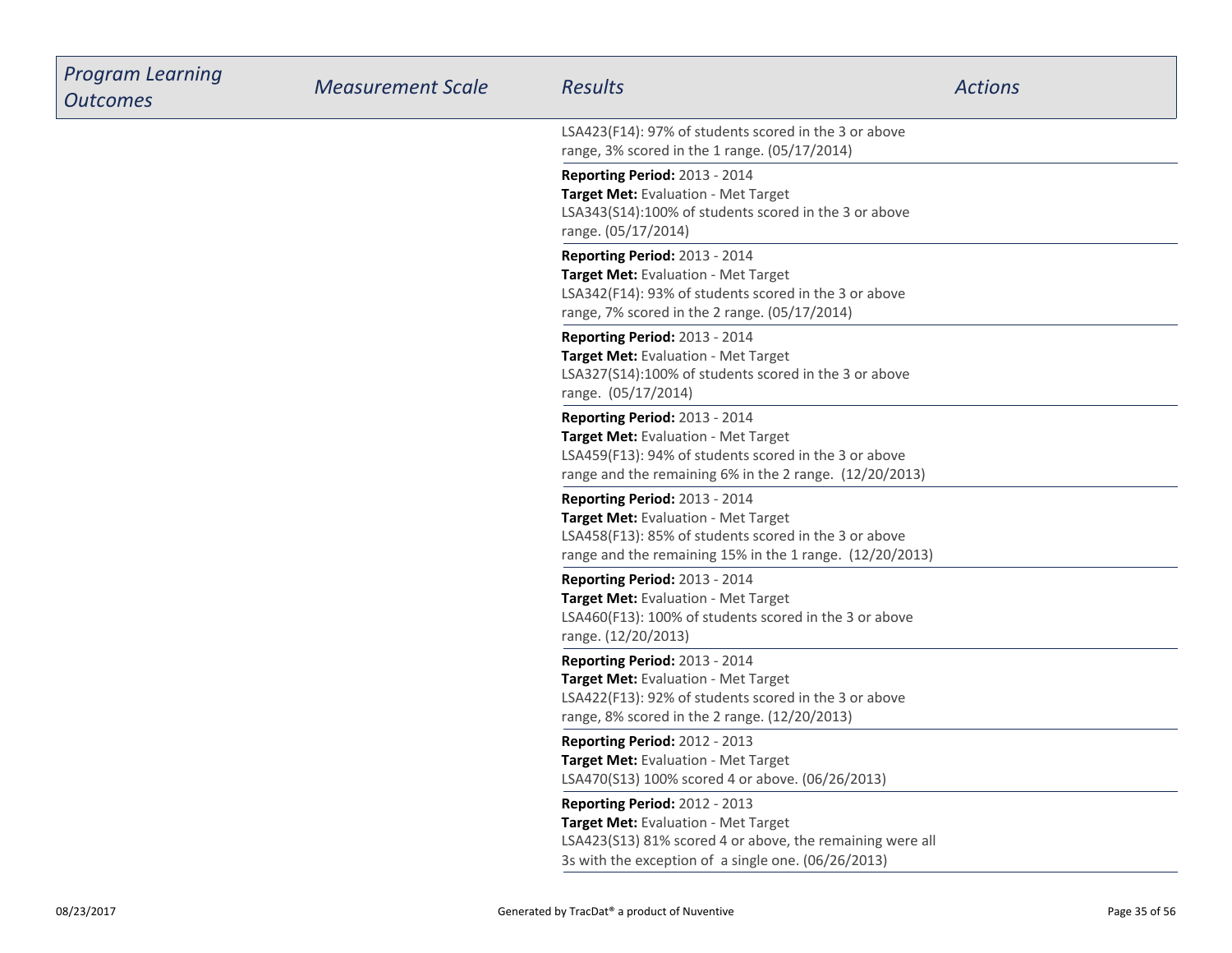| <b>Program Learning</b><br><b>Outcomes</b>                                                                                                    | <b>Measurement Scale</b>                                                                                                                               | <b>Results</b>                                                                                                                                                                                                                                                                                                                                                                                                                                                                                                                                                                                                                                                                                               | <b>Actions</b> |
|-----------------------------------------------------------------------------------------------------------------------------------------------|--------------------------------------------------------------------------------------------------------------------------------------------------------|--------------------------------------------------------------------------------------------------------------------------------------------------------------------------------------------------------------------------------------------------------------------------------------------------------------------------------------------------------------------------------------------------------------------------------------------------------------------------------------------------------------------------------------------------------------------------------------------------------------------------------------------------------------------------------------------------------------|----------------|
|                                                                                                                                               |                                                                                                                                                        | Reporting Period: 2012 - 2013<br>Target Met: Evaluation - Met Target<br>LSA343(S13) 94% scored 4 or above, the remaining were all<br>3s (06/26/2013)                                                                                                                                                                                                                                                                                                                                                                                                                                                                                                                                                         |                |
|                                                                                                                                               |                                                                                                                                                        | Reporting Period: 2012 - 2013<br>Target Met: Evaluation - Met Target<br>LSA342(S13) 93% scored 4 or above, the remaining were all<br>2s. (06/26/2013)                                                                                                                                                                                                                                                                                                                                                                                                                                                                                                                                                        |                |
|                                                                                                                                               |                                                                                                                                                        | Reporting Period: 2012 - 2013<br>Target Met: Evaluation - Met Target<br>LSA327(S13) 96% scored 4 or above, the remaining were all<br>3s. (06/26/2013)                                                                                                                                                                                                                                                                                                                                                                                                                                                                                                                                                        |                |
|                                                                                                                                               |                                                                                                                                                        | Reporting Period: 2012 - 2013<br>Target Met: Evaluation - Met Target<br>LSA422(F12): 31% of students scored in the 5 range, 67%<br>scored 4, and the remaining 2% scored in the 3 range. There<br>were no twos or ones.<br>LSA458(F12): 49% of students scored in the 5 range, 49%<br>scored 4, and the remaining 2% scored 3. There were no<br>twos or ones.<br>LSA459(F12): 31% of students scored in the 5 range, 61%<br>scored 4, and the remaining 8% scored in the 3 range. There<br>were no twos or ones.<br>LSA460(F12): 53% of students scored in the 5 range, 41%<br>scored 4 and the remaining 6% scored in the 3 range. There<br>were no twos or ones. There was one incomplete.<br>(12/31/2012) |                |
| <b>Communication - BLA graduates</b><br>should be able to effectively<br>communicate design ideas using<br>appropriate methods and techniques | Survey of Students - Knowledge or<br>understanding of stated outcome as<br>follows: 1 - Strongly Disagree, 2 -<br>Disagree, 3 - neutral/uncertain, 4 - | Reporting Period: 2014 - 2015<br>Target Met: Evaluation - Did Not Meet Target<br>LSA227(S15) 62% of students scored 4 or above.<br>(06/01/2015)                                                                                                                                                                                                                                                                                                                                                                                                                                                                                                                                                              |                |

**Related Documents:**

#### [Spring2015](https://esf.tracdat.com:443/tracdat/viewDocument?y=slnn4ivYRxpq)

**Target:** 70% of students will agree or strongly agree (>4) they have gainedknowledge and or understanding of

the stated outcome.

Agree, 5 - Strongly Agree

**Related Documents: Reporting Period:** 2014 - 2015 **Target Met:** Evaluation - Met Target LSA422(F14) 82% of students scored 4 or above.(12/19/2014)

**Outcome Status:** Active **Outcome Year(s):** 2012 - 2013

documentation.

(to clients, the public, and contractors), from conceptdevelopment through construction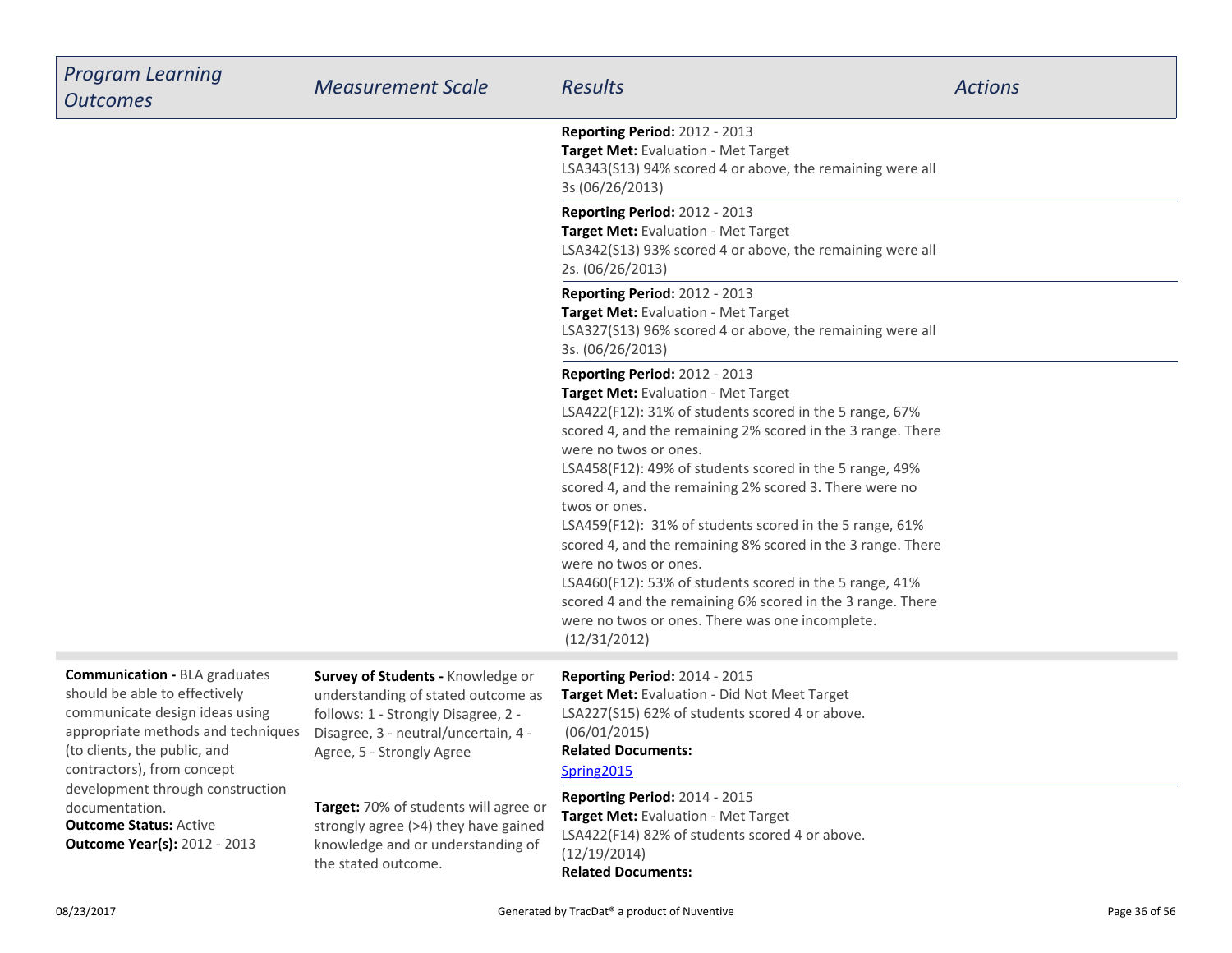| <b>Program Learning</b><br><b>Outcomes</b> | <b>Measurement Scale</b>                                                                                                                                                                                                                                                                                                                                                                                                                                                                                                                                              | <b>Results</b>                                                                                                                                                                                                                                                                                                                                                                                                                                                                                                                                                                                                                                                                                                                                                                                                 | <b>Actions</b> |
|--------------------------------------------|-----------------------------------------------------------------------------------------------------------------------------------------------------------------------------------------------------------------------------------------------------------------------------------------------------------------------------------------------------------------------------------------------------------------------------------------------------------------------------------------------------------------------------------------------------------------------|----------------------------------------------------------------------------------------------------------------------------------------------------------------------------------------------------------------------------------------------------------------------------------------------------------------------------------------------------------------------------------------------------------------------------------------------------------------------------------------------------------------------------------------------------------------------------------------------------------------------------------------------------------------------------------------------------------------------------------------------------------------------------------------------------------------|----------------|
|                                            |                                                                                                                                                                                                                                                                                                                                                                                                                                                                                                                                                                       | <b>Fall2014</b>                                                                                                                                                                                                                                                                                                                                                                                                                                                                                                                                                                                                                                                                                                                                                                                                |                |
|                                            | Notes: Student surveys are only<br>given to a few randomly selected<br>courses (2-4) each semester.<br><b>Rubric:</b> No rubric used                                                                                                                                                                                                                                                                                                                                                                                                                                  | <b>Reporting Period: 2014 - 2015</b><br>Target Met: Evaluation - Met Target<br>LSA300(F14) 73% of students scored 4 or above, while 27%<br>were neutral. (12/19/2014)<br><b>Related Documents:</b><br><b>Fall2014</b>                                                                                                                                                                                                                                                                                                                                                                                                                                                                                                                                                                                          |                |
|                                            |                                                                                                                                                                                                                                                                                                                                                                                                                                                                                                                                                                       | Reporting Period: 2012 - 2013<br>Target Met: Evaluation - Met Target<br>LSA433(F12) 75% of all students completed the survey, of<br>those 84% scored 4 or above. (12/31/2012)<br><b>Related Documents:</b><br><b>Fall2012</b>                                                                                                                                                                                                                                                                                                                                                                                                                                                                                                                                                                                  |                |
|                                            |                                                                                                                                                                                                                                                                                                                                                                                                                                                                                                                                                                       | <b>Reporting Period: 2012 - 2013</b><br>Target Met: Evaluation - Met Target<br>LSA433(F12) 75% of all students completed the survey, of<br>those 70% scored 4 or above. (12/31/2012)<br><b>Related Documents:</b><br><b>Fall2012</b>                                                                                                                                                                                                                                                                                                                                                                                                                                                                                                                                                                           |                |
|                                            | <b>Course Grade - Scale of 1 to 5</b><br>1- No knowledge of the learning<br>outcome = $<$ 59% (F), 2- Little /weak<br>knowledge of the learning outcome<br>$= 60 - 69\% (D/D+), 3 - Some$<br>knowledge and understanding of the<br>learning outcome = $70-79%$ (C-,C,C+)<br>4-Good working knowledge and<br>understanding of the learning<br>outcome = 80-89%(B-, B, B+), 5 -<br>Excellent\complete understanding<br>and knowledge of the learning<br>outcome = $>90\%$ (A-,A)<br>Target: 70% of students will achieve<br>level 3 or higher<br>Rubric: No rubric used | Reporting Period: 2014 - 2015<br>Target Met: Evaluation - Met Target<br>LSA182(S15): 100% of students scored in the 3 or above<br>range. LSA327(S15): 95% of students scored in the 3 or<br>above range and the remaining 5% in the 1 range.<br>LSA227(S15): 96% of students scored in the 3 or above<br>range and the remaining 4% in the 2 range. LSA227(S15):<br>96% of students scored in the 3 or above range and the<br>remaining 4% in the 2 range. LSA423(S15): 100% of students<br>scored in the 3 or above range. (06/01/2015)<br>Reporting Period: 2014 - 2015<br>Target Met: Evaluation - Met Target<br>LSA458(F14):100% of students scored in the 3 or above<br>range.<br>LSA459(F14):96% of students scored in the 3 or above<br>range.<br>LSA460(F14):100% of students scored in the 3 or above |                |
|                                            |                                                                                                                                                                                                                                                                                                                                                                                                                                                                                                                                                                       | range.<br>(12/19/2014)                                                                                                                                                                                                                                                                                                                                                                                                                                                                                                                                                                                                                                                                                                                                                                                         |                |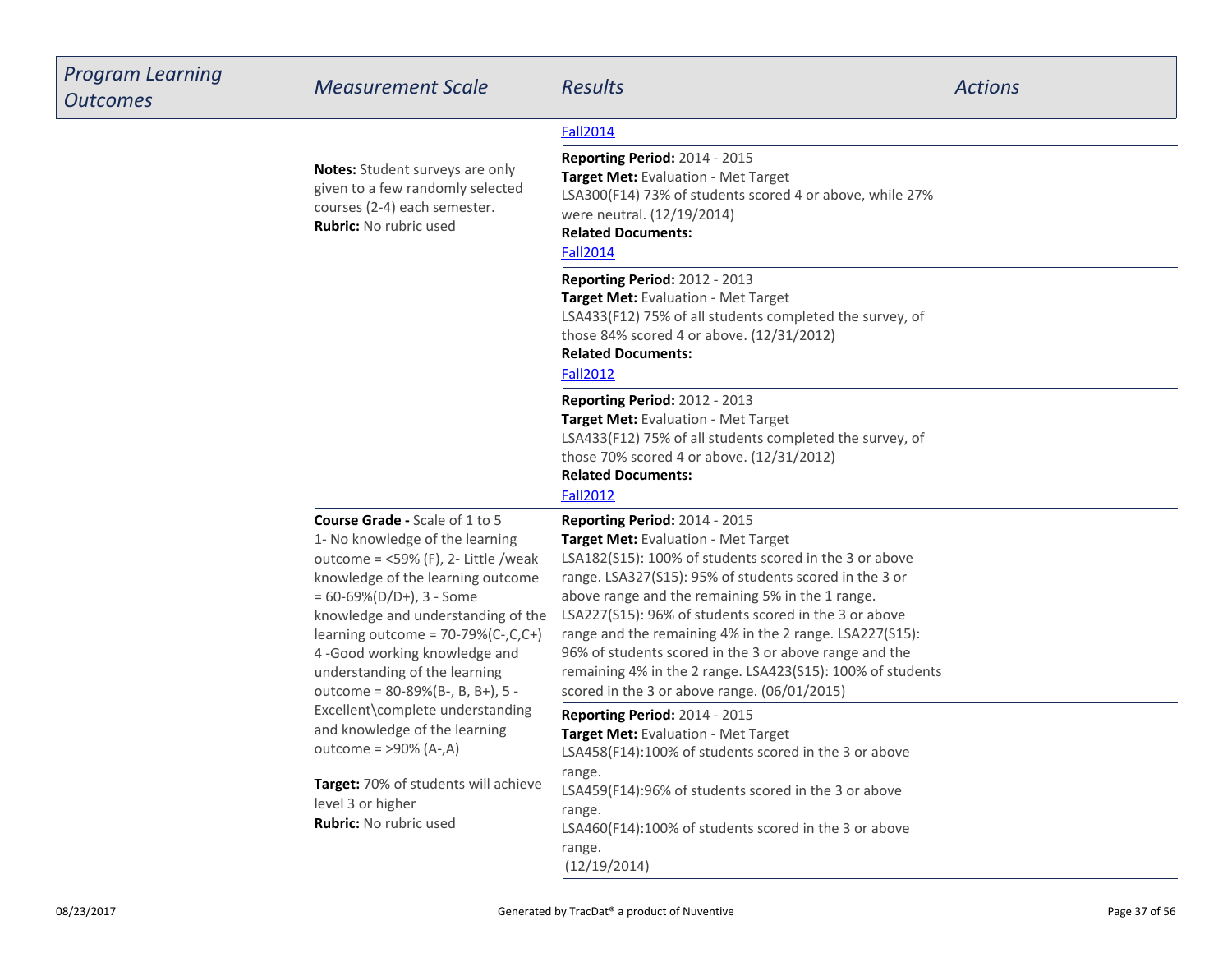| <b>Program Learning</b><br><b>Outcomes</b> | <b>Measurement Scale</b> | <b>Results</b>                                                                                                                                                                                       | <b>Actions</b> |
|--------------------------------------------|--------------------------|------------------------------------------------------------------------------------------------------------------------------------------------------------------------------------------------------|----------------|
|                                            |                          | Reporting Period: 2014 - 2015<br>Target Met: Evaluation - Met Target<br>LSA433(F14):100% of students scored in the 3 or above<br>range. (12/19/2014)                                                 |                |
|                                            |                          | Reporting Period: 2014 - 2015<br>Target Met: Evaluation - Met Target<br>LSA422(F14):100% of students scored in the 3 or above<br>range. (12/19/2014)                                                 |                |
|                                            |                          | Reporting Period: 2014 - 2015<br>Target Met: Evaluation - Met Target<br>LSA326(F14):100% of students scored in the 3 or above<br>range. (12/19/2014)                                                 |                |
|                                            |                          | Reporting Period: 2014 - 2015<br>Target Met: Evaluation - Met Target<br>LSA226(F14):100% of students scored in the 3 or above<br>range. (12/19/2014)                                                 |                |
|                                            |                          | Reporting Period: 2013 - 2014<br>Target Met: Evaluation - Met Target<br>LSA423(F14): 97% of students scored in the 3 or above<br>range, 3% scored in the 1 range. (05/17/2014)                       |                |
|                                            |                          | <b>Reporting Period: 2013 - 2014</b><br>Target Met: Evaluation - Met Target<br>LSA327(S14):100% of students scored in the 3 or above<br>range. (05/17/2014)                                          |                |
|                                            |                          | Reporting Period: 2013 - 2014<br>Target Met: Evaluation - Met Target<br>LSA301(S14): 81% of students scored in the 3 or above<br>range, 11% scored in the 2 range and 8% scored one.<br>(05/17/2014) |                |
|                                            |                          | Reporting Period: 2013 - 2014<br>Target Met: Evaluation - Met Target<br>LSA227(S14): 100% of students scored in the 3 or above<br>range. (05/17/2014)                                                |                |
|                                            |                          | Reporting Period: 2013 - 2014<br>Target Met: Evaluation - Met Target<br>LSA182(S14): 100% of students scored in the 3 or above<br>range.<br>(05/17/2014)                                             |                |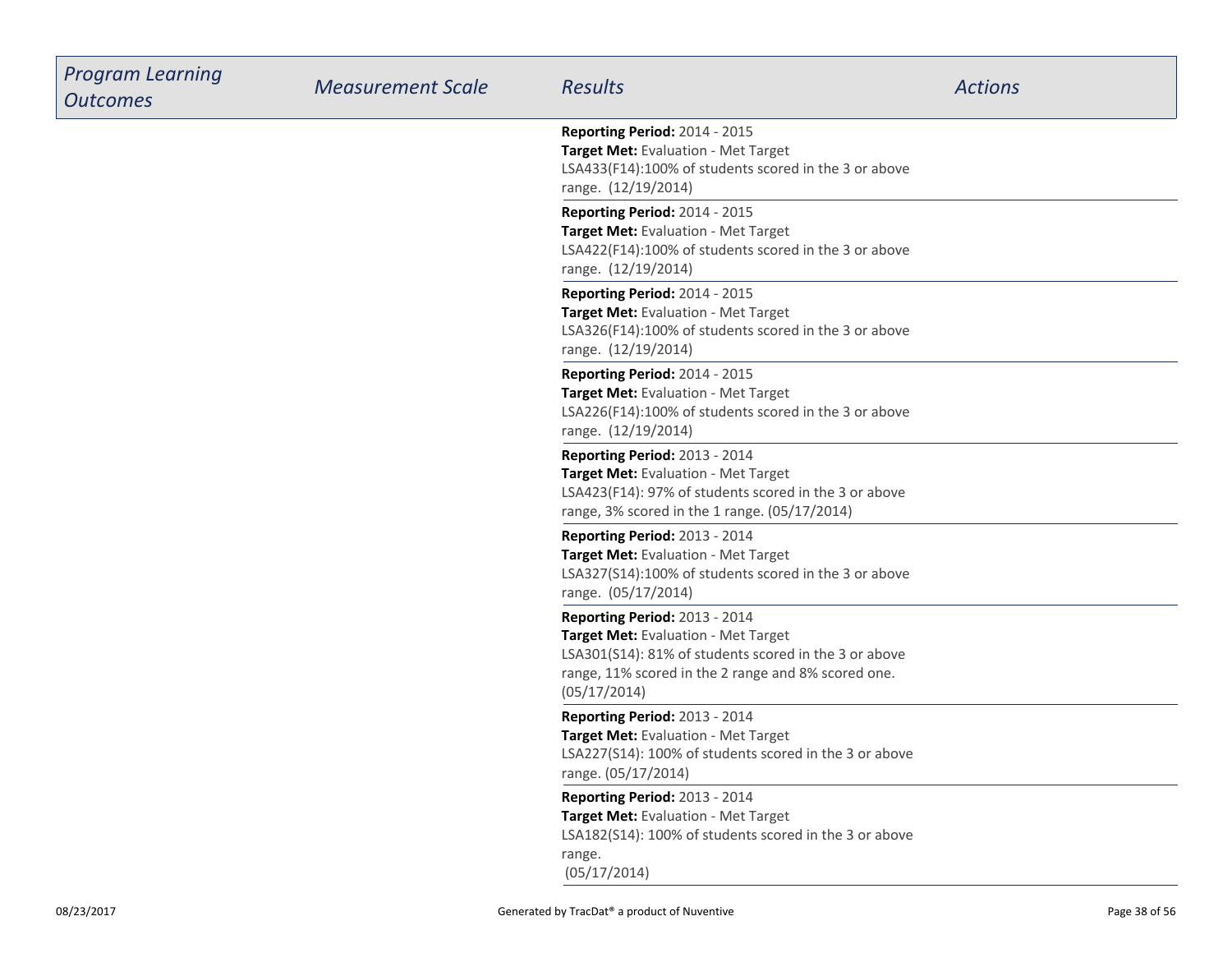| <b>Program Learning</b><br><b>Outcomes</b> | <b>Measurement Scale</b> | <b>Results</b>                                                                                                                                                                                  | <b>Actions</b> |
|--------------------------------------------|--------------------------|-------------------------------------------------------------------------------------------------------------------------------------------------------------------------------------------------|----------------|
|                                            |                          | <b>Reporting Period: 2013 - 2014</b><br>Target Met: Evaluation - Met Target<br>LSA459(F13): 94% of students scored in the 3 or above<br>range and the remaining 6% in the 2 range. (12/20/2013) |                |
|                                            |                          | Reporting Period: 2013 - 2014<br>Target Met: Evaluation - Met Target<br>LSA458(F13): 85% of students scored in the 3 or above<br>range and the remaining 15% in the 1 range. (12/20/2013)       |                |
|                                            |                          | Reporting Period: 2013 - 2014<br>Target Met: Evaluation - Met Target<br>LSA460(F13): 100% of students scored in the 3 or above<br>range. (12/20/2013)                                           |                |
|                                            |                          | <b>Reporting Period: 2013 - 2014</b><br>Target Met: Evaluation - Met Target<br>LSA433(F13): 100% of students scored in the 3 or above<br>range. (12/20/2013)                                    |                |
|                                            |                          | Reporting Period: 2013 - 2014<br>Target Met: Evaluation - Met Target<br>LSA422(F13): 92% of students scored in the 3 or above<br>range, 8% scored in the 2 range. (12/20/2013)                  |                |
|                                            |                          | Reporting Period: 2013 - 2014<br>Target Met: Evaluation - Met Target<br>LSA326(F13): 83% of students scored in the 3 or above<br>range, 17% scored in the 2 range. (12/20/2013)                 |                |
|                                            |                          | <b>Reporting Period: 2013 - 2014</b><br>Target Met: Evaluation - Met Target<br>LSA301(F13): 100% of students scored in the 3 or above<br>range. (12/20/2013)                                    |                |
|                                            |                          | Reporting Period: 2013 - 2014<br>Target Met: Evaluation - Met Target<br>LSA226(F13): 89% of students scored in the 3 or above<br>range. (12/20/2013)                                            |                |
|                                            |                          | Reporting Period: 2012 - 2013<br>Target Met: Evaluation - Met Target<br>LSA470(S13) 100% scored 4 or above. (06/26/2013)                                                                        |                |
|                                            |                          | Reporting Period: 2012 - 2013<br>Target Met: Evaluation - Met Target                                                                                                                            |                |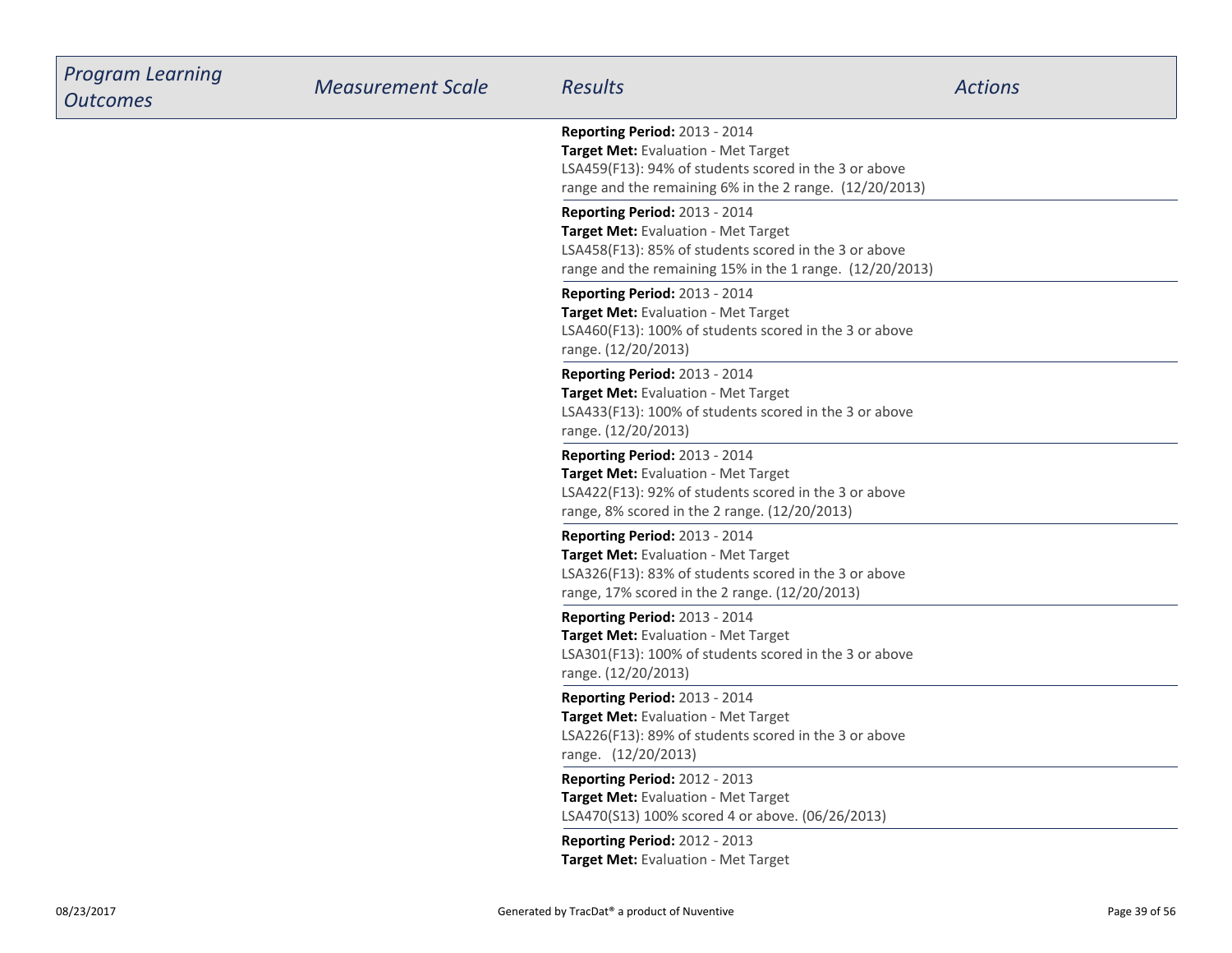| <b>Program Learning</b><br><b>Outcomes</b> | <b>Measurement Scale</b> | <b>Results</b>                                                                                                                                                                                                                                                                                                                                                                                                                                                                                                                                                                                                                                                                                                                                                                                                                                                                                                                                                                                                                                                                          | <b>Actions</b> |
|--------------------------------------------|--------------------------|-----------------------------------------------------------------------------------------------------------------------------------------------------------------------------------------------------------------------------------------------------------------------------------------------------------------------------------------------------------------------------------------------------------------------------------------------------------------------------------------------------------------------------------------------------------------------------------------------------------------------------------------------------------------------------------------------------------------------------------------------------------------------------------------------------------------------------------------------------------------------------------------------------------------------------------------------------------------------------------------------------------------------------------------------------------------------------------------|----------------|
|                                            |                          | LSA461(S13) 94% scored 4 or above, the remaining were all<br>3s. (06/26/2013)                                                                                                                                                                                                                                                                                                                                                                                                                                                                                                                                                                                                                                                                                                                                                                                                                                                                                                                                                                                                           |                |
|                                            |                          | <b>Reporting Period: 2012 - 2013</b><br>Target Met: Evaluation - Met Target<br>LSA423(S13) 81% scored 4 or above, the remaining were all<br>3s with the exception of a single one. (06/26/2013)                                                                                                                                                                                                                                                                                                                                                                                                                                                                                                                                                                                                                                                                                                                                                                                                                                                                                         |                |
|                                            |                          | <b>Reporting Period: 2012 - 2013</b><br>Target Met: Evaluation - Did Not Meet Target<br>LSA301(S13) 54% scored 4 or above, the remaining were all<br>3s with the exception a single one. (06/26/2013)                                                                                                                                                                                                                                                                                                                                                                                                                                                                                                                                                                                                                                                                                                                                                                                                                                                                                   |                |
|                                            |                          | <b>Reporting Period: 2012 - 2013</b><br>Target Met: Evaluation - Did Not Meet Target<br>LSA227(S13) 68% scored 4 or above, the remaining were 3s,<br>there were no ones or twos. (06/26/2013)                                                                                                                                                                                                                                                                                                                                                                                                                                                                                                                                                                                                                                                                                                                                                                                                                                                                                           |                |
|                                            |                          | <b>Reporting Period: 2012 - 2013</b><br>Target Met: Evaluation - Met Target<br>LSA182(S13) 100% scored 4 or above (06/26/2013)                                                                                                                                                                                                                                                                                                                                                                                                                                                                                                                                                                                                                                                                                                                                                                                                                                                                                                                                                          |                |
|                                            |                          | <b>Reporting Period: 2012 - 2013</b><br>Target Met: Evaluation - Met Target<br>LSA182(F12): 100% of students scored in the 5 range. There<br>were no fours, threes, twos or ones.<br>LSA206(F12): 7% of students scored in the 5 range, 58%<br>scored 4, and the remaining 35% scored 3. There were no<br>twos or ones. Two students withdraw.<br>LSA220(F12): 56% of students scored in the 5 range, 37%<br>scored 4, and the remaining 7% scored in the 3 range. There<br>were no twos or ones. One student withdraw.<br>LSA226(F12): 7% of students scored in the 5 range, 63%<br>scored 4, and the remaining 25% scored in the 3 range.<br>There were no twos or ones. Two students withdraw.<br>LSA303(F12): 45% of students scored in the 5 range, 23%<br>scored 4, 14% scored 3, and the remaining 18% scored in<br>the 2 range. There were no twos or ones. Two students<br>withdraw.<br>LSA304(F12): 64% of students scored in the 5 range, 9%<br>scored 4, 9% scored 3, and the remaining 18% scored in the<br>1 range. There were no twos or ones. Two students<br>withdraw. |                |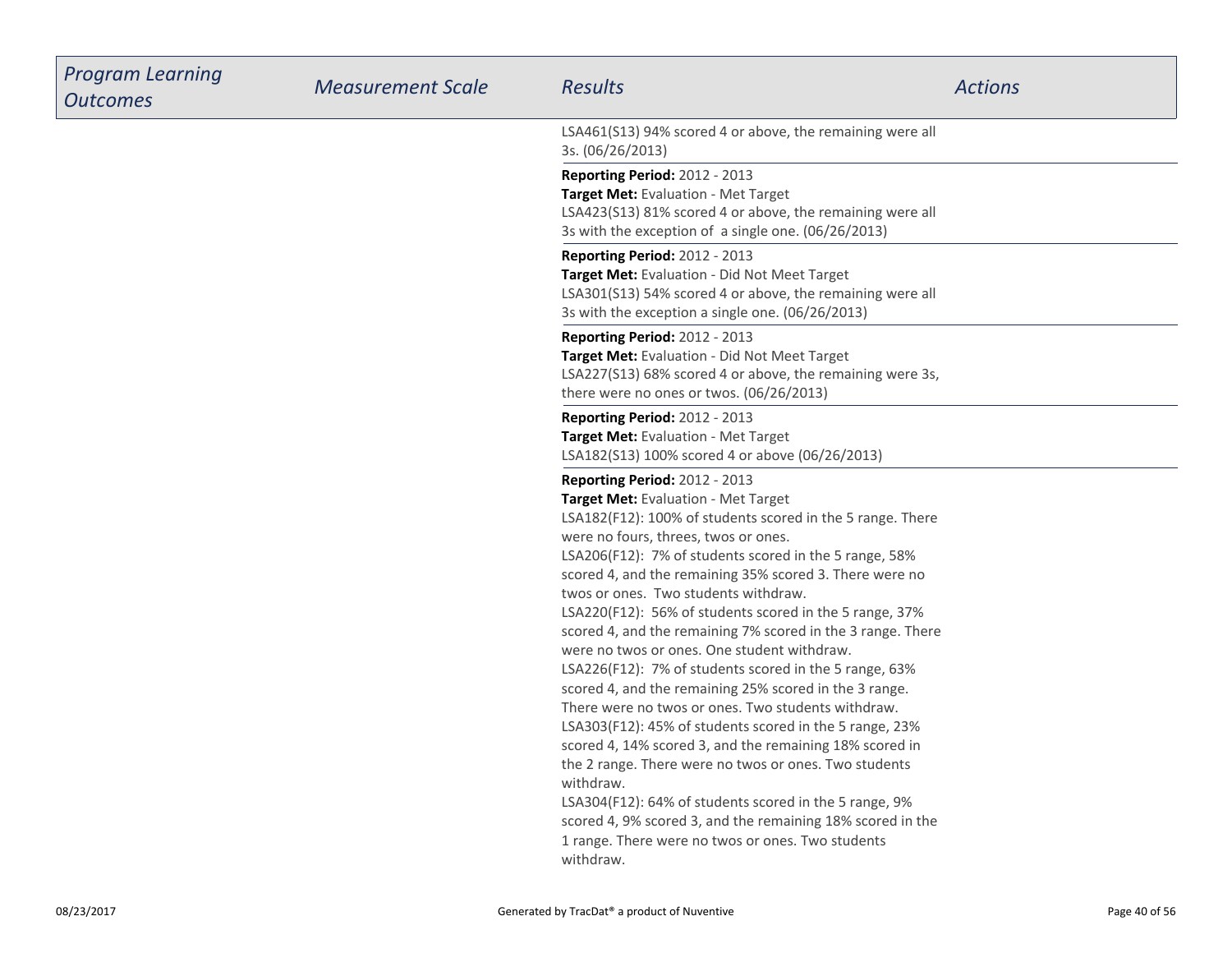| <b>Program Learning</b><br><b>Outcomes</b>                        | <b>Measurement Scale</b>                                                | <b>Results</b>                                                                                                                                                                                                                                                                                                                                                                                                                                                                                                                                                                                                                                                                                                                                                                                                                                                                                                                                                                                                                                                                                                                                                                                                                                                                                                                                                                                                                                                                                                                                                                                                                                                                                                                                                                                                                                                                                                          | <b>Actions</b> |
|-------------------------------------------------------------------|-------------------------------------------------------------------------|-------------------------------------------------------------------------------------------------------------------------------------------------------------------------------------------------------------------------------------------------------------------------------------------------------------------------------------------------------------------------------------------------------------------------------------------------------------------------------------------------------------------------------------------------------------------------------------------------------------------------------------------------------------------------------------------------------------------------------------------------------------------------------------------------------------------------------------------------------------------------------------------------------------------------------------------------------------------------------------------------------------------------------------------------------------------------------------------------------------------------------------------------------------------------------------------------------------------------------------------------------------------------------------------------------------------------------------------------------------------------------------------------------------------------------------------------------------------------------------------------------------------------------------------------------------------------------------------------------------------------------------------------------------------------------------------------------------------------------------------------------------------------------------------------------------------------------------------------------------------------------------------------------------------------|----------------|
|                                                                   |                                                                         | LSA306(F12): 66% of students scored in the 5 range, 34%<br>scored 4. There were no threes, twos or ones. There was<br>one incomplete.<br>LSA311(F12): 6% of students scored in the 5 range, 26%<br>scored 4, 53% scored 3, 12% scored 2, and the remaining<br>3% scored in the 1 range.<br>LSA312(F12): 45% of students scored in the 5 range, 45%<br>scored 4, 5% scored 3, and the remaining 5% scored 4.<br>There were two students who withdraw.<br>LSA321(F12): 40% of students scored in the 5 range, 44%<br>scored 4, 12% scored 3, and the remaining 4% scored 2.<br>There were no ones. One student withdraw.<br>LSA326(F12): 20% of students scored in the 5 range, 53%<br>scored 4, and the remaining 27% scored in the 3 range.<br>There were no twos or ones.<br>LSA333 (F12): 45% of students scored in the 5 range, 32%<br>scored 4, 19% scored 3, and the remaining 3% scored 1.<br>There were no twos. One student withdraw.<br>LSA422(F12): 31% of students scored in the 5 range, 67%<br>scored 4, and the remaining 2% scored in the 3 range. There<br>were no twos or ones.<br>LSA424(F12): 26% of students scored in the 5 range, 62%<br>scored 4, and the remaining 12% scored in the 3 range.<br>There were no twos or ones.<br>LSA433(F12): 73% of students scored in the 5 range, 25%<br>scored 4, and the remaining % scored in the 1 range. There<br>were no twos or threes. There was one incomplete.<br>LSA458(F12): 49% of students scored in the 5 range, 49%<br>scored 4, and the remaining 2% scored 3. There were no<br>twos or ones.<br>LSA459(F12): 31% of students scored in the 5 range, 61%<br>scored 4, and the remaining 8% scored in the 3 range. There<br>were no twos or ones.<br>LSA460(F12): 53% of students scored in the 5 range, 41%<br>scored 4 and the remaining 6% scored in the 3 range. There<br>were no twos or ones. There was one incomplete.<br>(12/31/2012) |                |
| Ethical Standards - BLA graduates<br>should be both aware of, and | Survey of Students - Knowledge or<br>understanding of stated outcome as | Reporting Period: 2014 - 2015<br>Target Met: Evaluation - Met Target                                                                                                                                                                                                                                                                                                                                                                                                                                                                                                                                                                                                                                                                                                                                                                                                                                                                                                                                                                                                                                                                                                                                                                                                                                                                                                                                                                                                                                                                                                                                                                                                                                                                                                                                                                                                                                                    |                |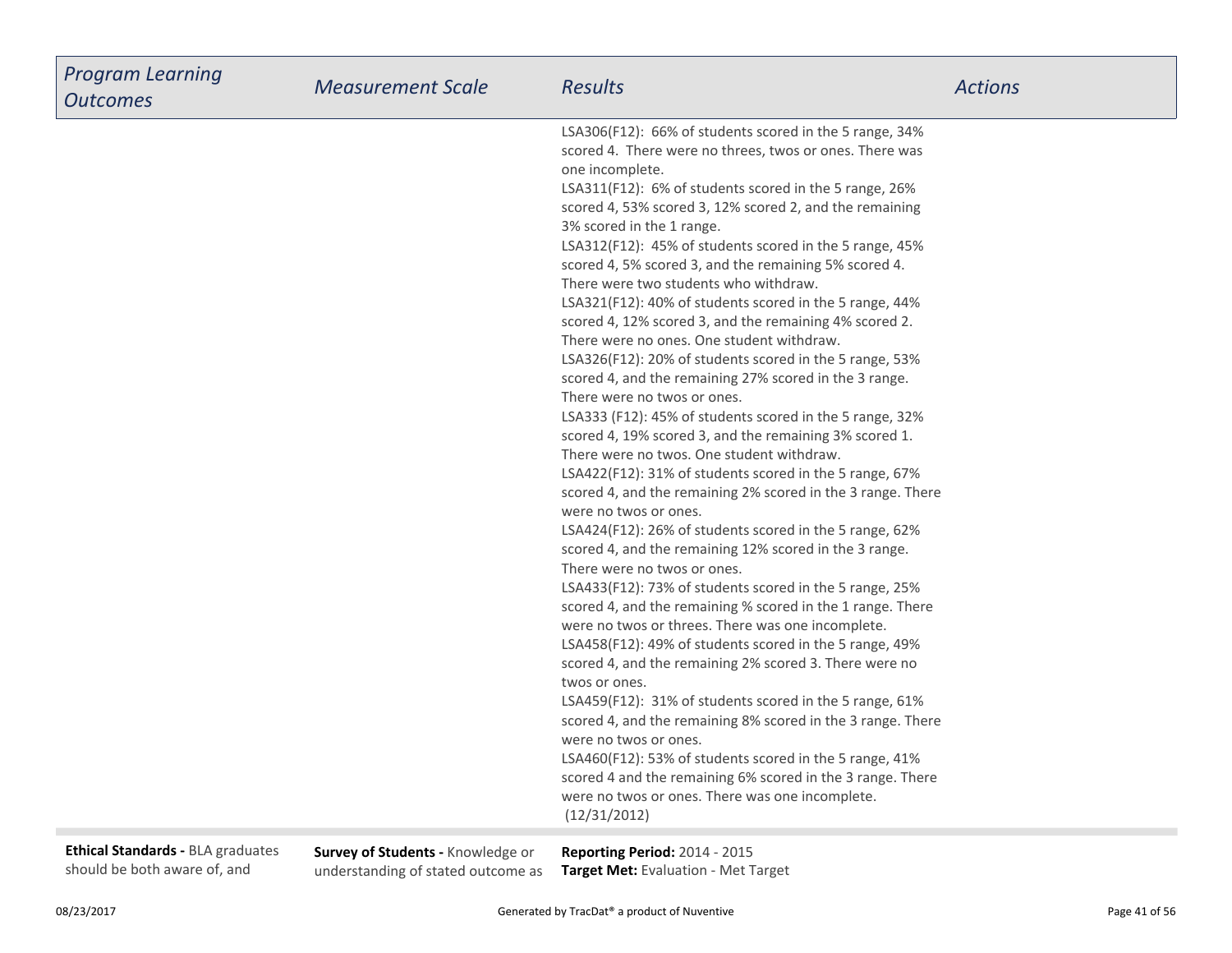| <b>Program Learning</b><br><b>Outcomes</b>                                                                                                                               | <b>Measurement Scale</b>                                                                                                                                                                                                                                                                                                                                                                                             | <b>Results</b>                                                                                                                                                                                                                                                                                                                                                                                                                                                                                                                                                                                                  | <b>Actions</b> |
|--------------------------------------------------------------------------------------------------------------------------------------------------------------------------|----------------------------------------------------------------------------------------------------------------------------------------------------------------------------------------------------------------------------------------------------------------------------------------------------------------------------------------------------------------------------------------------------------------------|-----------------------------------------------------------------------------------------------------------------------------------------------------------------------------------------------------------------------------------------------------------------------------------------------------------------------------------------------------------------------------------------------------------------------------------------------------------------------------------------------------------------------------------------------------------------------------------------------------------------|----------------|
| comfortable adhering to the ethical<br>standards of the profession of<br>landscape architecture.<br><b>Outcome Status: Active</b><br><b>Outcome Year(s): 2012 - 2013</b> | follows: 1 - Strongly Disagree, 2 -<br>Disagree, 3 - neutral/uncertain, 4 -<br>Agree, 5 - Strongly Agree                                                                                                                                                                                                                                                                                                             | LSA227(S15) 86% of students scored 4 or above.<br>(06/01/2015)<br><b>Related Documents:</b><br>Spring2015                                                                                                                                                                                                                                                                                                                                                                                                                                                                                                       |                |
|                                                                                                                                                                          | Target: 70% of students will agree or<br>strongly agree (>4) they have gained<br>knowledge and or understanding of<br>the stated outcome.                                                                                                                                                                                                                                                                            | <b>Reporting Period: 2014 - 2015</b><br>Target Met: Evaluation - Met Target<br>LSA422(F14) 88% of students scored 4 or above.<br>(12/19/2014)<br><b>Related Documents:</b><br><b>Fall2014</b>                                                                                                                                                                                                                                                                                                                                                                                                                   |                |
|                                                                                                                                                                          | Notes: Student surveys are only<br>given to a few randomly selected<br>courses (2-4) each semester.<br>Rubric: No rubric used                                                                                                                                                                                                                                                                                        | <b>Reporting Period: 2013 - 2014</b><br>Target Met: Evaluation - Did Not Meet Target<br>LSA451(S14) 58% scored 4 or above. (05/17/2014)<br><b>Related Documents:</b><br>Spring2014                                                                                                                                                                                                                                                                                                                                                                                                                              |                |
|                                                                                                                                                                          |                                                                                                                                                                                                                                                                                                                                                                                                                      | Reporting Period: 2013 - 2014<br>Target Met: Evaluation - Met Target<br>LSA327(S14) 90% scored 4 or above. (05/17/2014)<br><b>Related Documents:</b><br>Spring2014                                                                                                                                                                                                                                                                                                                                                                                                                                              |                |
|                                                                                                                                                                          |                                                                                                                                                                                                                                                                                                                                                                                                                      | <b>Reporting Period: 2012 - 2013</b><br>Target Met: Evaluation - Met Target<br>LSA455(SP13) 72% scored 4 or above (10/18/2013)<br><b>Related Documents:</b><br>Spring2013                                                                                                                                                                                                                                                                                                                                                                                                                                       |                |
|                                                                                                                                                                          | <b>Course Grade - Scale of 1 to 5</b><br>1- No knowledge of the learning<br>outcome = $<$ 59% (F), 2- Little /weak<br>knowledge of the learning outcome<br>$= 60 - 69\% (D/D+), 3 - Some$<br>knowledge and understanding of the<br>learning outcome = $70-79%$ (C-,C,C+)<br>4-Good working knowledge and<br>understanding of the learning<br>outcome = $80-89%$ (B-, B, B+), 5 -<br>Excellent\complete understanding | <b>Reporting Period: 2014 - 2015</b><br>Target Met: Evaluation - Met Target<br>LSA327(S15): 95% of students scored in the 3 or above<br>range and the remaining 5% in the 1 range. LSA227(S15):<br>96% of students scored in the 3 or above range and the<br>remaining 4% in the 2 range. LSA423(S15): 100% of students<br>scored in the 3 or above range. LSA425(S15): 100% of<br>students scored in the 3 or above range. LSA451(S15): 93%<br>of students scored in the 3 or above range and the<br>remaining 7% in the 2 range.LSA455(S15): 100% of students<br>scored in the 3 or above range. (06/01/2015) |                |
|                                                                                                                                                                          | and knowledge of the learning<br>outcome = $>90\%$ (A-,A)                                                                                                                                                                                                                                                                                                                                                            | <b>Reporting Period: 2014 - 2015</b><br>Target Met: Evaluation - Met Target                                                                                                                                                                                                                                                                                                                                                                                                                                                                                                                                     |                |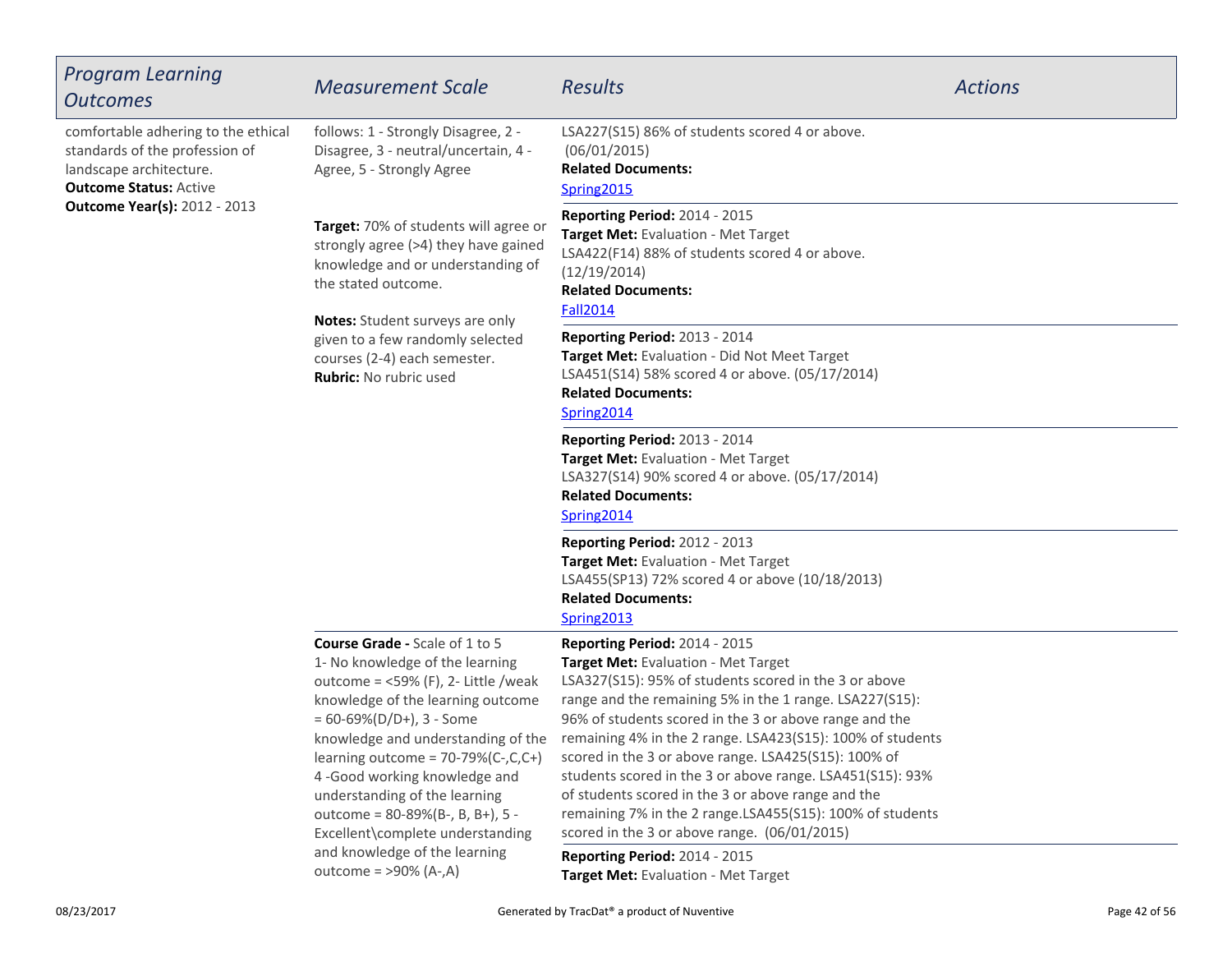| <b>Program Learning</b><br><b>Outcomes</b> | <b>Measurement Scale</b>                                                                   | <b>Results</b>                                                                                                                                                                                                       | <b>Actions</b> |
|--------------------------------------------|--------------------------------------------------------------------------------------------|----------------------------------------------------------------------------------------------------------------------------------------------------------------------------------------------------------------------|----------------|
|                                            | Target: 70% of students will achieve<br>level 3 or higher<br><b>Rubric: No rubric used</b> | LSA458(F14):100% of students scored in the 3 or above<br>range.<br>LSA459(F14):96% of students scored in the 3 or above<br>range.<br>LSA460(F14):100% of students scored in the 3 or above<br>range.<br>(12/19/2014) |                |
|                                            |                                                                                            | Reporting Period: 2014 - 2015<br>Target Met: Evaluation - Met Target<br>LSA433(F14):100% of students scored in the 3 or above<br>range. (12/19/2014)                                                                 |                |
|                                            |                                                                                            | Reporting Period: 2014 - 2015<br>Target Met: Evaluation - Met Target<br>LSA422(F14):100% of students scored in the 3 or above<br>range. (12/19/2014)                                                                 |                |
|                                            |                                                                                            | Reporting Period: 2014 - 2015<br>Target Met: Evaluation - Met Target<br>LSA326(F14):100% of students scored in the 3 or above<br>range. (12/19/2014)                                                                 |                |
|                                            |                                                                                            | Reporting Period: 2014 - 2015<br>Target Met: Evaluation - Met Target<br>LSA226(F14):100% of students scored in the 3 or above<br>range. (12/19/2014)                                                                 |                |
|                                            |                                                                                            | Reporting Period: 2014 - 2015<br>Target Met: Evaluation - Met Target<br>LSA220(F14):92% of students scored in the 3 or above<br>range. (12/19/2014)                                                                  |                |
|                                            |                                                                                            | Reporting Period: 2013 - 2014<br>Target Met: Evaluation - Met Target<br>LSA455(S14): 96% of students scored in the 3 or above<br>range, 2% scored in the 2 range and 2% scored one.<br>(05/17/2014)                  |                |
|                                            |                                                                                            | Reporting Period: 2013 - 2014<br>Target Met: Evaluation - Met Target<br>LSA451(S14):100% of students scored in the 3 or above<br>range. (05/17/2014)                                                                 |                |
|                                            |                                                                                            | Reporting Period: 2013 - 2014<br>Target Met: Evaluation - Met Target                                                                                                                                                 |                |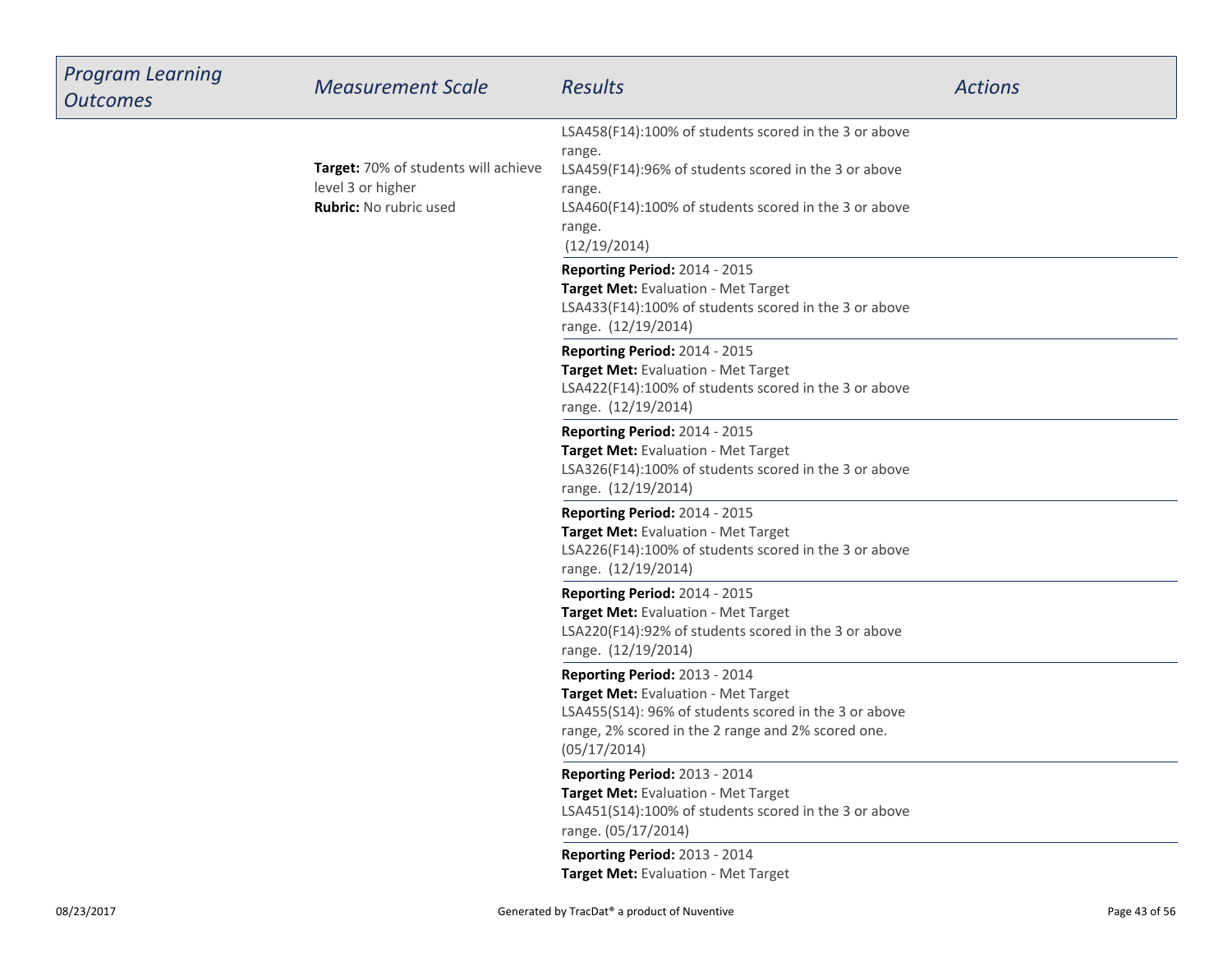| <b>Program Learning</b><br><b>Outcomes</b> | <b>Measurement Scale</b> | <b>Results</b>                                                                                                                                                                            | <b>Actions</b> |
|--------------------------------------------|--------------------------|-------------------------------------------------------------------------------------------------------------------------------------------------------------------------------------------|----------------|
|                                            |                          | LSA425(F14): 97% of students scored in the 3 or above<br>range, 3% scored in the 1 range. (05/17/2014)                                                                                    |                |
|                                            |                          | <b>Reporting Period: 2013 - 2014</b><br>Target Met: Evaluation - Met Target<br>LSA423(F14): 97% of students scored in the 3 or above<br>range, 3% scored in the 1 range. (05/17/2014)     |                |
|                                            |                          | Reporting Period: 2013 - 2014<br>Target Met: Evaluation - Met Target<br>LSA327(S14):100% of students scored in the 3 or above<br>range. (05/17/2014)                                      |                |
|                                            |                          | Reporting Period: 2013 - 2014<br>Target Met: Evaluation - Met Target<br>LSA227(S14): 100% of students scored in the 3 or above<br>range. (05/17/2014)                                     |                |
|                                            |                          | Reporting Period: 2013 - 2014<br>Target Met: Evaluation - Met Target<br>LSA459(F13): 94% of students scored in the 3 or above<br>range and the remaining 6% in the 2 range. (12/20/2013)  |                |
|                                            |                          | Reporting Period: 2013 - 2014<br>Target Met: Evaluation - Met Target<br>LSA458(F13): 85% of students scored in the 3 or above<br>range and the remaining 15% in the 1 range. (12/20/2013) |                |
|                                            |                          | Reporting Period: 2013 - 2014<br>Target Met: Evaluation - Met Target<br>LSA460(F13): 100% of students scored in the 3 or above<br>range. (12/20/2013)                                     |                |
|                                            |                          | <b>Reporting Period: 2013 - 2014</b><br>Target Met: Evaluation - Met Target<br>LSA433(F13): 100% of students scored in the 3 or above<br>range. (12/20/2013)                              |                |
|                                            |                          | Reporting Period: 2013 - 2014<br>Target Met: Evaluation - Met Target<br>LSA422(F13): 92% of students scored in the 3 or above<br>range, 8% scored in the 2 range. (12/20/2013)            |                |
|                                            |                          | Reporting Period: 2013 - 2014<br>Target Met: Evaluation - Met Target<br>LSA326(F13): 83% of students scored in the 3 or above                                                             |                |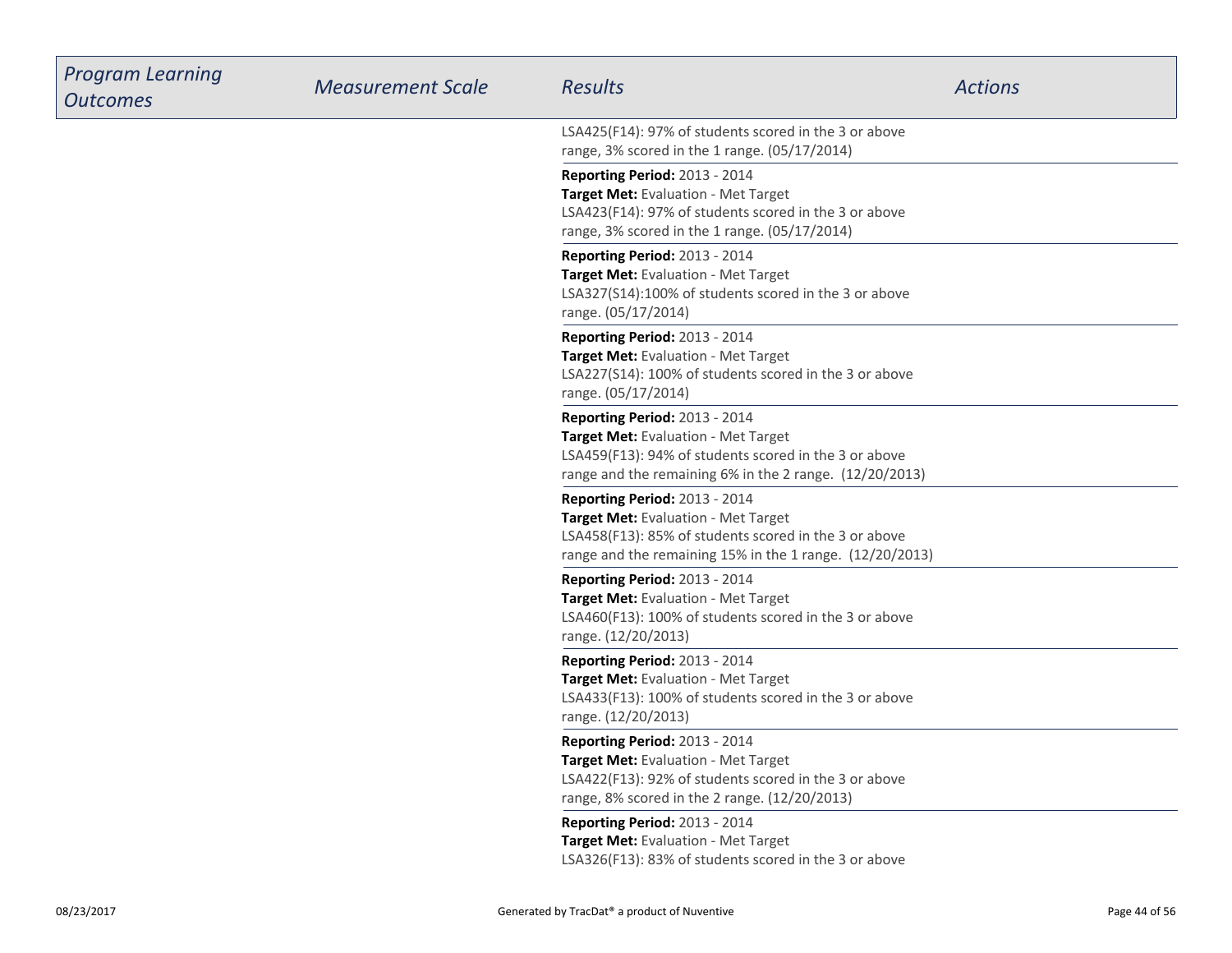| <b>Program Learning</b><br><b>Outcomes</b> | <b>Measurement Scale</b> | Results                                                                                                                                                                                                   | <b>Actions</b> |
|--------------------------------------------|--------------------------|-----------------------------------------------------------------------------------------------------------------------------------------------------------------------------------------------------------|----------------|
|                                            |                          | range, 17% scored in the 2 range. (12/20/2013)                                                                                                                                                            |                |
|                                            |                          | Reporting Period: 2013 - 2014<br>Target Met: Evaluation - Met Target<br>LSA220(F13): 100% of students scored in the 3 or above<br>range, there was one incomplete still pending.<br>(12/20/2013)          |                |
|                                            |                          | Reporting Period: 2013 - 2014<br>Target Met: Evaluation - Met Target<br>LSA226(F13): 89% of students scored in the 3 or above<br>range. (12/20/2013)                                                      |                |
|                                            |                          | Reporting Period: 2012 - 2013<br>Target Met: Evaluation - Met Target<br>LSA470(S13) 100% scored 4 or above. (06/26/2013)                                                                                  |                |
|                                            |                          | Reporting Period: 2012 - 2013<br>Target Met: Evaluation - Did Not Meet Target<br>LSA455(S13) 61% scored 4 or above, the remaining were all<br>3s with the exception of a single one and two. (06/26/2013) |                |
|                                            |                          | <b>Reporting Period: 2012 - 2013</b><br>Target Met: Evaluation - Met Target<br>LSA451(S13) 100% scored 4 or above. (06/26/2013)                                                                           |                |
|                                            |                          | Reporting Period: 2012 - 2013<br>Target Met: Evaluation - Met Target<br>LSA425(S13) 83% scored 4 or above, the remaining were all<br>3s with the exception of a single one. (06/26/2013)                  |                |
|                                            |                          | Reporting Period: 2012 - 2013<br>Target Met: Evaluation - Met Target<br>LSA423(S13) 81% scored 4 or above, the remaining were all<br>3s with the exception of a single one. (06/26/2013)                  |                |
|                                            |                          | Reporting Period: 2012 - 2013<br>Target Met: Evaluation - Met Target<br>LSA327(S13) 96% scored 4 or above, the remaining were all<br>3s. (06/26/2013)                                                     |                |
|                                            |                          | Reporting Period: 2012 - 2013<br>Target Met: Evaluation - Did Not Meet Target<br>LSA227(S13) 68% scored 4 or above, the remaining were 3s,<br>there were no ones or twos. (06/26/2013)                    |                |
|                                            |                          | Reporting Period: 2012 - 2013                                                                                                                                                                             |                |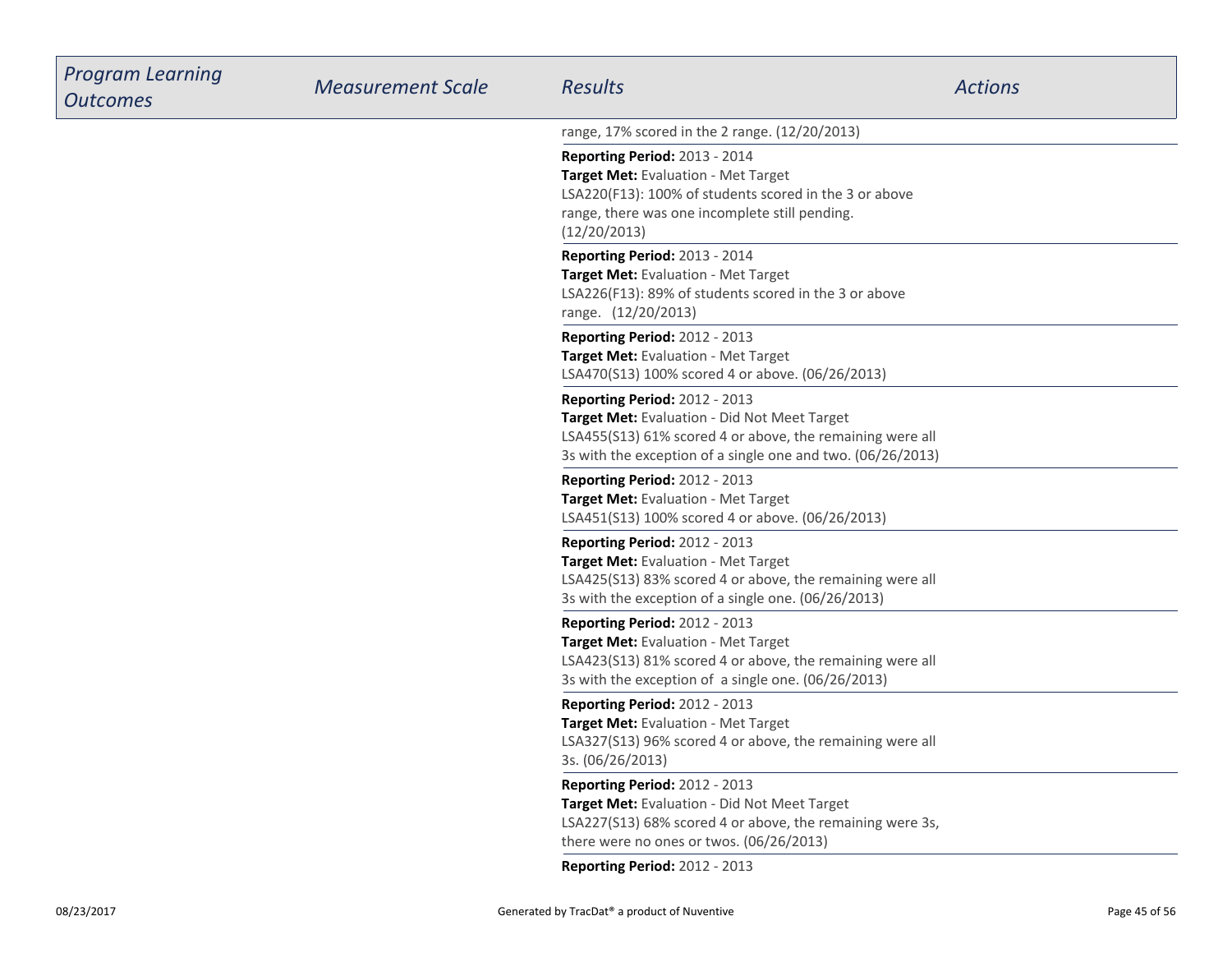| <b>Program Learning</b><br><b>Outcomes</b> | <b>Measurement Scale</b> | <b>Results</b>                                                                                                                                                                                                                                                                                                                                                                                                                                                                                                                                                                                                                                                                                                                                                                                                                                                                                                                                                                                                                                                                                                                                                                                                                                                                                                                                                                                                                                                                                                                                                                                                                                                                                                                                                                                                                                                                                                                                                                                                                                                                                  | <b>Actions</b> |
|--------------------------------------------|--------------------------|-------------------------------------------------------------------------------------------------------------------------------------------------------------------------------------------------------------------------------------------------------------------------------------------------------------------------------------------------------------------------------------------------------------------------------------------------------------------------------------------------------------------------------------------------------------------------------------------------------------------------------------------------------------------------------------------------------------------------------------------------------------------------------------------------------------------------------------------------------------------------------------------------------------------------------------------------------------------------------------------------------------------------------------------------------------------------------------------------------------------------------------------------------------------------------------------------------------------------------------------------------------------------------------------------------------------------------------------------------------------------------------------------------------------------------------------------------------------------------------------------------------------------------------------------------------------------------------------------------------------------------------------------------------------------------------------------------------------------------------------------------------------------------------------------------------------------------------------------------------------------------------------------------------------------------------------------------------------------------------------------------------------------------------------------------------------------------------------------|----------------|
|                                            |                          | Target Met: Evaluation - Met Target<br>LSA220(F12): 56% of students scored in the 5 range, 37%<br>scored 4, and the remaining 7% scored in the 3 range. There<br>were no twos or ones. One student withdraw.<br>LSA226(F12): 7% of students scored in the 5 range, 63%<br>scored 4, and the remaining 25% scored in the 3 range.<br>There were no twos or ones. Two students withdraw.<br>LSA303(F12): 45% of students scored in the 5 range, 23%<br>scored 4, 14% scored 3, and the remaining 18% scored in<br>the 2 range. There were no twos or ones. Two students<br>withdraw.<br>LSA304(F12): 64% of students scored in the 5 range, 9%<br>scored 4, 9% scored 3, and the remaining 18% scored in the<br>1 range. There were no twos or ones. Two students<br>withdraw.<br>LSA306(F12): 66% of students scored in the 5 range, 34%<br>scored 4. There were no threes, twos or ones. There was<br>one incomplete.<br>LSA311(F12): 6% of students scored in the 5 range, 26%<br>scored 4, 53% scored 3, 12% scored 2, and the remaining<br>3% scored in the 1 range.<br>LSA312(F12): 45% of students scored in the 5 range, 45%<br>scored 4, 5% scored 3, and the remaining 5% scored 4.<br>There were two students who withdraw.<br>LSA321(F12): 40% of students scored in the 5 range, 44%<br>scored 4, 12% scored 3, and the remaining 4% scored 2.<br>There were no ones. One student withdraw.<br>LSA326(F12): 20% of students scored in the 5 range, 53%<br>scored 4, and the remaining 27% scored in the 3 range.<br>There were no twos or ones.<br>LSA333 (F12): 45% of students scored in the 5 range, 32%<br>scored 4, 19% scored 3, and the remaining 3% scored 1.<br>There were no twos. One student withdraw.<br>LSA422(F12): 31% of students scored in the 5 range, 67%<br>scored 4, and the remaining 2% scored in the 3 range. There<br>were no twos or ones.<br>LSA424(F12): 26% of students scored in the 5 range, 62%<br>scored 4, and the remaining 12% scored in the 3 range.<br>There were no twos or ones.<br>LSA433(F12): 73% of students scored in the 5 range, 25% |                |
| 08/23/2017                                 |                          | Generated by TracDat® a product of Nuventive                                                                                                                                                                                                                                                                                                                                                                                                                                                                                                                                                                                                                                                                                                                                                                                                                                                                                                                                                                                                                                                                                                                                                                                                                                                                                                                                                                                                                                                                                                                                                                                                                                                                                                                                                                                                                                                                                                                                                                                                                                                    | Page 46 of 56  |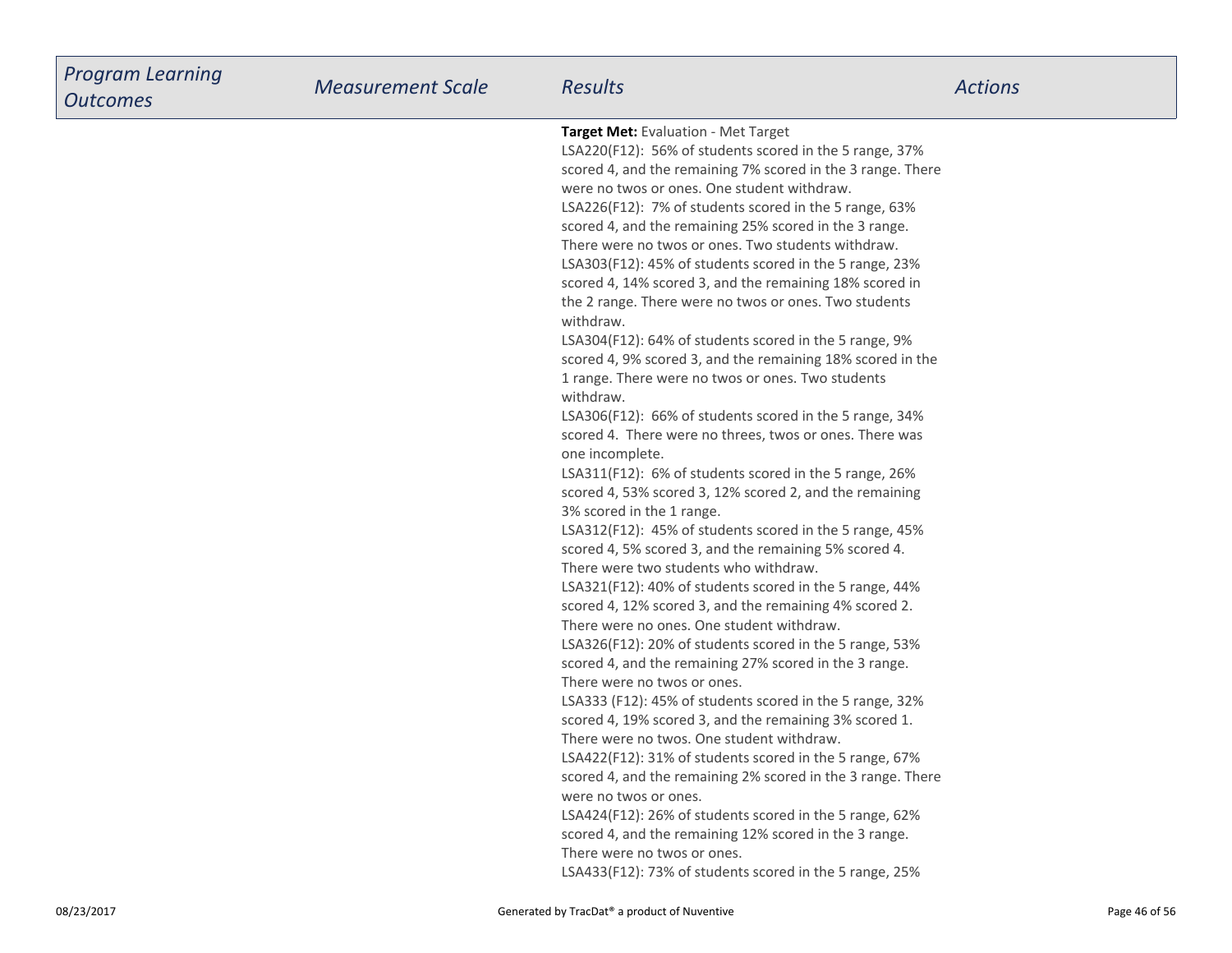| <b>Program Learning</b><br><b>Outcomes</b>                                                                                                                                                                                                                                                     | <b>Measurement Scale</b>                                                                                                                                                                                                                                                                                                                                                          | <b>Results</b>                                                                                                                                                                                                                                                                                                                                                                                                                                                                                                                                                                                       | <b>Actions</b> |
|------------------------------------------------------------------------------------------------------------------------------------------------------------------------------------------------------------------------------------------------------------------------------------------------|-----------------------------------------------------------------------------------------------------------------------------------------------------------------------------------------------------------------------------------------------------------------------------------------------------------------------------------------------------------------------------------|------------------------------------------------------------------------------------------------------------------------------------------------------------------------------------------------------------------------------------------------------------------------------------------------------------------------------------------------------------------------------------------------------------------------------------------------------------------------------------------------------------------------------------------------------------------------------------------------------|----------------|
|                                                                                                                                                                                                                                                                                                |                                                                                                                                                                                                                                                                                                                                                                                   | scored 4, and the remaining % scored in the 1 range. There<br>were no twos or threes. There was one incomplete.<br>LSA458(F12): 49% of students scored in the 5 range, 49%<br>scored 4, and the remaining 2% scored 3. There were no<br>twos or ones.<br>LSA459(F12): 31% of students scored in the 5 range, 61%<br>scored 4, and the remaining 8% scored in the 3 range. There<br>were no twos or ones.<br>LSA460(F12): 53% of students scored in the 5 range, 41%<br>scored 4 and the remaining 6% scored in the 3 range. There<br>were no twos or ones. There was one incomplete.<br>(12/31/2012) |                |
| Value Clients - BLA graduates, upon<br>entering into professional work,<br>should value the interests of the<br>communities in which they practice,<br>and society as a whole, as well as<br>their individual clients.<br><b>Outcome Status: Active</b><br><b>Outcome Year(s): 2012 - 2013</b> | Survey of Students - Knowledge or<br>understanding of stated outcome as<br>follows: 1 - Strongly Disagree, 2 -<br>Disagree, 3 - neutral/uncertain, 4 -<br>Agree, 5 - Strongly Agree                                                                                                                                                                                               | <b>Reporting Period: 2014 - 2015</b><br>Target Met: Evaluation - Met Target<br>LSA227(S15) 86% of students scored 4 or above.<br>(06/01/2015)<br><b>Related Documents:</b><br>Spring2015                                                                                                                                                                                                                                                                                                                                                                                                             |                |
|                                                                                                                                                                                                                                                                                                | Target: 70% of students will agree or<br>strongly agree (>4) they have gained<br>knowledge and or understanding of<br>the stated outcome.<br>Notes: Student surveys are only                                                                                                                                                                                                      | Reporting Period: 2013 - 2014<br>Target Met: Evaluation - Met Target<br>LSA451(S14) 89% scored 4 or above. (05/17/2014)<br><b>Related Documents:</b><br>Spring2014                                                                                                                                                                                                                                                                                                                                                                                                                                   |                |
|                                                                                                                                                                                                                                                                                                | given to a few randomly selected<br>courses (2-4) each semester.<br>Rubric: No rubric used                                                                                                                                                                                                                                                                                        | <b>Reporting Period: 2012 - 2013</b><br>Target Met: Evaluation - Met Target<br>LSA455(SP13) 94% Scored 4 or above. (10/18/2013)<br><b>Related Documents:</b><br>Spring2013                                                                                                                                                                                                                                                                                                                                                                                                                           |                |
|                                                                                                                                                                                                                                                                                                | <b>Course Grade - Scale of 1 to 5</b><br>1- No knowledge of the learning<br>outcome = $<$ 59% (F), 2- Little /weak<br>knowledge of the learning outcome<br>$= 60 - 69\% (D/D+), 3 - Some$<br>knowledge and understanding of the<br>learning outcome = $70-79%$ (C-,C,C+)<br>4-Good working knowledge and<br>understanding of the learning<br>outcome = $80-89\%$ (B-, B, B+), 5 - | Reporting Period: 2014 - 2015<br>Target Met: Evaluation - Met Target<br>LSA327(S15): 95% of students scored in the 3 or above<br>range and the remaining 5% in the 1 range. LSA227(S15):<br>96% of students scored in the 3 or above range and the<br>remaining 4% in the 2 range. LSA423(S15): 100% of students<br>scored in the 3 or above range. LSA451(S15): 93% of<br>students scored in the 3 or above range and the remaining<br>7% in the 2 range.LSA455(S15): 100% of students scored in<br>the 3 or above range. (06/01/2015)                                                              |                |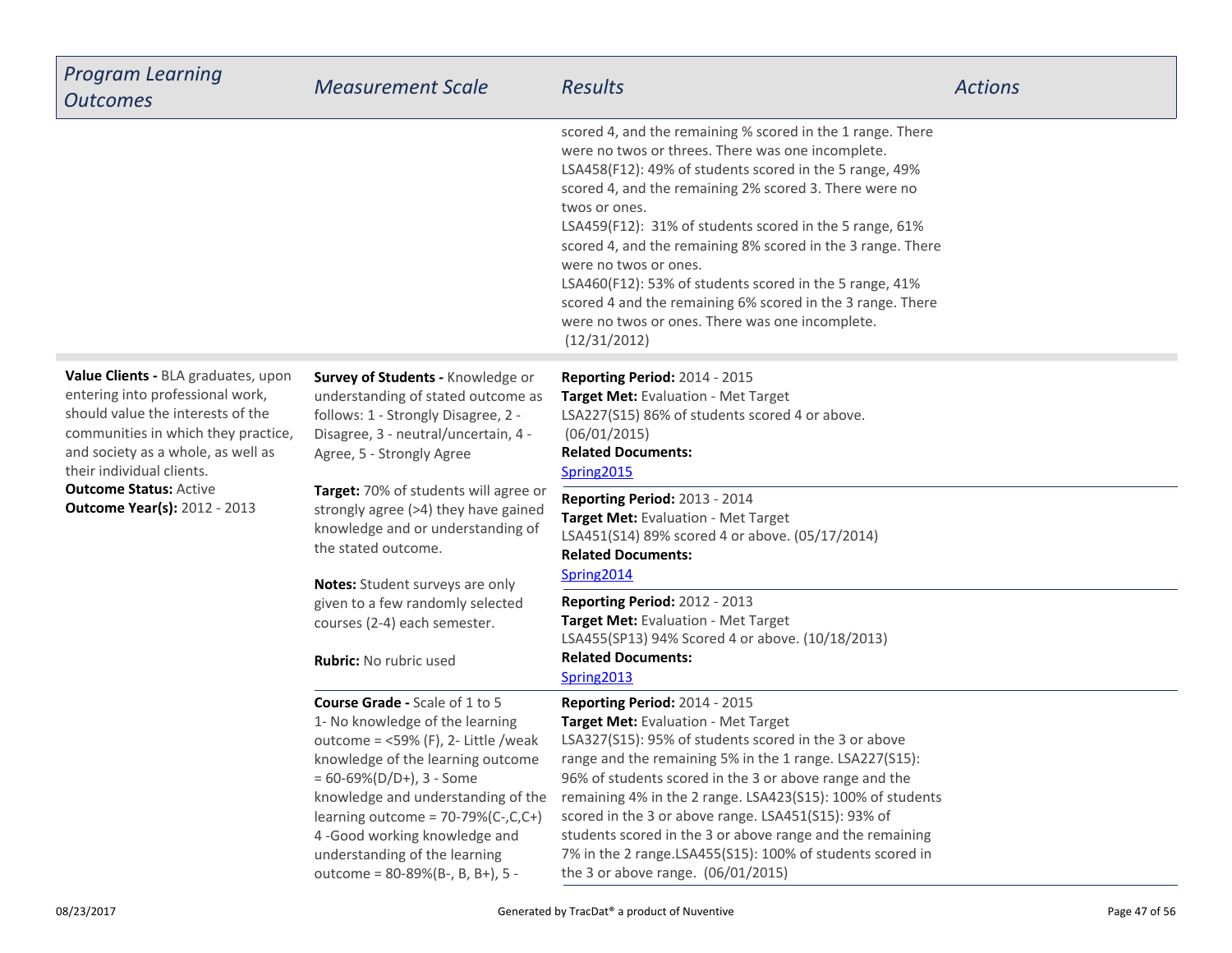| <b>Program Learning</b><br><b>Outcomes</b> | <b>Measurement Scale</b>                                                                                                                                                             | <b>Results</b>                                                                                                                                                                                                                                                                               | <b>Actions</b> |
|--------------------------------------------|--------------------------------------------------------------------------------------------------------------------------------------------------------------------------------------|----------------------------------------------------------------------------------------------------------------------------------------------------------------------------------------------------------------------------------------------------------------------------------------------|----------------|
|                                            | Excellent\complete understanding<br>and knowledge of the learning<br>outcome = $>90\%$ (A-,A)<br>Target: 70% of students will achieve<br>level 3 or higher<br>Rubric: No rubric used | Reporting Period: 2014 - 2015<br>Target Met: Evaluation - Met Target<br>LSA458(F14):100% of students scored in the 3 or above<br>range.<br>LSA459(F14):96% of students scored in the 3 or above<br>range.<br>LSA460(F14):100% of students scored in the 3 or above<br>range.<br>(12/19/2014) |                |
|                                            |                                                                                                                                                                                      | <b>Reporting Period: 2014 - 2015</b><br>Target Met: Evaluation - Met Target<br>LSA422(F14):100% of students scored in the 3 or above<br>range. (12/19/2014)                                                                                                                                  |                |
|                                            |                                                                                                                                                                                      | Reporting Period: 2014 - 2015<br>Target Met: Evaluation - Met Target<br>LSA326(F14):100% of students scored in the 3 or above<br>range. (12/19/2014)                                                                                                                                         |                |
|                                            |                                                                                                                                                                                      | Reporting Period: 2014 - 2015<br>Target Met: Evaluation - Met Target<br>LSA312(F14):100% of students scored in the 3 or above<br>range. (12/19/2014)                                                                                                                                         |                |
|                                            |                                                                                                                                                                                      | Reporting Period: 2014 - 2015<br>Target Met: Evaluation - Met Target<br>LSA226(F14):100% of students scored in the 3 or above<br>range. (12/19/2014)                                                                                                                                         |                |
|                                            |                                                                                                                                                                                      | <b>Reporting Period: 2014 - 2015</b><br>Target Met: Evaluation - Met Target<br>LSA220(F14):92% of students scored in the 3 or above<br>range. (12/19/2014)                                                                                                                                   |                |
|                                            |                                                                                                                                                                                      | Reporting Period: 2013 - 2014<br>Target Met: Evaluation - Met Target<br>LSA455(S14): 96% of students scored in the 3 or above<br>range, 2% scored in the 2 range and 2% scored one.<br>(05/17/2014)                                                                                          |                |
|                                            |                                                                                                                                                                                      | Reporting Period: 2013 - 2014<br>Target Met: Evaluation - Met Target<br>LSA451(S14):100% of students scored in the 3 or above<br>range. (05/17/2014)                                                                                                                                         |                |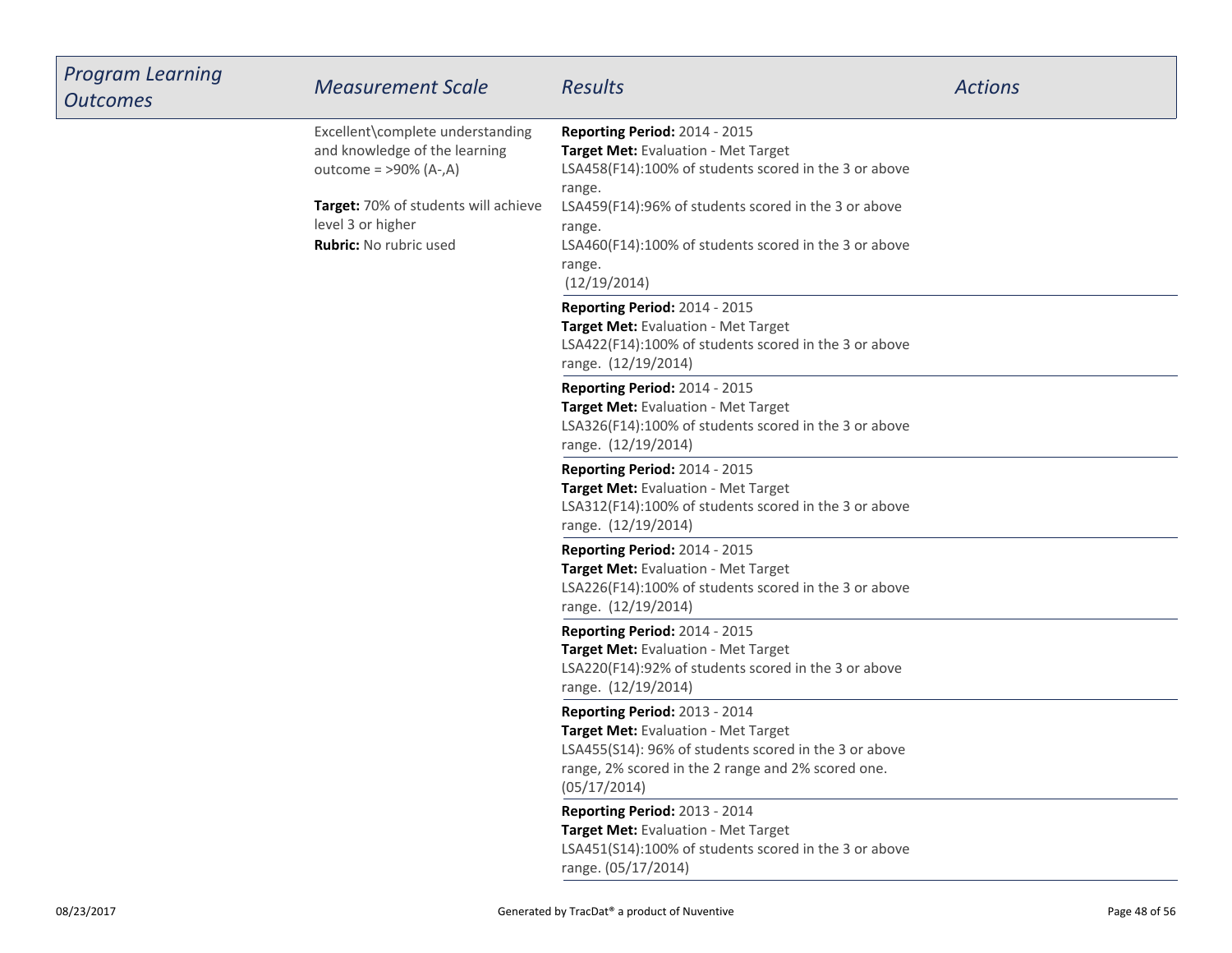| <b>Program Learning</b><br><b>Outcomes</b> | <b>Measurement Scale</b> | <b>Results</b>                                                                                                                                                                                       | <b>Actions</b> |
|--------------------------------------------|--------------------------|------------------------------------------------------------------------------------------------------------------------------------------------------------------------------------------------------|----------------|
|                                            |                          | Reporting Period: 2013 - 2014<br>Target Met: Evaluation - Met Target<br>LSA423(F14): 97% of students scored in the 3 or above<br>range, 3% scored in the 1 range. (05/17/2014)                       |                |
|                                            |                          | Reporting Period: 2013 - 2014<br>Target Met: Evaluation - Met Target<br>LSA327(S14):100% of students scored in the 3 or above<br>range. (05/17/2014)                                                 |                |
|                                            |                          | Reporting Period: 2013 - 2014<br>Target Met: Evaluation - Met Target<br>LSA227(S14): 100% of students scored in the 3 or above<br>range. (05/17/2014)                                                |                |
|                                            |                          | Reporting Period: 2013 - 2014<br>Target Met: Evaluation - Met Target<br>LSA459(F13): 94% of students scored in the 3 or above<br>range and the remaining 6% in the 2 range. (12/20/2013)             |                |
|                                            |                          | Reporting Period: 2013 - 2014<br>Target Met: Evaluation - Met Target<br>LSA458(F13): 85% of students scored in the 3 or above<br>range and the remaining 15% in the 1 range. (12/20/2013)            |                |
|                                            |                          | <b>Reporting Period: 2013 - 2014</b><br>Target Met: Evaluation - Met Target<br>LSA460(F13): 100% of students scored in the 3 or above<br>range. (12/20/2013)                                         |                |
|                                            |                          | Reporting Period: 2013 - 2014<br>Target Met: Evaluation - Met Target<br>LSA422(F13): 92% of students scored in the 3 or above<br>range, 8% scored in the 2 range. (12/20/2013)                       |                |
|                                            |                          | Reporting Period: 2013 - 2014<br>Target Met: Evaluation - Met Target<br>LSA326(F13): 83% of students scored in the 3 or above<br>range, 17% scored in the 2 range. (12/20/2013)                      |                |
|                                            |                          | Reporting Period: 2013 - 2014<br>Target Met: Evaluation - Met Target<br>LSA312(F13): 92% of students scored in the 3 or above<br>range, 4% scored in the 2 range, and 4% scored one.<br>(12/20/2013) |                |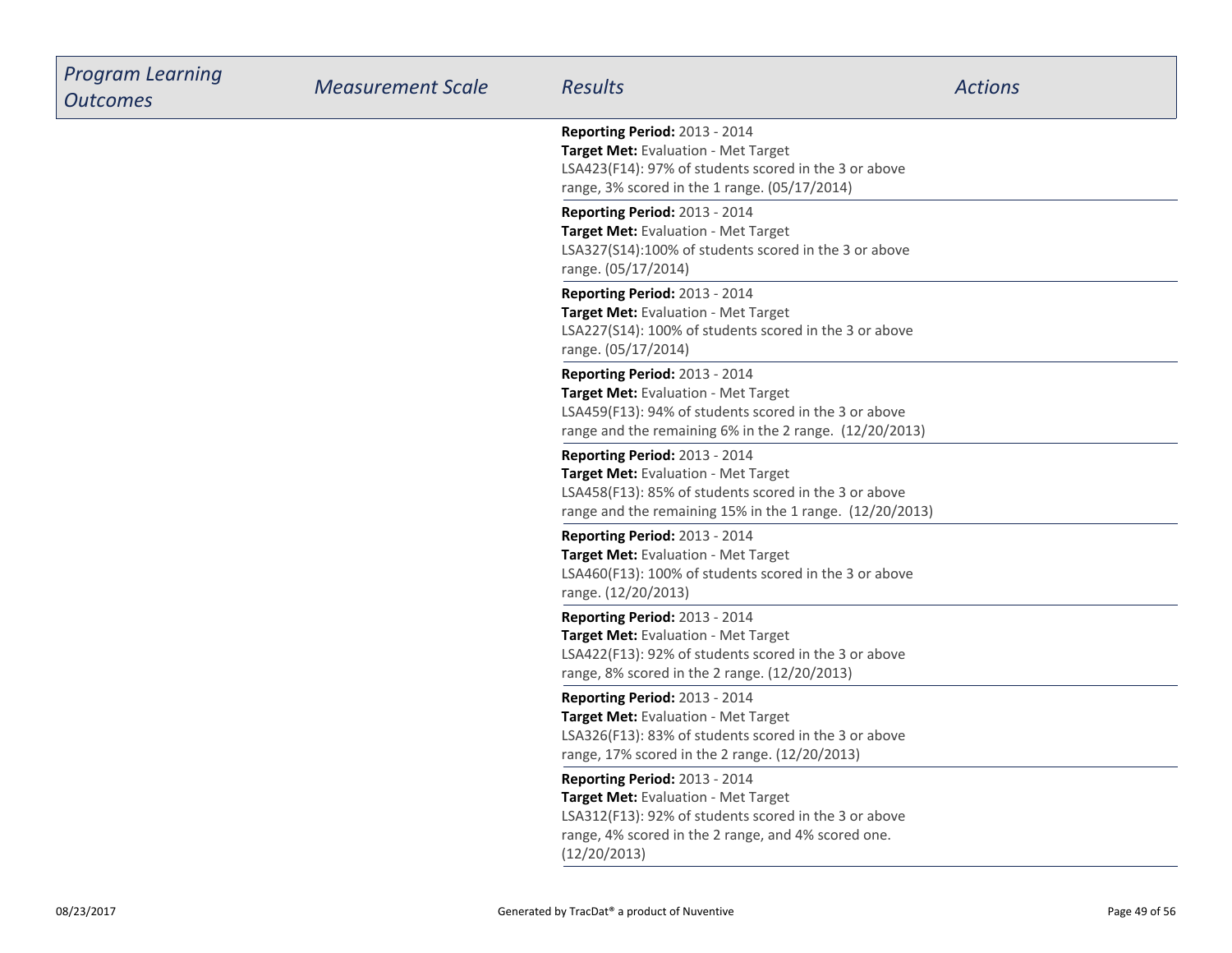| <b>Program Learning</b><br><b>Outcomes</b> | <b>Measurement Scale</b> | Results                                                                                                                                                                                                                                                                                                                                                           | <b>Actions</b> |
|--------------------------------------------|--------------------------|-------------------------------------------------------------------------------------------------------------------------------------------------------------------------------------------------------------------------------------------------------------------------------------------------------------------------------------------------------------------|----------------|
|                                            |                          | Reporting Period: 2013 - 2014<br>Target Met: Evaluation - Met Target<br>LSA220(F13): 100% of students scored in the 3 or above<br>range, there was one incomplete still pending.<br>(12/20/2013)                                                                                                                                                                  |                |
|                                            |                          | Reporting Period: 2013 - 2014<br>Target Met: Evaluation - Met Target<br>LSA226(F13): 89% of students scored in the 3 or above<br>range. (12/20/2013)                                                                                                                                                                                                              |                |
|                                            |                          | <b>Reporting Period: 2012 - 2013</b><br>Target Met: Evaluation - Met Target<br>LSA470(S13) 100% scored 4 or above. (06/26/2013)                                                                                                                                                                                                                                   |                |
|                                            |                          | Reporting Period: 2012 - 2013<br>Target Met: Evaluation - Did Not Meet Target<br>LSA455(S13) 61% scored 4 or above, the remaining were all<br>3s with the exception of a single one and two. (06/26/2013)                                                                                                                                                         |                |
|                                            |                          | <b>Reporting Period: 2012 - 2013</b><br><b>Target Met: Evaluation - Met Target</b><br>LSA451(S13) 100% scored 4 or above. (06/26/2013)                                                                                                                                                                                                                            |                |
|                                            |                          | <b>Reporting Period: 2012 - 2013</b><br>Target Met: Evaluation - Met Target<br>LSA423(S13) 81% scored 4 or above, the remaining were all<br>3s with the exception of a single one. (06/26/2013)                                                                                                                                                                   |                |
|                                            |                          | Reporting Period: 2012 - 2013<br>Target Met: Evaluation - Met Target<br>LSA327(S13) 96% scored 4 or above, the remaining were all<br>3s. (06/26/2013)                                                                                                                                                                                                             |                |
|                                            |                          | Reporting Period: 2012 - 2013<br>Target Met: Evaluation - Did Not Meet Target<br>LSA227(S13) 68% scored 4 or above, the remaining were 3s,<br>there were no ones or twos. (06/26/2013)                                                                                                                                                                            |                |
|                                            |                          | Reporting Period: 2012 - 2013<br>Target Met: Evaluation - Met Target<br>LSA220(F12): 56% of students scored in the 5 range, 37%<br>scored 4, and the remaining 7% scored in the 3 range. There<br>were no twos or ones. One student withdraw.<br>LSA226(F12): 7% of students scored in the 5 range, 63%<br>scored 4, and the remaining 25% scored in the 3 range. |                |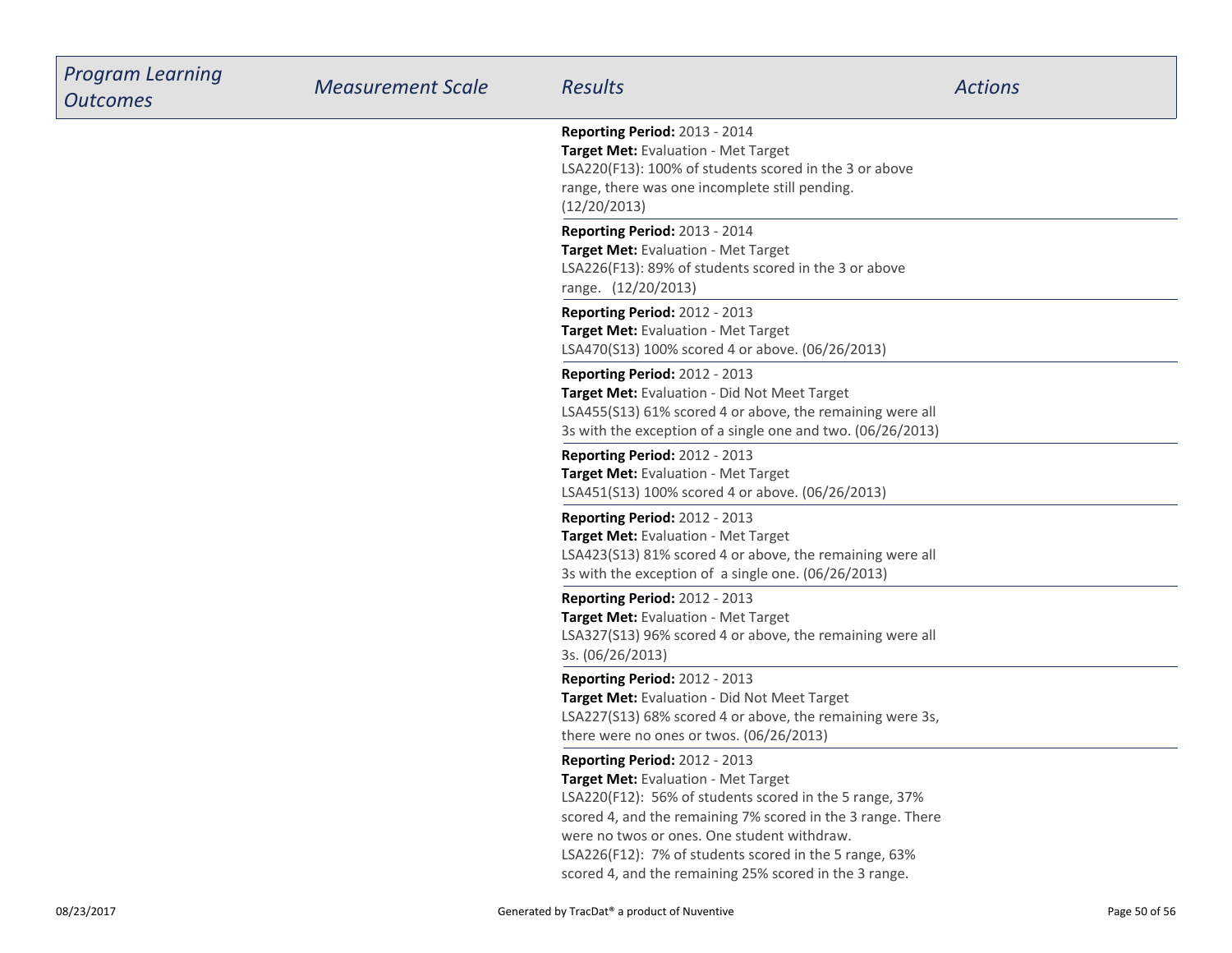| <b>Program Learning</b><br><b>Outcomes</b> | <b>Measurement Scale</b> | <b>Results</b>                                                                                                                                                                                                                                                                                                                                                                                                                                                                                                                                                                                                                                                                                                                                                                                                                                                                                                                                                                                                                                                                                                                                                                                                                                                                                                                                                                                                                                                                                                                                                                                                                                                                                                                                                                                                                                                                                                                                                                                                                                                                  | <b>Actions</b> |
|--------------------------------------------|--------------------------|---------------------------------------------------------------------------------------------------------------------------------------------------------------------------------------------------------------------------------------------------------------------------------------------------------------------------------------------------------------------------------------------------------------------------------------------------------------------------------------------------------------------------------------------------------------------------------------------------------------------------------------------------------------------------------------------------------------------------------------------------------------------------------------------------------------------------------------------------------------------------------------------------------------------------------------------------------------------------------------------------------------------------------------------------------------------------------------------------------------------------------------------------------------------------------------------------------------------------------------------------------------------------------------------------------------------------------------------------------------------------------------------------------------------------------------------------------------------------------------------------------------------------------------------------------------------------------------------------------------------------------------------------------------------------------------------------------------------------------------------------------------------------------------------------------------------------------------------------------------------------------------------------------------------------------------------------------------------------------------------------------------------------------------------------------------------------------|----------------|
|                                            |                          | There were no twos or ones. Two students withdraw.<br>LSA303(F12): 45% of students scored in the 5 range, 23%<br>scored 4, 14% scored 3, and the remaining 18% scored in<br>the 2 range. There were no twos or ones. Two students<br>withdraw.<br>LSA304(F12): 64% of students scored in the 5 range, 9%<br>scored 4, 9% scored 3, and the remaining 18% scored in the<br>1 range. There were no twos or ones. Two students<br>withdraw.<br>LSA306(F12): 66% of students scored in the 5 range, 34%<br>scored 4. There were no threes, twos or ones. There was<br>one incomplete.<br>LSA311(F12): 6% of students scored in the 5 range, 26%<br>scored 4, 53% scored 3, 12% scored 2, and the remaining<br>3% scored in the 1 range.<br>LSA312(F12): 45% of students scored in the 5 range, 45%<br>scored 4, 5% scored 3, and the remaining 5% scored 4.<br>There were two students who withdraw.<br>LSA321(F12): 40% of students scored in the 5 range, 44%<br>scored 4, 12% scored 3, and the remaining 4% scored 2.<br>There were no ones. One student withdraw.<br>LSA326(F12): 20% of students scored in the 5 range, 53%<br>scored 4, and the remaining 27% scored in the 3 range.<br>There were no twos or ones.<br>LSA333 (F12): 45% of students scored in the 5 range, 32%<br>scored 4, 19% scored 3, and the remaining 3% scored 1.<br>There were no twos. One student withdraw.<br>LSA422(F12): 31% of students scored in the 5 range, 67%<br>scored 4, and the remaining 2% scored in the 3 range. There<br>were no twos or ones.<br>LSA424(F12): 26% of students scored in the 5 range, 62%<br>scored 4, and the remaining 12% scored in the 3 range.<br>There were no twos or ones.<br>LSA433(F12): 73% of students scored in the 5 range, 25%<br>scored 4, and the remaining % scored in the 1 range. There<br>were no twos or threes. There was one incomplete.<br>LSA458(F12): 49% of students scored in the 5 range, 49%<br>scored 4, and the remaining 2% scored 3. There were no<br>twos or ones.<br>LSA459(F12): 31% of students scored in the 5 range, 61% |                |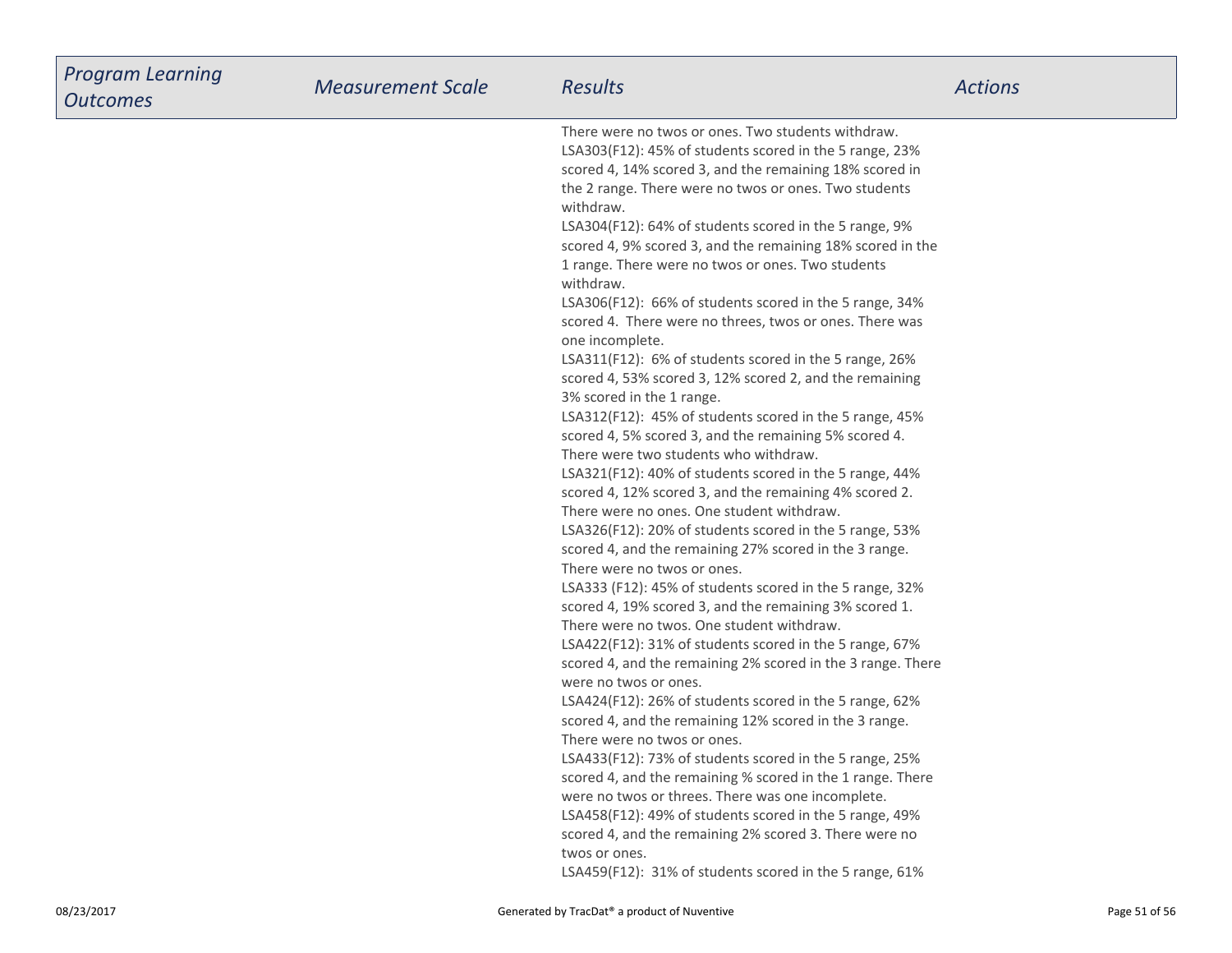| <b>Program Learning</b><br><b>Outcomes</b>                                                                                                                                                                                                                                                           | <b>Measurement Scale</b>                                                                                                                                                                                                                                                                                                                                                                                                                                                 | <b>Results</b>                                                                                                                                                                                                                                                                   | <b>Actions</b> |
|------------------------------------------------------------------------------------------------------------------------------------------------------------------------------------------------------------------------------------------------------------------------------------------------------|--------------------------------------------------------------------------------------------------------------------------------------------------------------------------------------------------------------------------------------------------------------------------------------------------------------------------------------------------------------------------------------------------------------------------------------------------------------------------|----------------------------------------------------------------------------------------------------------------------------------------------------------------------------------------------------------------------------------------------------------------------------------|----------------|
|                                                                                                                                                                                                                                                                                                      |                                                                                                                                                                                                                                                                                                                                                                                                                                                                          | scored 4, and the remaining 8% scored in the 3 range. There<br>were no twos or ones.<br>LSA460(F12): 53% of students scored in the 5 range, 41%<br>scored 4 and the remaining 6% scored in the 3 range. There<br>were no twos or ones. There was one incomplete.<br>(12/31/2012) |                |
| Stewardship - BLA graduates should<br>feel a professional obligation to act as<br>stewards of the land itself<br>(considering all its ecological and<br>biophysical complexity) in the course<br>of their professional work.<br><b>Outcome Status: Active</b><br><b>Outcome Year(s): 2012 - 2013</b> | Survey of Students - Knowledge or<br>understanding of stated outcome as<br>follows: 1 - Strongly Disagree, 2 -<br>Disagree, 3 - neutral/uncertain, 4 -<br>Agree, 5 - Strongly Agree<br>Target: 70% of students will agree or<br>strongly agree (>4) they have gained<br>knowledge and or understanding of<br>the stated outcome.<br>Notes: Student surveys are only<br>given to a few randomly selected<br>courses (2-4) each semester.<br><b>Rubric: No rubric used</b> | Reporting Period: 2014 - 2015<br>Target Met: Evaluation - Met Target<br>LSA227(S15) 95% of students scored 4 or above.<br>(06/01/2015)<br><b>Related Documents:</b><br>Spring2015                                                                                                |                |
|                                                                                                                                                                                                                                                                                                      |                                                                                                                                                                                                                                                                                                                                                                                                                                                                          | Reporting Period: 2014 - 2015<br>Target Met: Evaluation - Met Target<br>LSA422(F14) 100% of students scored 4 or above.<br>(12/19/2014)<br><b>Related Documents:</b><br><b>Fall2014</b>                                                                                          |                |
|                                                                                                                                                                                                                                                                                                      |                                                                                                                                                                                                                                                                                                                                                                                                                                                                          | Reporting Period: 2013 - 2014<br>Target Met: Evaluation - Met Target<br>LSA327(S14) 95% scored 4 or above. (05/17/2014)<br><b>Related Documents:</b><br>Spring2014                                                                                                               |                |
|                                                                                                                                                                                                                                                                                                      |                                                                                                                                                                                                                                                                                                                                                                                                                                                                          | <b>Reporting Period: 2013 - 2014</b><br>Target Met: Evaluation - Met Target<br>LSA321(F13) 90% of LSA321 students completed the survey,<br>of those 82% scored 4 or above. (12/20/2013)<br><b>Related Documents:</b><br><b>Fall2013</b>                                          |                |
|                                                                                                                                                                                                                                                                                                      |                                                                                                                                                                                                                                                                                                                                                                                                                                                                          | Reporting Period: 2012 - 2013<br><b>Target Met: Evaluation - Met Target</b><br>LSA433(F12) 75% of all students completed the survey, of<br>those 93% scored 4 or above. (12/31/2012)<br><b>Related Documents:</b><br><b>Fall2012</b>                                             |                |
|                                                                                                                                                                                                                                                                                                      | <b>Course Grade - Scale of 1 to 5</b><br>1- No knowledge of the learning                                                                                                                                                                                                                                                                                                                                                                                                 | Reporting Period: 2014 - 2015<br>Target Met: Evaluation - Met Target                                                                                                                                                                                                             |                |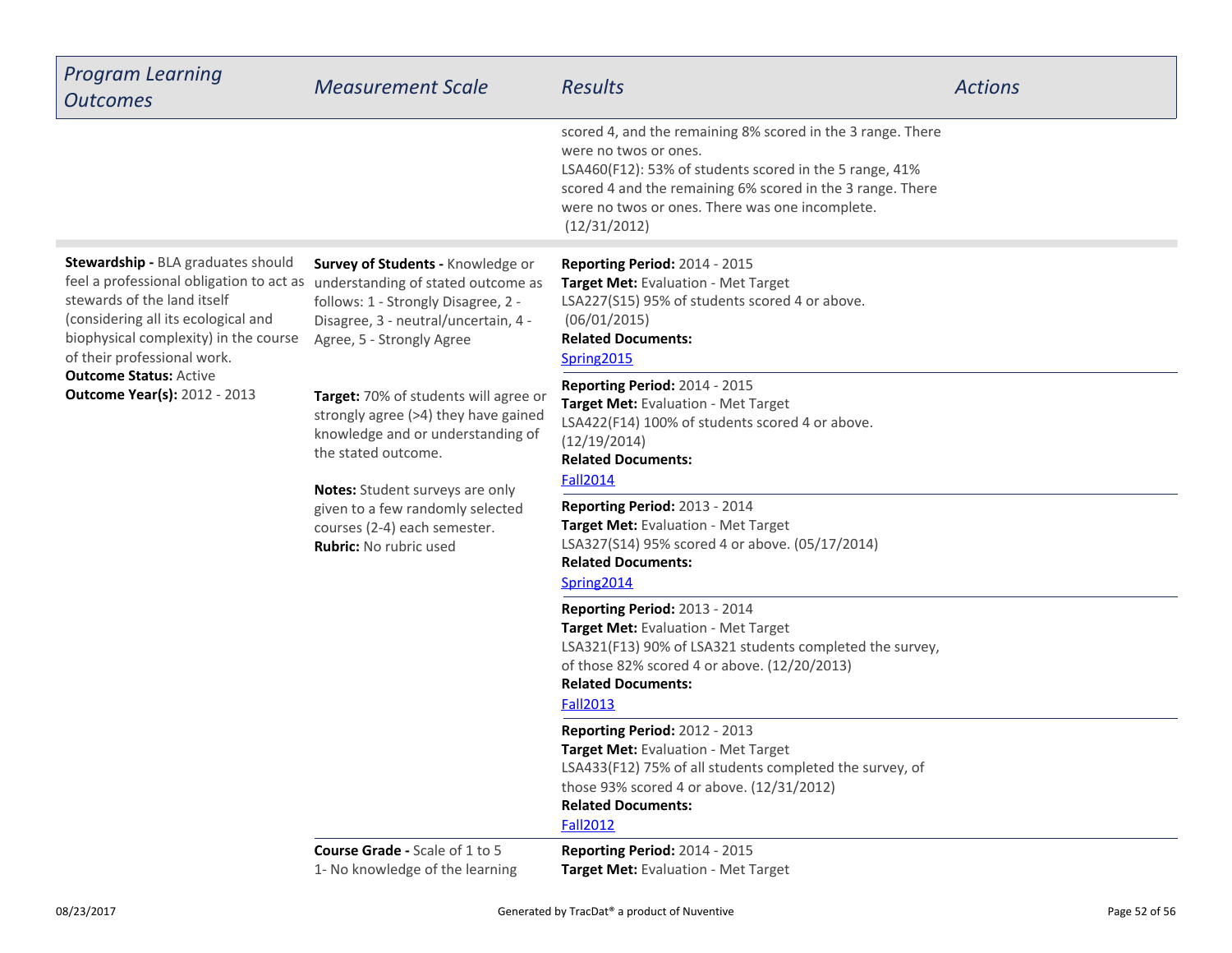| <b>Program Learning</b><br><b>Outcomes</b> | <b>Measurement Scale</b>                                                                                                                                                                                                                                                                                                                                                                                                                                                               | <b>Results</b>                                                                                                                                                                                                                                                                               | <b>Actions</b> |
|--------------------------------------------|----------------------------------------------------------------------------------------------------------------------------------------------------------------------------------------------------------------------------------------------------------------------------------------------------------------------------------------------------------------------------------------------------------------------------------------------------------------------------------------|----------------------------------------------------------------------------------------------------------------------------------------------------------------------------------------------------------------------------------------------------------------------------------------------|----------------|
|                                            | outcome = $<$ 59% (F), 2- Little /weak<br>knowledge of the learning outcome<br>$= 60 - 69\% (D/D+), 3 - Some$<br>knowledge and understanding of the<br>learning outcome = $70-79%$ (C-,C,C+)<br>4-Good working knowledge and<br>understanding of the learning<br>outcome = 80-89%(B-, B, B+), 5 -<br>Excellent\complete understanding<br>and knowledge of the learning<br>outcome = >90% (A-,A)<br>Target: 70% of students will achieve<br>level 3 or higher<br>Rubric: No rubric used | LSA327(S15): 95% of students scored in the 3 or above<br>range and the remaining 5% in the 1 range. LSA227(S15):<br>96% of students scored in the 3 or above range and the<br>remaining 4% in the 2 range. (06/01/2015)                                                                      |                |
|                                            |                                                                                                                                                                                                                                                                                                                                                                                                                                                                                        | Reporting Period: 2014 - 2015<br>Target Met: Evaluation - Met Target<br>LSA458(F14):100% of students scored in the 3 or above<br>range.<br>LSA459(F14):96% of students scored in the 3 or above<br>range.<br>LSA460(F14):100% of students scored in the 3 or above<br>range.<br>(12/19/2014) |                |
|                                            |                                                                                                                                                                                                                                                                                                                                                                                                                                                                                        | <b>Reporting Period: 2014 - 2015</b><br>Target Met: Evaluation - Met Target<br>LSA422(F14):100% of students scored in the 3 or above<br>range. (12/19/2014)                                                                                                                                  |                |
|                                            |                                                                                                                                                                                                                                                                                                                                                                                                                                                                                        | Reporting Period: 2014 - 2015<br>Target Met: Evaluation - Met Target<br>LSA326(F14):100% of students scored in the 3 or above<br>range. (12/19/2014)                                                                                                                                         |                |
|                                            |                                                                                                                                                                                                                                                                                                                                                                                                                                                                                        | Reporting Period: 2014 - 2015<br>Target Met: Evaluation - Met Target<br>LSA321(F14):100% of students scored in the 3 or above<br>range. (12/19/2014)                                                                                                                                         |                |
|                                            |                                                                                                                                                                                                                                                                                                                                                                                                                                                                                        | Reporting Period: 2014 - 2015<br>Target Met: Evaluation - Met Target<br>LSA311(F14):75% of students scored in the 3 or above<br>range. (12/19/2014)                                                                                                                                          |                |
|                                            |                                                                                                                                                                                                                                                                                                                                                                                                                                                                                        | Reporting Period: 2014 - 2015<br>Target Met: Evaluation - Met Target<br>LSA226(F14):100% of students scored in the 3 or above<br>range. (12/19/2014)                                                                                                                                         |                |
|                                            |                                                                                                                                                                                                                                                                                                                                                                                                                                                                                        | Reporting Period: 2014 - 2015<br>Target Met: Evaluation - Met Target<br>LSA220(F14):92% of students scored in the 3 or above<br>range. (12/19/2014)                                                                                                                                          |                |
|                                            |                                                                                                                                                                                                                                                                                                                                                                                                                                                                                        | Reporting Period: 2013 - 2014                                                                                                                                                                                                                                                                |                |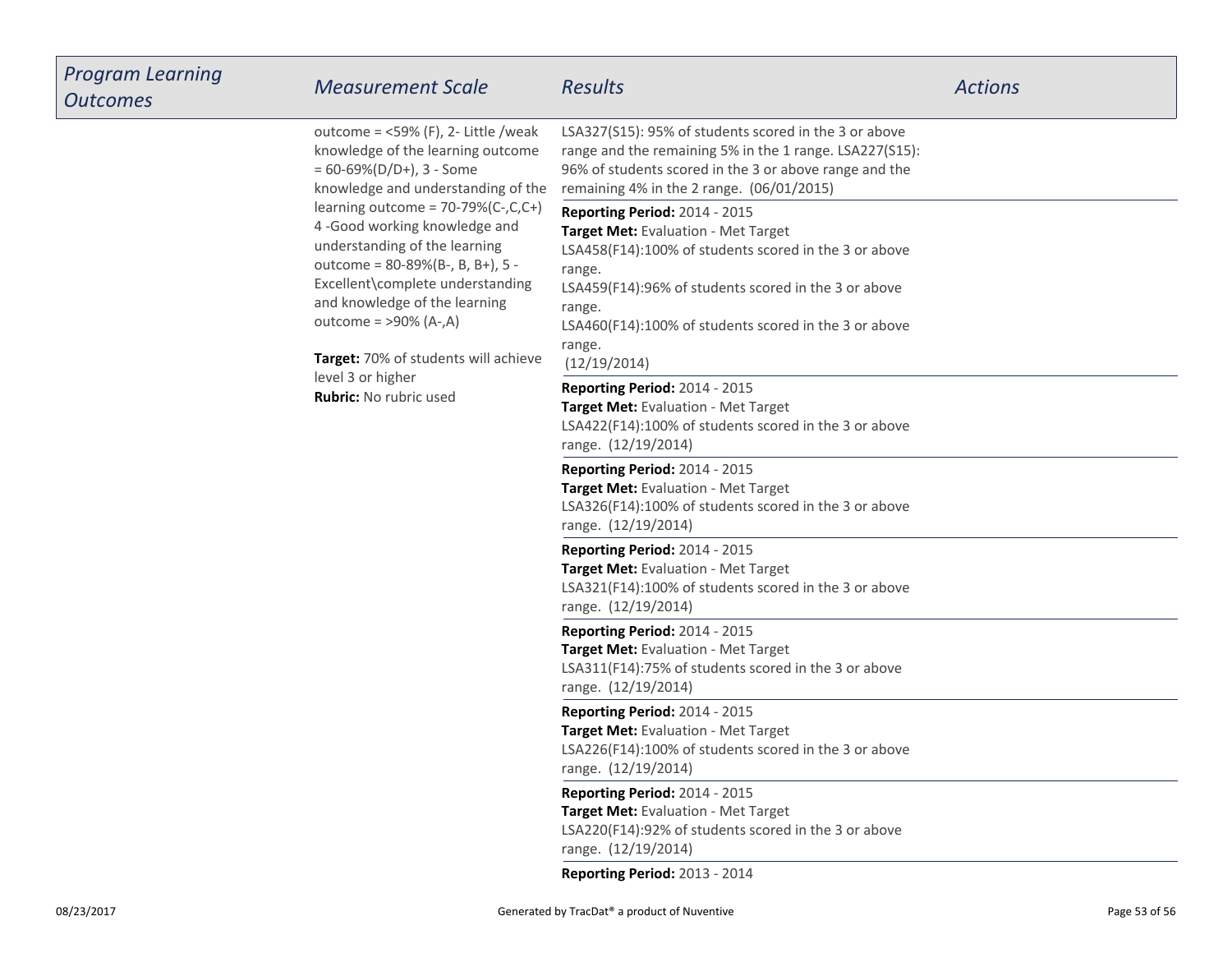| <b>Program Learning</b><br><b>Outcomes</b> | <b>Measurement Scale</b> | <b>Results</b>                                                                                                                                                                                   | <b>Actions</b> |
|--------------------------------------------|--------------------------|--------------------------------------------------------------------------------------------------------------------------------------------------------------------------------------------------|----------------|
|                                            |                          | Target Met: Evaluation - Met Target<br>LSA327(S14):100% of students scored in the 3 or above<br>range. (05/17/2014)                                                                              |                |
|                                            |                          | Reporting Period: 2013 - 2014<br>Target Met: Evaluation - Met Target<br>LSA227(S14): 100% of students scored in the 3 or above<br>range. (05/17/2014)                                            |                |
|                                            |                          | Reporting Period: 2013 - 2014<br>Target Met: Evaluation - Met Target<br>LSA459(F13): 94% of students scored in the 3 or above<br>range and the remaining 6% in the 2 range. (12/20/2013)         |                |
|                                            |                          | Reporting Period: 2013 - 2014<br>Target Met: Evaluation - Met Target<br>LSA458(F13): 85% of students scored in the 3 or above<br>range and the remaining 15% in the 1 range. (12/20/2013)        |                |
|                                            |                          | <b>Reporting Period: 2013 - 2014</b><br>Target Met: Evaluation - Met Target<br>LSA460(F13): 100% of students scored in the 3 or above<br>range. (12/20/2013)                                     |                |
|                                            |                          | Reporting Period: 2013 - 2014<br>Target Met: Evaluation - Met Target<br>LSA422(F13): 92% of students scored in the 3 or above<br>range, 8% scored in the 2 range. (12/20/2013)                   |                |
|                                            |                          | Reporting Period: 2013 - 2014<br>Target Met: Evaluation - Met Target<br>LSA326(F13): 83% of students scored in the 3 or above<br>range, 17% scored in the 2 range. (12/20/2013)                  |                |
|                                            |                          | Reporting Period: 2013 - 2014<br>Target Met: Evaluation - Met Target<br>LSA321(F13): 92% of students scored in the 3 or above<br>range, 8% scored in the 2 range. (12/20/2013)                   |                |
|                                            |                          | Reporting Period: 2013 - 2014<br>Target Met: Evaluation - Met Target<br>LSA311(F13): 87% of students scored in the 3 or above<br>range, the remaining 13% scored in the 2 range.<br>(12/20/2013) |                |
|                                            |                          | Reporting Period: 2013 - 2014                                                                                                                                                                    |                |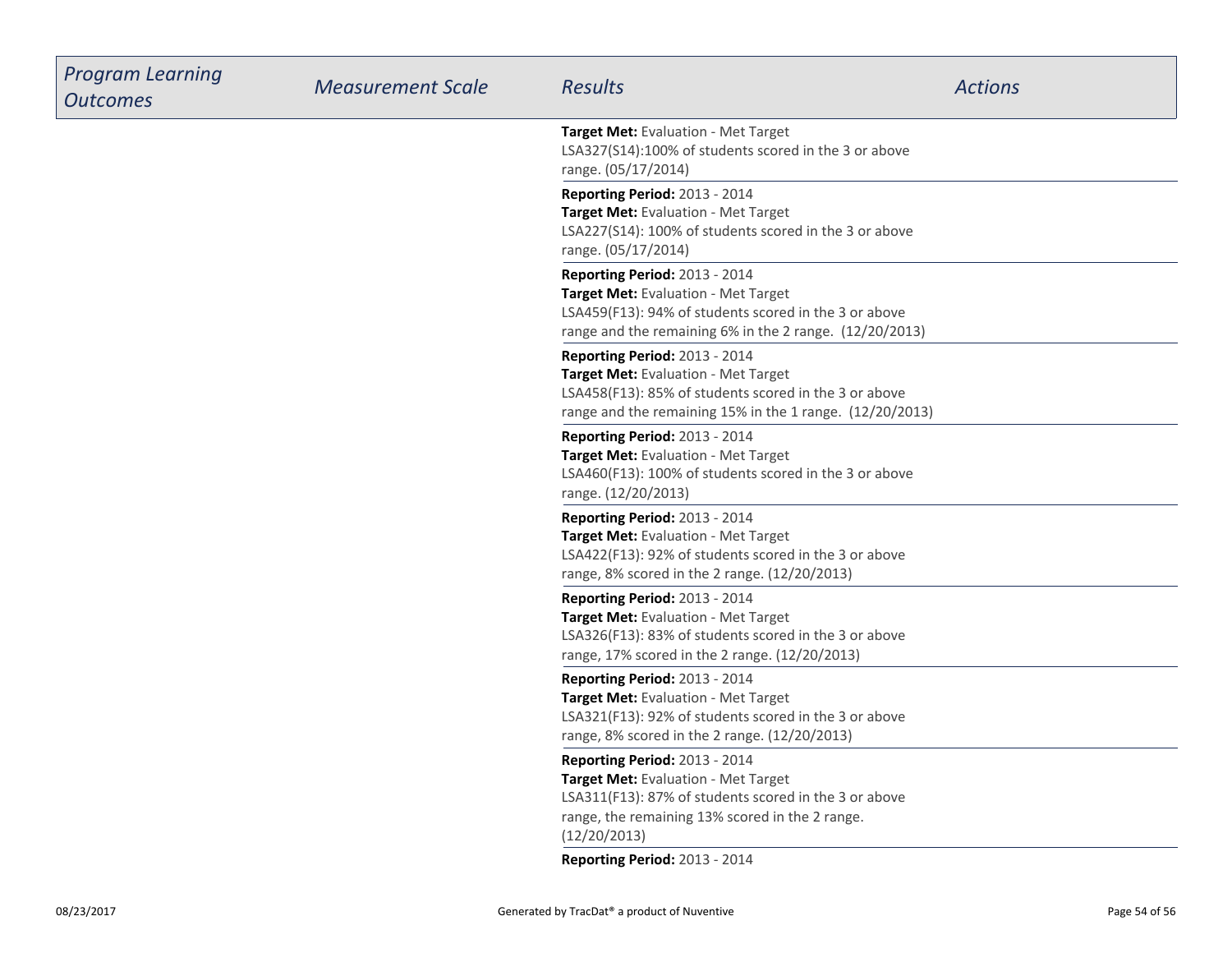| <b>Program Learning</b><br><b>Outcomes</b> | <b>Measurement Scale</b> | <b>Results</b>                                                                                                                                                                                                                                                                                                                                                                                                                                                                                                                                                                                                                                                                                                                                                                                                                                                                                                                                                                                                                               | <b>Actions</b>                                                                                                                                                                                                                                                                                    |
|--------------------------------------------|--------------------------|----------------------------------------------------------------------------------------------------------------------------------------------------------------------------------------------------------------------------------------------------------------------------------------------------------------------------------------------------------------------------------------------------------------------------------------------------------------------------------------------------------------------------------------------------------------------------------------------------------------------------------------------------------------------------------------------------------------------------------------------------------------------------------------------------------------------------------------------------------------------------------------------------------------------------------------------------------------------------------------------------------------------------------------------|---------------------------------------------------------------------------------------------------------------------------------------------------------------------------------------------------------------------------------------------------------------------------------------------------|
|                                            |                          | Target Met: Evaluation - Met Target<br>LSA220(F13): 100% of students scored in the 3 or above<br>range, there was one incomplete still pending.<br>(12/20/2013)                                                                                                                                                                                                                                                                                                                                                                                                                                                                                                                                                                                                                                                                                                                                                                                                                                                                              |                                                                                                                                                                                                                                                                                                   |
|                                            |                          | Reporting Period: 2013 - 2014<br>Target Met: Evaluation - Met Target<br>LSA226(F13): 89% of students scored in the 3 or above<br>range. (12/20/2013)                                                                                                                                                                                                                                                                                                                                                                                                                                                                                                                                                                                                                                                                                                                                                                                                                                                                                         |                                                                                                                                                                                                                                                                                                   |
|                                            |                          | <b>Reporting Period: 2012 - 2013</b><br>Target Met: Evaluation - Met Target<br>LSA470(S13) 100% scored 4 or above. (06/26/2013)                                                                                                                                                                                                                                                                                                                                                                                                                                                                                                                                                                                                                                                                                                                                                                                                                                                                                                              |                                                                                                                                                                                                                                                                                                   |
|                                            |                          | <b>Reporting Period: 2012 - 2013</b><br>Target Met: Evaluation - Met Target<br>LSA327(S13) 96% scored 4 or above, the remaining were all<br>3s. (06/26/2013)                                                                                                                                                                                                                                                                                                                                                                                                                                                                                                                                                                                                                                                                                                                                                                                                                                                                                 |                                                                                                                                                                                                                                                                                                   |
|                                            |                          | <b>Reporting Period: 2012 - 2013</b><br>Target Met: Evaluation - Did Not Meet Target<br>LSA227(S13) 68% scored 4 or above, the remaining were 3s,<br>there were no ones or twos. (06/26/2013)                                                                                                                                                                                                                                                                                                                                                                                                                                                                                                                                                                                                                                                                                                                                                                                                                                                |                                                                                                                                                                                                                                                                                                   |
|                                            |                          | <b>Reporting Period: 2012 - 2013</b><br>Target Met: Evaluation - Met Target<br>LSA206(F12): 7% of students scored in the 5 range, 58%<br>scored 4, and the remaining 35% scored 3. There were no<br>twos or ones. Two students withdraw.<br>LSA220(F12): 56% of students scored in the 5 range, 37%<br>scored 4, and the remaining 7% scored in the 3 range. There<br>were no twos or ones. One student withdraw.<br>LSA226(F12): 7% of students scored in the 5 range, 63%<br>scored 4, and the remaining 25% scored in the 3 range.<br>There were no twos or ones. Two students withdraw.<br>LSA303(F12): 45% of students scored in the 5 range, 23%<br>scored 4, 14% scored 3, and the remaining 18% scored in<br>the 2 range. There were no twos or ones. Two students<br>withdraw.<br>LSA304(F12): 64% of students scored in the 5 range, 9%<br>scored 4, 9% scored 3, and the remaining 18% scored in the<br>1 range. There were no twos or ones. Two students<br>withdraw.<br>LSA306(F12): 66% of students scored in the 5 range, 34% | <b>Action:</b> By averaging all courses<br>the target was meet. But<br>individually LSA311 missed the<br>target by 38%. The current action<br>plan is to watch LSA311 closely<br>over the next few semesters to<br>see if a trend emerges and if an<br>intervention is warranted.<br>(12/31/2012) |